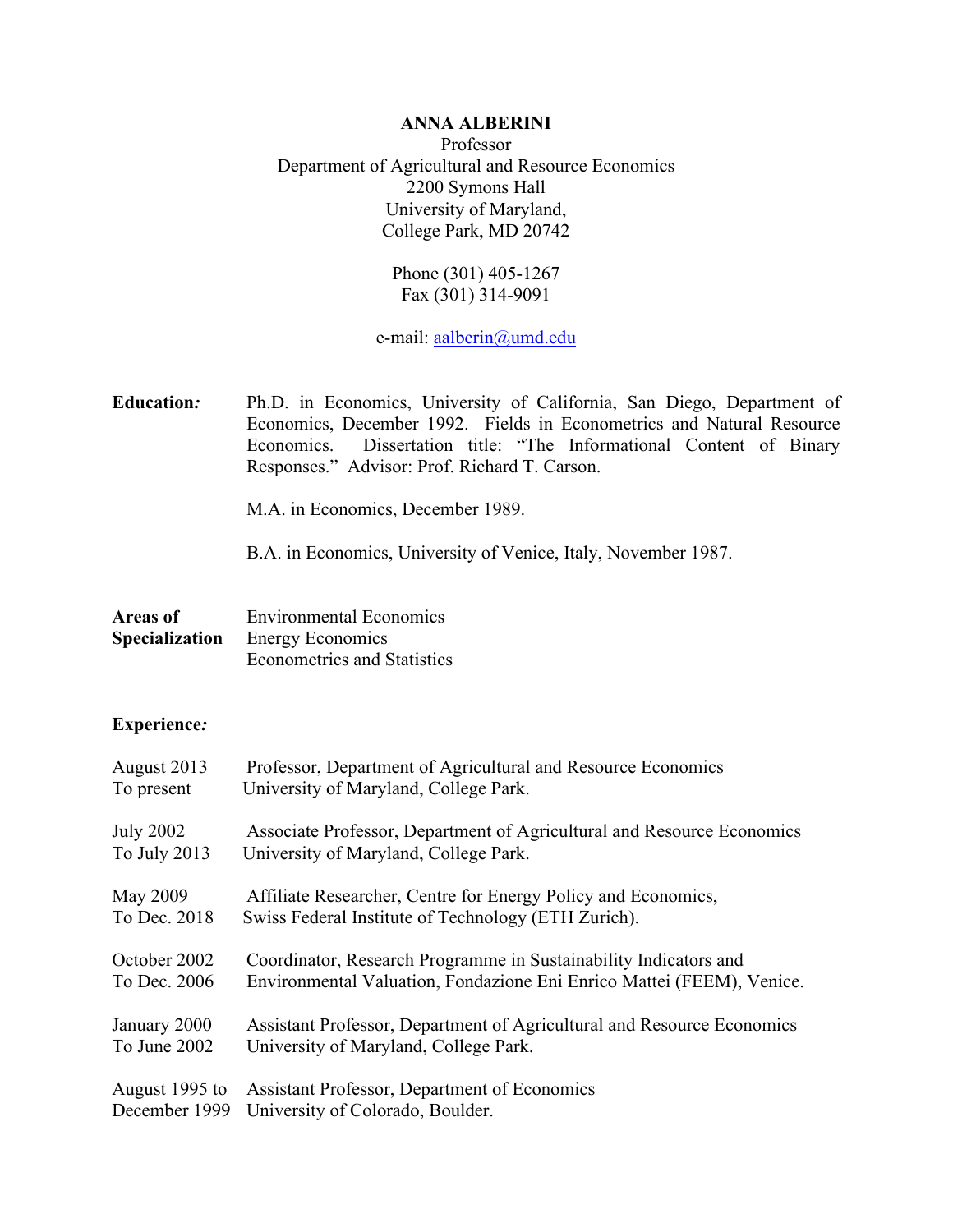|             | October 1992 to Fellow, Quality of the Environment Division |
|-------------|-------------------------------------------------------------|
| August 1995 | Resources for the Future, Washington, D.C.                  |

#### **Articles in Refereed Journals**

- Alberini, Anna, Jevgenijs Steinbuks, and Govinda Timilsina (2020), "How Valuable is the Reliability of Residential Electricity Supply in Low-Income Countries? Evidence from Nepal," forthcoming in *The Energy Journal*.
- Alberini, Anna, and Marco Horvath (2021), "All Car Taxes are Not Created Equal: Evidence from Germany," forthcoming in *Energy Economics*, available at <https://www.sciencedirect.com/science/article/pii/S0140988321002358?dgcid=author>

Alberini, Anna, and Milan Ščasný (2020), "On the Validity of the Estimates of the VSL from Contingent Valuation: Evidence from the Czech Republic," forthcoming*, Journal of Risk and Uncertainty* (February 2021), available at [https://link.springer.com/epdf/10.1007/s11166-021-09347-](https://link.springer.com/epdf/10.1007/s11166-021-09347-8?sharing_token=1WAKuLkxOvxiqKoaZExdl_e4RwlQNchNByi7wbcMAY6G-Q4Wg5p2c80RGFqs2NUyA8pkybiGSpHoN-hHPRXo-UFagH7XKQWWvaANNR2EqgZga4zc3jpKOBrqAY3MWwcu-OIYeBcgYraDUqdhhdT-RlRCFB--v_KKoaNhm7erdJY%3D) [8?sharing\\_token=1WAKuLkxOvxiqKoaZExdl\\_e4RwlQNchNByi7wbcMAY6G-](https://link.springer.com/epdf/10.1007/s11166-021-09347-8?sharing_token=1WAKuLkxOvxiqKoaZExdl_e4RwlQNchNByi7wbcMAY6G-Q4Wg5p2c80RGFqs2NUyA8pkybiGSpHoN-hHPRXo-UFagH7XKQWWvaANNR2EqgZga4zc3jpKOBrqAY3MWwcu-OIYeBcgYraDUqdhhdT-RlRCFB--v_KKoaNhm7erdJY%3D)[Q4Wg5p2c80RGFqs2NUyA8pkybiGSpHoN-hHPRXo-](https://link.springer.com/epdf/10.1007/s11166-021-09347-8?sharing_token=1WAKuLkxOvxiqKoaZExdl_e4RwlQNchNByi7wbcMAY6G-Q4Wg5p2c80RGFqs2NUyA8pkybiGSpHoN-hHPRXo-UFagH7XKQWWvaANNR2EqgZga4zc3jpKOBrqAY3MWwcu-OIYeBcgYraDUqdhhdT-RlRCFB--v_KKoaNhm7erdJY%3D)[UFagH7XKQWWvaANNR2EqgZga4zc3jpKOBrqAY3MWwcu-](https://link.springer.com/epdf/10.1007/s11166-021-09347-8?sharing_token=1WAKuLkxOvxiqKoaZExdl_e4RwlQNchNByi7wbcMAY6G-Q4Wg5p2c80RGFqs2NUyA8pkybiGSpHoN-hHPRXo-UFagH7XKQWWvaANNR2EqgZga4zc3jpKOBrqAY3MWwcu-OIYeBcgYraDUqdhhdT-RlRCFB--v_KKoaNhm7erdJY%3D)[OIYeBcgYraDUqdhhdT-RlRCFB--v\\_KKoaNhm7erdJY%3D.](https://link.springer.com/epdf/10.1007/s11166-021-09347-8?sharing_token=1WAKuLkxOvxiqKoaZExdl_e4RwlQNchNByi7wbcMAY6G-Q4Wg5p2c80RGFqs2NUyA8pkybiGSpHoN-hHPRXo-UFagH7XKQWWvaANNR2EqgZga4zc3jpKOBrqAY3MWwcu-OIYeBcgYraDUqdhhdT-RlRCFB--v_KKoaNhm7erdJY%3D)

Alberini, Anna, Olha Khymych, and Milan Ščasný (2020), "Responsiveness to Energy Price Changes when Salience is High: Residential Natural Gas Demand in Ukraine," *Energy Policy,* 144, available at [https://reader.elsevier.com/reader/sd/pii/S0301421520302792?token=F9D73A993585877](https://reader.elsevier.com/reader/sd/pii/S0301421520302792?token=F9D73A9935858779E70CB7C58F62EE3EE9977CC3A08F3597EA7AE7095E06E094DA0A4D2F608E446478825EE77D628A45) [9E70CB7C58F62EE3EE9977CC3A08F3597EA7AE7095E06E094DA0A4D2F608E446](https://reader.elsevier.com/reader/sd/pii/S0301421520302792?token=F9D73A9935858779E70CB7C58F62EE3EE9977CC3A08F3597EA7AE7095E06E094DA0A4D2F608E446478825EE77D628A45) [478825EE77D628A45](https://reader.elsevier.com/reader/sd/pii/S0301421520302792?token=F9D73A9935858779E70CB7C58F62EE3EE9977CC3A08F3597EA7AE7095E06E094DA0A4D2F608E446478825EE77D628A45) *.*

- Alberini, Anna, Valeria di Cosmo, and Andrea Bigano (2019), "How Are Fuel Efficient Cars Priced? Evidence from Eight EU Countries," *Energy Policy*, 134, November, available at [https://www.sciencedirect.com/science/article/pii/S0301421519305658.](https://www.sciencedirect.com/science/article/pii/S0301421519305658)
- Alberini, Anna, and Markus Bareit (2019), "The Effect of Registration Taxes on New Car Sales and Emissions: Evidence from Switzerland," *Resource and Energy Economics*, 56, 96- 112.
- Alberini, Anna, Giuseppe Prettico, Chang Shen, and Jacopo Torriti (2019), "Hot Weather and Hourly Residential Electricity Demand in Italy," *Energy*, 177, 44-56.
- Alberini, Anna (2019), "Revealed v. Stated Preferences: What Have We Learned about Valuation and Behaviors?" *Review of Environmental Economics and Policy*, 13(2), Summer 2019, 283–298.
- Cerruti, Davide, Anna Alberini and Joshua Linn (2019), "Charging Drivers by the Pound: The Effect of the VED System in the UK," *Environmental and Resource Economics*, 74 (1), 99-129.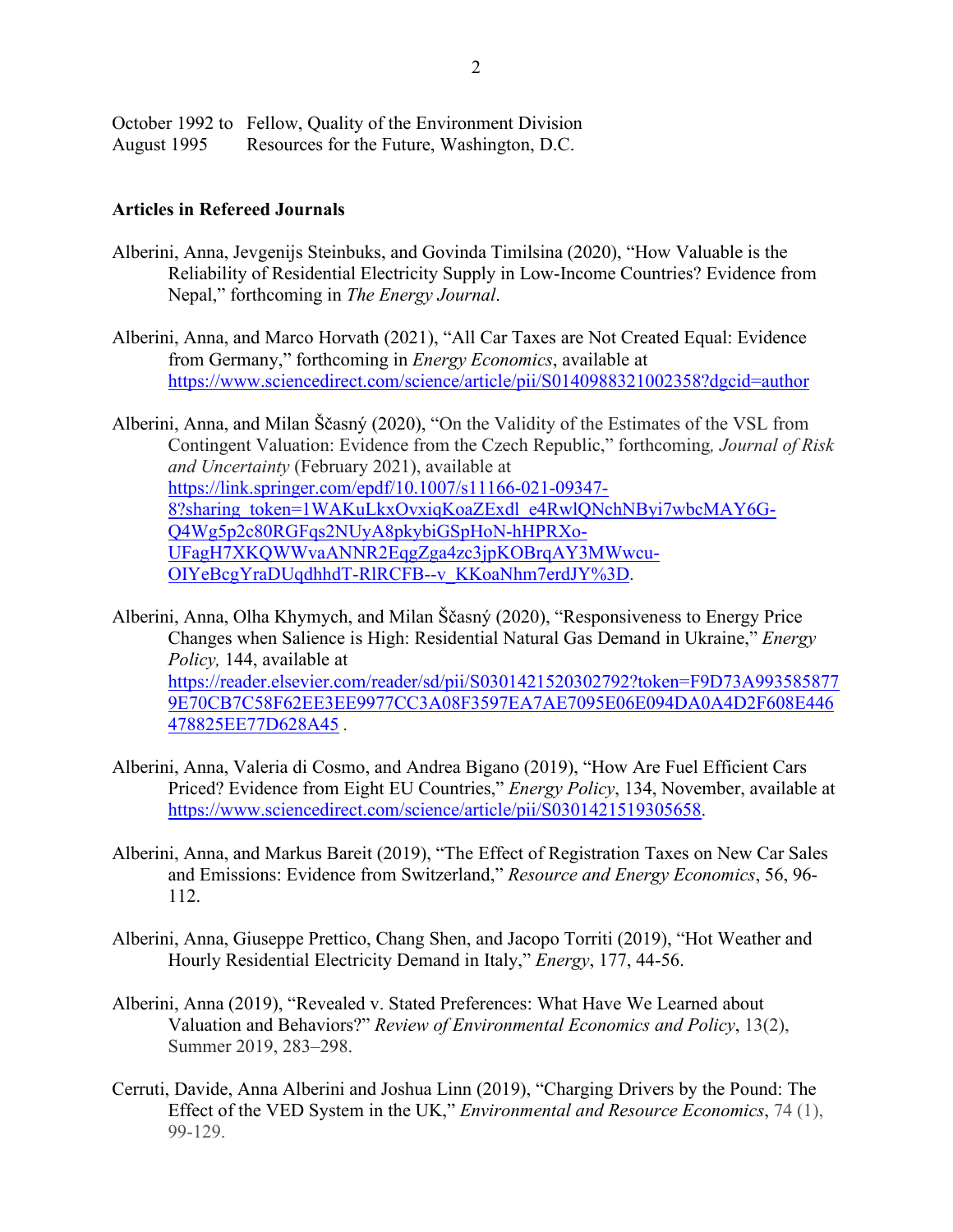- Alberini, Anna, Olha Khymych, and Milan Ščasný (2019), "Response to Extreme Price Changes: Evidence from Ukraine," *The Energy Journal*, 40(1), 189-212.
- Alberini, Anna, Milan Ščasný and Andrea Bigano (2018), "Policy- v. Individual Heterogeneity in the Benefits of Climate Change Mitigation: Evidence from a Stated-Preference Survey," *Energy Policy*, 121, 565-575.
- Alberini, Anna (2018), "Household Energy Use, Energy Efficiency, Emissions, and Behaviors," *Energy Efficiency*, 11(3), 577-588, available at [https://link.springer.com/article/10.1007/s12053-017-9597-](https://link.springer.com/article/10.1007/s12053-017-9597-1?wt_mc=Internal.Event.1.SEM.ArticleAuthorAssignedToIssue) [1?wt\\_mc=Internal.Event.1.SEM.ArticleAuthorAssignedToIssue](https://link.springer.com/article/10.1007/s12053-017-9597-1?wt_mc=Internal.Event.1.SEM.ArticleAuthorAssignedToIssue)
- Alberini, Anna, Markus Bareit, Massimo Filippini, and Adan Martinez-Cruz (2018), "The Impact of Emissions-based Taxes on the Retirement of Used and Inefficient Vehicles: The Case of Switzerland," *Journal of Environmental Economics and Management*, 88, 234-258.
- Alberini, Anna, and Massimo Filippini (2018), "Transient and Persistent Energy Efficiency in the US Residential Sector: Evidence from Household-level Data," *Energy Efficiency*, 11(3), 589-601.
- Alberini, Anna and Milan Ščasný (2018), "The Benefits of Avoiding Cancer (or Dying from Cancer): Evidence from a Four-country Study," *Journal of Health Economics*, 57, 249- 262.
- Alberini, Anna, Andrea Bigano, Milan Šcasný, and Iva Zverinová (2018), "Preferences for Energy Efficiency vs. Renewables: How Much Does a Ton of CO2 Emissions Cost?" *Ecological Economics*, 144, 171-185.
- Miller, Mark, and Anna Alberini (2016), "Sensitivity of Price Elasticity of Demand to Aggregation, Unobserved Heterogeneity, Price Trends, and Price Endogeneity: Evidence from US Data," *Energy Policy*, 97, 235-249.
- Newburn, David, and Anna Alberini (2016), "Household Response to Environmental Incentives for Rain Garden Adoption," *Water Resources Research,* 52, 1345–1357,
- Alberini, Anna, Markus Bareit, and Massimo Filippini (2016), "Does the Swiss Car Market Reward Fuel Efficient Cars? Evidence from Hedonic Pricing Regressions, a Regression Discontinuity Design, and Matching," *The Energy Journal,* 37(3), 315-342.
- Alberini, Anna and Charles Towe (2015), "Information v. Energy Efficiency Incentives: Evidence from Residential Electricity Consumption in Maryland," *Energy Economics,*  52(1), S30–S40, available at [http://dx.doi.org/10.1016/j.eneco.2015.08.013.](http://dx.doi.org/10.1016/j.eneco.2015.08.013)
- Alberini, Anna and Andrea Bigano (2015), "How Effective Are Energy-Efficiency Incentive Programs? Evidence from Italian Homeowners," *Energy Economics*, 52(1), S76-S85, available at<http://dx.doi.org/10.1016/j.eneco.2015.08.021>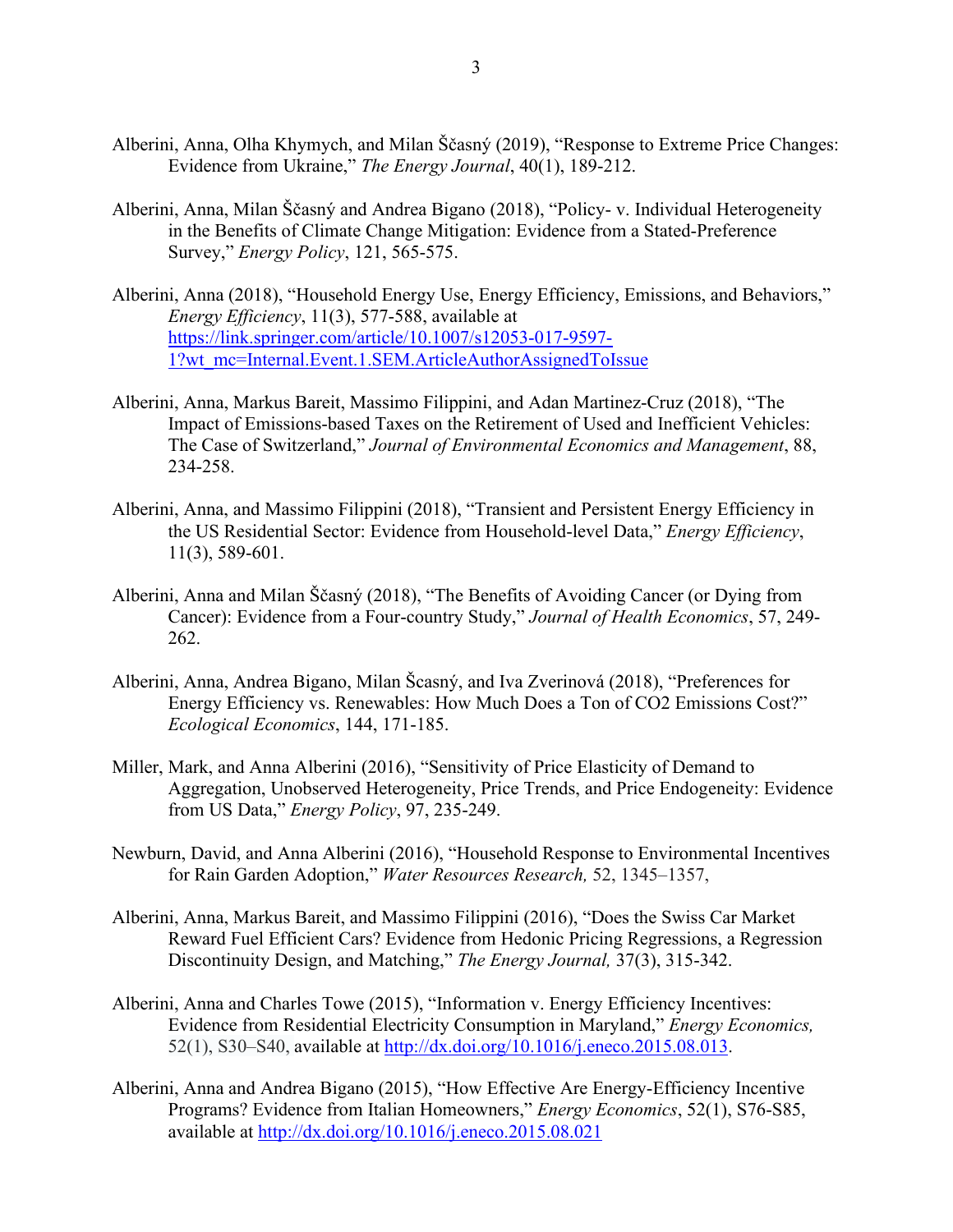- Alberini, Anna, Charles Towe and Will Gans (2016), "Energy Efficiency Incentives: Do They Work for Heating and Cooling Equipment? Evidence from Maryland Homeowners," *The Energy Journal*, 37(1), 259-290.
- Guignet, Dennis B. and Anna Alberini (2014), "Can Property Values Capture Changes in Environmental Health Risks? Evidence from a Stated Preference Study in Italy and the UK," *Risk Analysis*, 35(3), 501-517.
- Alberini, Anna, Andrea Bigano and Marco Boeri (2013), "Looking for Free Riding: Energy Efficiency Incentives and Italian Homeowners," *Energy Efficiency*, available at <http://link.springer.com/article/10.1007/s12053-013-9241-7>
- Alberini, Anna and Milan Šcasný (2013), "Does The Cause of Death Matter? The Effect of Dread, Controllability, Exposure and Latency on The VSL," *Ecological Economics*, 94, 143-155, available at<http://www.sciencedirect.com/science/journal/09218009/94>
- Cropper, Maureen, Anna Alberini, Yi Jiang, and Patrick Baur (2013), "Getting Cars Off the Road: The Cost-Effectiveness of an Episodic Pollution Control Program," forthcoming in *Environmental and Resource Economics*.
- Gans, Will, Anna Alberini, and Alberto Longo (2013), "Smart Meter Devices and The Effect of Feedback on Residential Electricity Consumption: Evidence from a Natural Experiment in Northern Ireland," *Energy Economics*, 36, 729-743, available at <http://www.sciencedirect.com/science/article/pii/S0140988312003209>
- Alberini, Anna, Silvia Banfi, and Celine Ramseier (2013), "Energy Efficiency Investments in the Home: Swiss Homeowners and Expectations about Future Energy Prices," *The Energy Journal*, 34(1), 49-86.
- Ščasný, Milan, and Anna Alberini (2012), "Valuation of Mortality Risks Attributable to Climate Change: Investigating the Effect of Survey Administration Modes on the VSL," *International Journal of Environmental and Public Health Research*, 9(12), 4760-4781.
- Alberini, Anna (2012), "Repeated Questioning in Choice Experiments: Are We Improving Statistical Efficiency or Getting Respondents Confused?" *Journal of Environmental Economics and Policy*, 1(2), 216-233.
- Alberini, Anna, Milan Šcasný, Dennis Guignet and Stefania Tonin (2012), "Cancer VPFs, One Size Does Not Fit All: The Benefits of Contaminated Site Cleanups in Italy," *Journal of the Air and Waste Management Association*, 62(7), 783-798, available at <http://www.tandfonline.com/doi/full/10.1080/10962247.2012.676594>
- Alberini, Anna, Will Gans and Mustapha Alhassan (2011), "Individual and Public-program Adaptation: Coping with Heat Waves in Five Cities in Canada," *International Journal of Environmental and Public Health Research*, *8*(12), 4679-4701, available at [http://www.mdpi.com/search/?s\\_journal=ijerph&s\\_special\\_issue=1164.](http://www.mdpi.com/search/?s_journal=ijerph&s_special_issue=1164)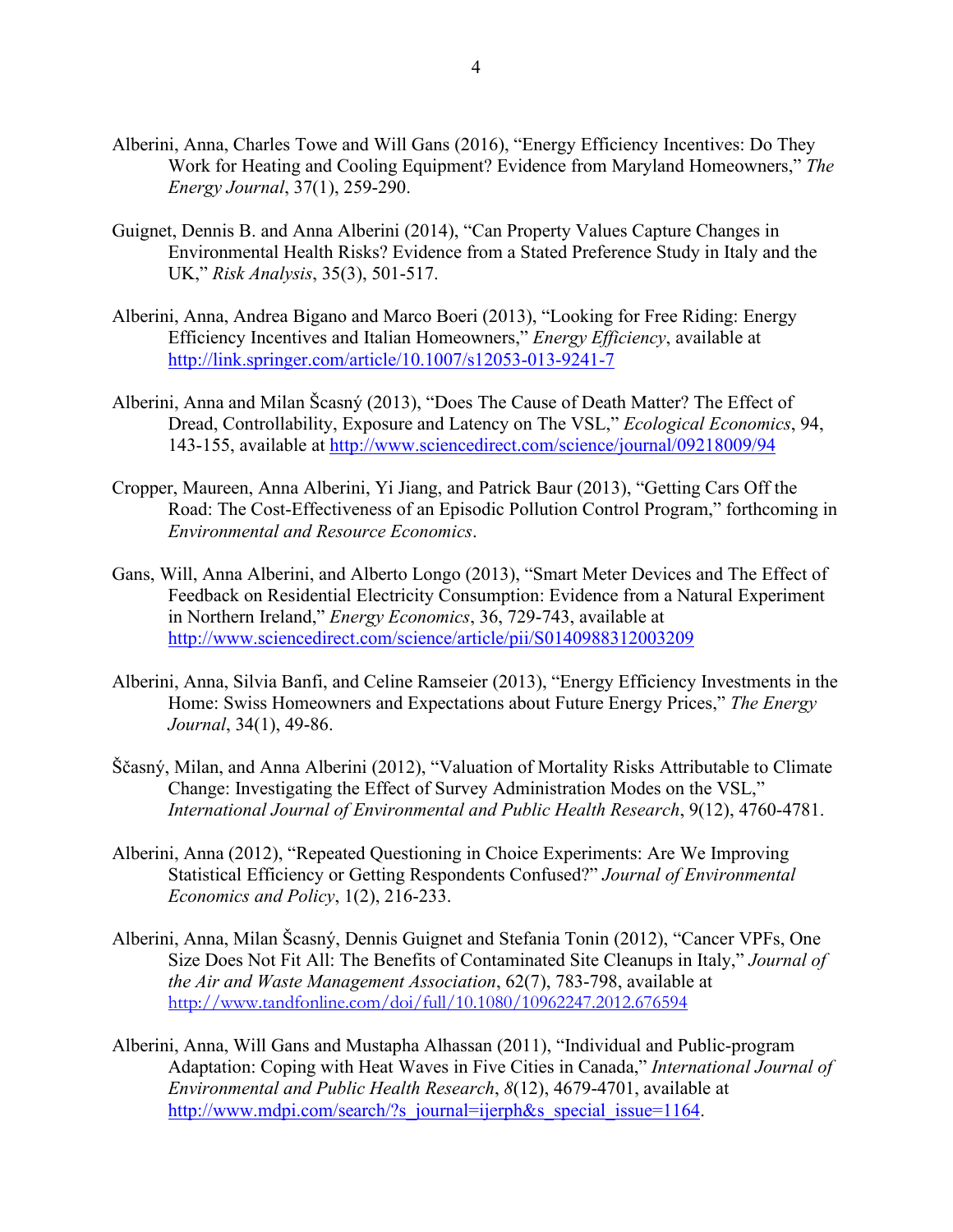- Tonin, Stefania, Anna Alberini, and Margherita Turvani (2012), "The Value of Reducing Cancer Risks at Contaminated Sites: Are More Heavily Exposed People Willing to Pay More?" *Risk Analysis*, 32(7), 1157–1182, available at <http://onlinelibrary.wiley.com/doi/10.1111/j.1539-6924.2011.01730.x/abstract>
- Alberini, Anna and Massimo Filippini (2011), "Response of Residential Electricity Demand to Price: The Effect of Measurement Error," *Energy Economics*, 33(5), 889-895.
- Alberini, Anna, Will Gans, and Daniel Velez-Lopez (2011), "Residential Consumption of Gas and Electricity in the U.S.: The Role of Prices and Income," *Energy Economics*, 33(5), 870-881.
- Alberini, Anna, and Milan Šcasný (2011), "Context and the VSL: Evidence from a Stated Preference Study in Italy and the Czech Republic," *Environmental and Resource Economics*, 49(4), 511-538.
- Veronesi, Marcella, Anna Alberini and Joseph C. Cooper (2011), "Implications of Bid Design and Willingness-To-Pay Distribution for Starting Point Bias in Double-Bounded Dichotomous Choice Contingent Valuation Surveys," *Environmental and Resource Economics*, 4(2), 199-215.
- Guignet, Dennis and Anna Alberini (2010), "Voluntary Cleanups and Redevelopment Potential: Lessons from Baltimore, Maryland," *CityScape*, 12(3), 7-36.
- Turvani, Margherita, Stefania Tonin, and Anna Alberini (2010), "Stakeholder Preference for Contaminated Land Cleanup and Redevelopment Programmes in Italy," *Journal of Urban Regeneration and Renewal*, Special Issue: The Use of Contaminated Sites for Sustainable Development Strategies, 3(3), 315-323.
- Hintermann, Beat, Anna Alberini, and Anil Markandya (2010), "Estimating the Value of Safety with Labor Market Data: Are the Results Trustworthy?" *Applied Economics*, 42(9), 1085- 1100.
- Rosato, Paolo, Anna Alberini, Valentina Zanatta, and Margaretha Breil (2010), "Redeveloping Derelict and Underused Historic City Areas: Evidence from a Survey of Real Estate Developers," *Journal of Environmental Planning and Management*, 53(2), 257-281.
- Alberini, Anna and Alberto Longo (2009), "Valuing the Cultural Monuments of Armenia: Bayesian Updating of Prior Beliefs in Contingent Valuation," *Environment and Planning A*, 41(2) 441 – 460.
- Alberini, Anna, Erik Lichtenberg**,** Dominic Mancini, and Gregmar Galinato (2008), "Was It Something I Ate? Implementation of the FDA Seafood HACCP Program," *American Journal of Agricultural Economics*, 90(1), 28-41.
- Paolo Rosato, Anna Alberini, Dimitrios Reppas and Valentina Zanatta (2007), "The Impact of Speed Limits on Recreational Boating in the Lagoon of Venice," *Aestimum*, 51, 1-19.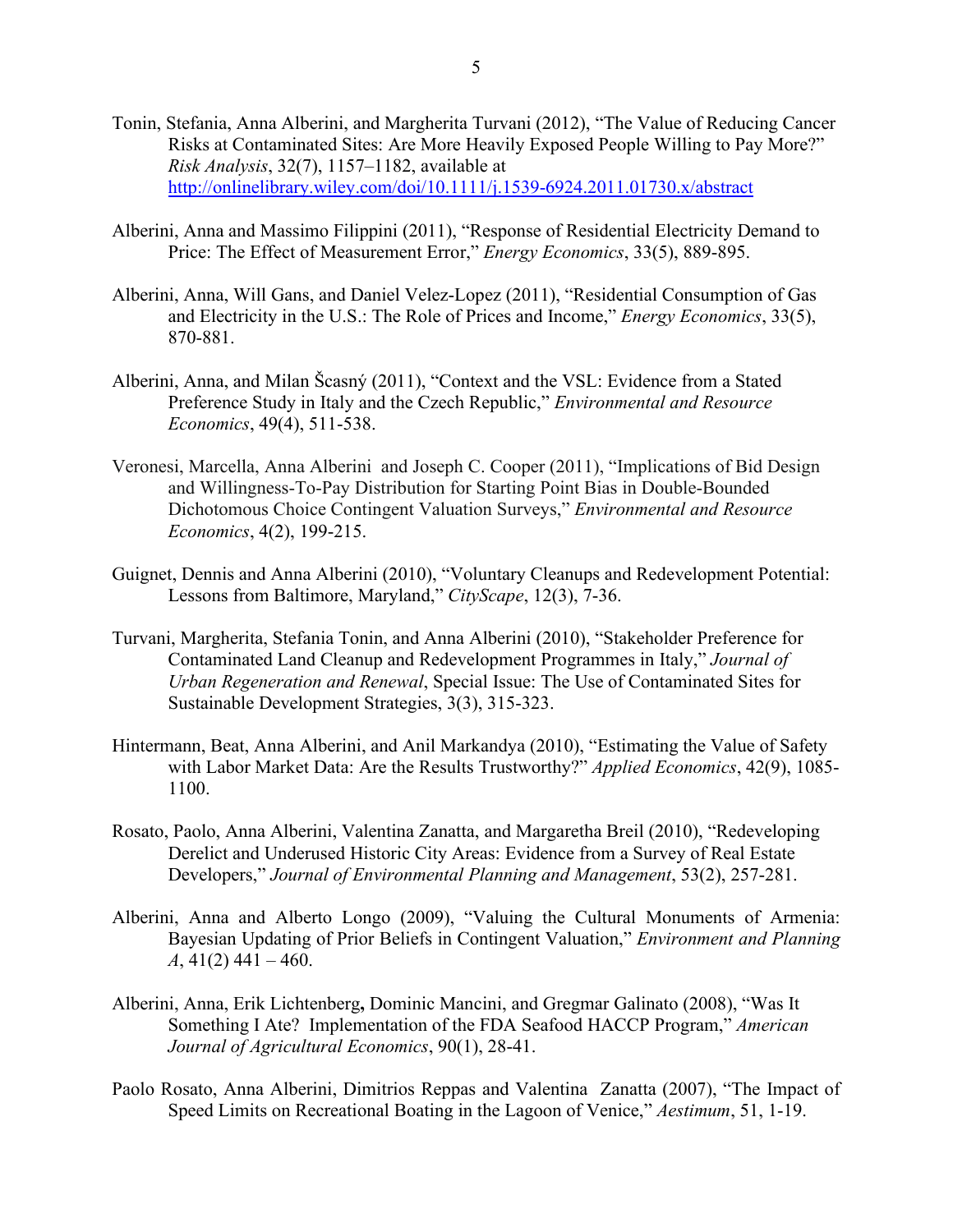- Alberini, Anna, Stefania Tonin and Margherita Turvani (2007), "Willingness to Pay for Contaminated Site Cleanup Policies: Evidence from a Conjoint Choice Study in Italy," *Revue d'Economie Politique*, 117(5), Special issue in honor of Brigitte Desaigues, 737- 739.
- Alberini, Anna (2007), "Determinants and Effects on Property Values of Participation in Voluntary Cleanup Programs: The Case of Colorado," *Contemporary Economic Policy*, 25(3), 415-432.
- Alberini, Anna and Aline Chiabai (2007), "Discount Rates in Risk versus Money and Risk versus Risk Tradeoffs" *Risk Analysis*, 27(2), 483–498.
- Alberini, Anna, Stefania Tonin, Margherita Turvani, and Aline Chiabai (2007), "Paying for Permanence: Public Preferences for Contaminated Site Cleanup," *Journal of Risk and Uncertainty*, 34(2), 155-178.
- Alberini, Anna and Shelby Frost (2007), "Forcing Firms to Think of the Future: Economic Incentives and the Fate of Hazardous Waste," *Environmental and Resource Economics*, 36(4), 451-474.
- Alberini, Anna and Aline Chiabai (2007), "Urban Environmental Health and Sensitive Populations: How Much are the Italians Willing to Pay to Reduce their Risks?" *Regional Science and Urban Economics*, 37(2), 239-258.
- Alberini, Anna, Valentina Zanatta and Paolo Rosato (2007), "Combining Actual and Contingent Behavior to Estimate the Value of Sports Fishing in the Lagoon of Venice," *Ecological Economics*, 61(2-3), 530-541.
- Bhattacharya, Soma, Anna Alberini and Maureen L. Cropper (2007), "The Value of Mortality Risk Reductions in Delhi, India," *Journal of Risk and Uncertainty*, 34(1), 21-47.
- Alberini, Anna and Alberto Longo (2006) "Combining The Travel Cost And Contingent Behavior Methods To Value Cultural Heritage Sites In A Transition Economy: Evidence From Armenia," *Journal of Cultural Economics,* 30(4): 287-304.
- Alberini, Anna, Maureen Cropper, Alan Krupnick, and Nathalie B. Simon (2006), "Willingness to Pay for Mortality Risk Reductions: Does Latency Matter?" *Journal of Risk and Uncertainty*, 32, 231-245.
- Longo, Alberto and Anna Alberini (2006), "What Are The Effects of Contamination Risks on Commercial and Industrial Properties? Evidence from Baltimore, Maryland," *Journal of Environmental Planning and Management*, 49(5), 713-737.
- Alberini, Anna, Alistair Hunt, and Anil Markandya (2006), "Willingness to Pay to Reduce Mortality Risks: Evidence from a Three-country Contingent Valuation Study," *Environmental and Resource Economics*, 33(2), 251-264.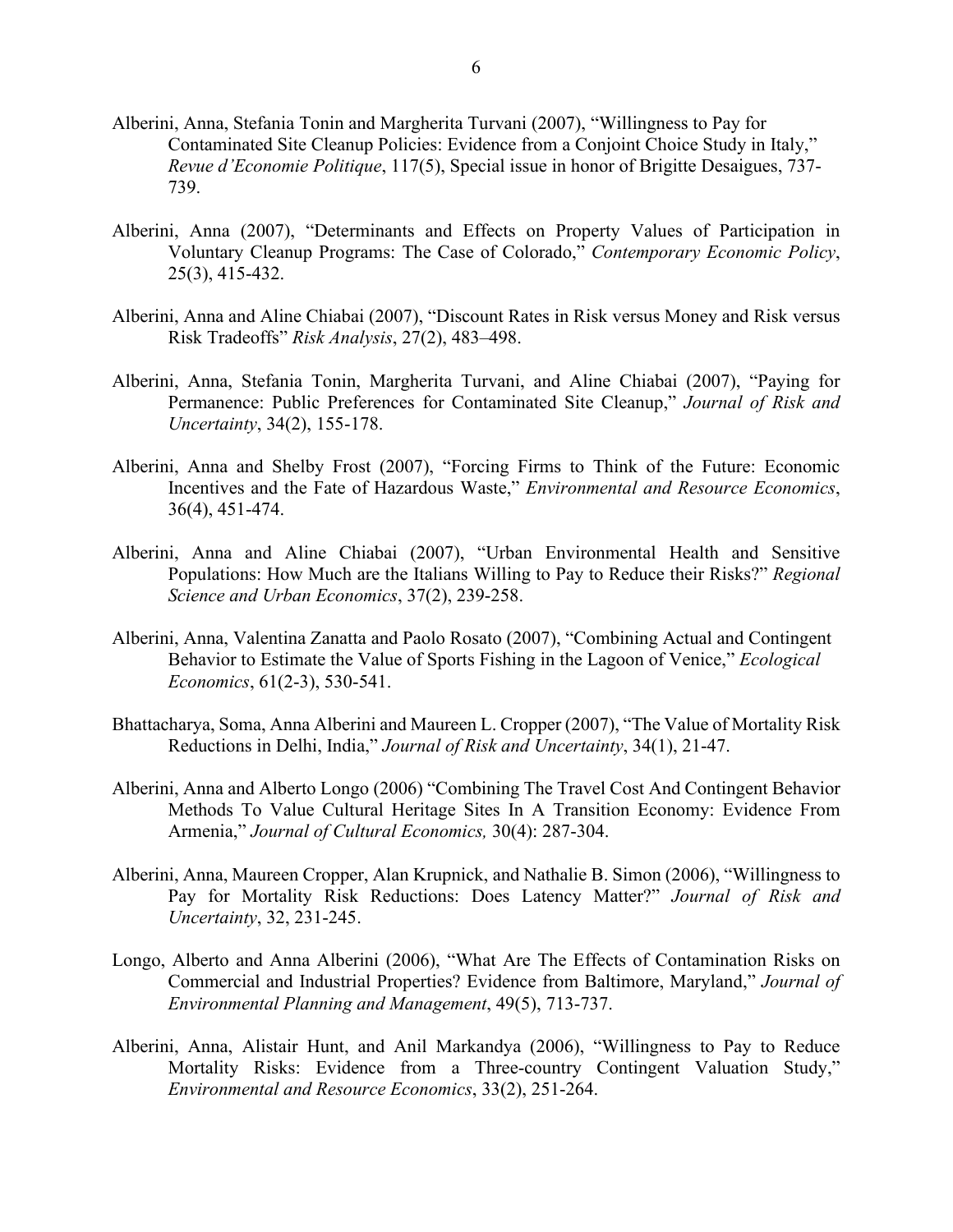- Alberini, Anna, Aline Chiabai and Lucija Muehlenbachs (2006), "Using Expert Judgment to Assess Adaptive Capacity to Climate Change: Evidence From a Conjoint Choice Survey," *Global Environmental Change*, 16(2), 123-144.
- Wernstedt, Kris, Peter Meyer, and Anna Alberini (2006), "Attracting Private Investment to Contaminated Properties: The Value of Public Interventions," *Journal of Policy Analysis and Management*, 25(2), 347-369.
- Wernstedt, Kris, Peter Meyer, Anna Alberini, and Lauren Heberle (2006), "Incentives for Private Residential Brownfields Development in U.S. Urban Areas," *Journal of Environmental Planning and Management*, 49(1), 101-119.
- Alberini, Anna (2005), "What is a Life Worth? Robustness of VSL Values from Contingent Valuation Surveys," *Risk Analysis*, 25(4), 183-800.
- Patricia Champ, Anna Alberini and Ignacio Correas (2005), "Using Contingent Valuation to Value a Noxious Weeds Control Program: The Effects of Including an Unsure Response Category," *Ecological Economics*, 55(1), 47-60.
- Alberini, Anna, Paolo Rosato, Alberto Longo, Valentina Zanatta (2005), "Information and Willingness to Pay in a Contingent Valuation Study: The Value of S. Erasmo in the Lagoon of Venice," *Journal of Environmental Policy and Management*, 48(2), 155-176.
- Anna Alberini, Alberto Longo, Stefania Tonin, Francesco Trombetta and Margherita Turvani, (2005), "The Role of Liability, Regulation and Economic Incentives in Brownfield Remediation and Redevelopment: Evidence from Surveys of Developers," *Regional Science and Urban Economics*, 35, 327-351.
- Alberini, Anna, Maureen L. Cropper, Alan Krupnick, and Nathalie Simon (2004), "Does the Value of a Statistical Life Vary with Age and Health Status? Evidence from the U.S. and Canada," *Journal of Environmental Economics and Management*, 48(1), 769-792.
- Alberini, Anna, Alberto Longo, Paolo Rosato, and Valentina Zanatta (2004), "Il Valore di Non Uso nell'Analisi Costi Benefici della Salvaguardia Ambientale," *Aestimum* 43, 2-24.
- Alberini, Anna, Patrizia Riganti and Alberto Longo (2003), "Can People Value the Aesthetic and Use Services of Urban Sites?" *Journal of Cultural Economics*, 27(3-4), 193-213.
- Alberini, Anna, Kevin Boyle and Michael Welsh (2003), "Analysis of Contingent Valuation Data with Multiple Bids and Response Options Allowing Respondents to Express Uncertainty," *Journal of Environmental Economics and Management,* 45 (1), 40-62.
- Alberini, Anna and Kathleen Segerson (2002), "Assessing Voluntary Programs to Improve Environmental Quality," *Environmental and Resource Economics*, 22(2), Special Issue: The Practice of Environmental and Resource Economics, 157-184.

.

Alberini, Anna and David Austin (2002), "Accidents Waiting to Happen: Liability Policy and Toxic Pollution Releases," *The Review of Economics and Statistics,* 84(4), 729-741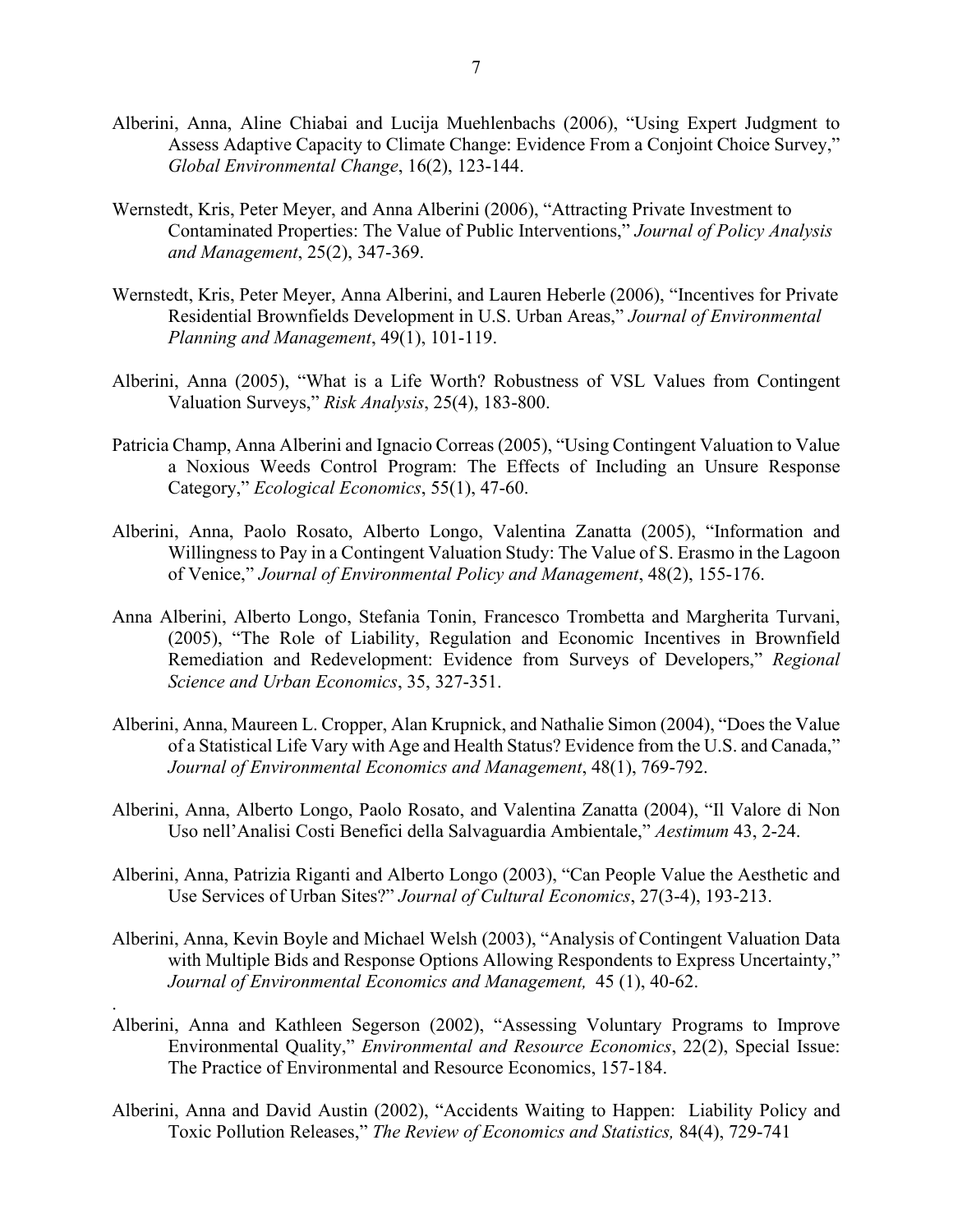- Krupnick, Alan, Anna Alberini, Maureen Cropper, Nathalie Simon, Bernie O'Brien, Ron Goeree, and Martin Heintzelman (2002), "Age, Health, and the Willingness to Pay for Mortality Risk Reductions: A Contingent Valuation Survey of Ontario Residents," *Journal of Risk and Uncertainty*, 24, 161-186.
- Harrington, Winston, Alan Krupnick and Anna Alberini (2001), "Overcoming Public Aversion to Congestion Pricing," *Transportation Research* Part A 35, 87-105.
- Alberini, Anna (2001), "Environmental Regulation and Substitution Between Sources of Pollution: An Empirical Analysis of Florida's Storage Tanks," *Journal of Regulatory Economics*, 19(1), 55-79.
- Krupnick, Alan, Winston Harrington and Anna Alberini (2001), "Public Support for Pollution Fee Policies for Motor Vehicles with Revenue Recycling: Survey Results," *Regional Science and Urban Economics*, 31(4), 505-522.
- Alberini, Anna and Alan Krupnick (2000), "Cost-of-Illness and WTP Estimates of the Benefits of Improved Air Quality: Evidence from Taiwan," *Land Economics,* 76(1), 37-53.
- Videras, Julio R. and Anna Alberini (2000), "The Appeal of Voluntary Environmental Programs: Which Firms Participate and Why?" *Contemporary Economic Policy*, 18(4), 449-461.
- Alberini, Anna and David Austin (1999), "On and Off the Liability Bandwagon: Explaining State Adoptions of Strict Liability in Hazardous Waste Programs," *Journal of Regulatory Economics*, 15, 41-63.
- Alberini, Anna and John Bartholomew (1999), "The Determinants of Hazardous Waste Disposal Choice: An Empirical Analysis of Halogenated Solvent Waste Shipments," *Contemporary Economic Policy*, 17, 309-320.
- Alberini, Anna and David Austin (1999), "Strict Liability as a Deterrent in Toxic Waste Management: Empirical Evidence from Accident and Spill Data," *Journal of Environmental Economics and Management*, 38(1), 20-48*.*
- Alberini, Anna and Alan Krupnick (1998), "Air Quality and Episodes of Acute Respiratory Illness in Taiwan Cities: Evidence from Survey Data," *Journal of Urban Economics*, 44, 68-92.
- Alberini, Anna, Barbara Kanninen and Richard T. Carson (1997), "Modeling Response Incentive Effects in Dichotomous Choice Contingent Valuation Data," *Land Economics,* 73(3), 309- 324.
- Alberini, Anna, Maureen Cropper, Tsu-Tan Fu, Alan Krupnick, Jin-Tan Liu, Daigee Shaw and Winston Harrington (1997), "Valuing Health Effects of Air Pollution in Developing Countries: The Case of Taiwan," *Journal of Environmental Economics and Management*, 34, 107-126.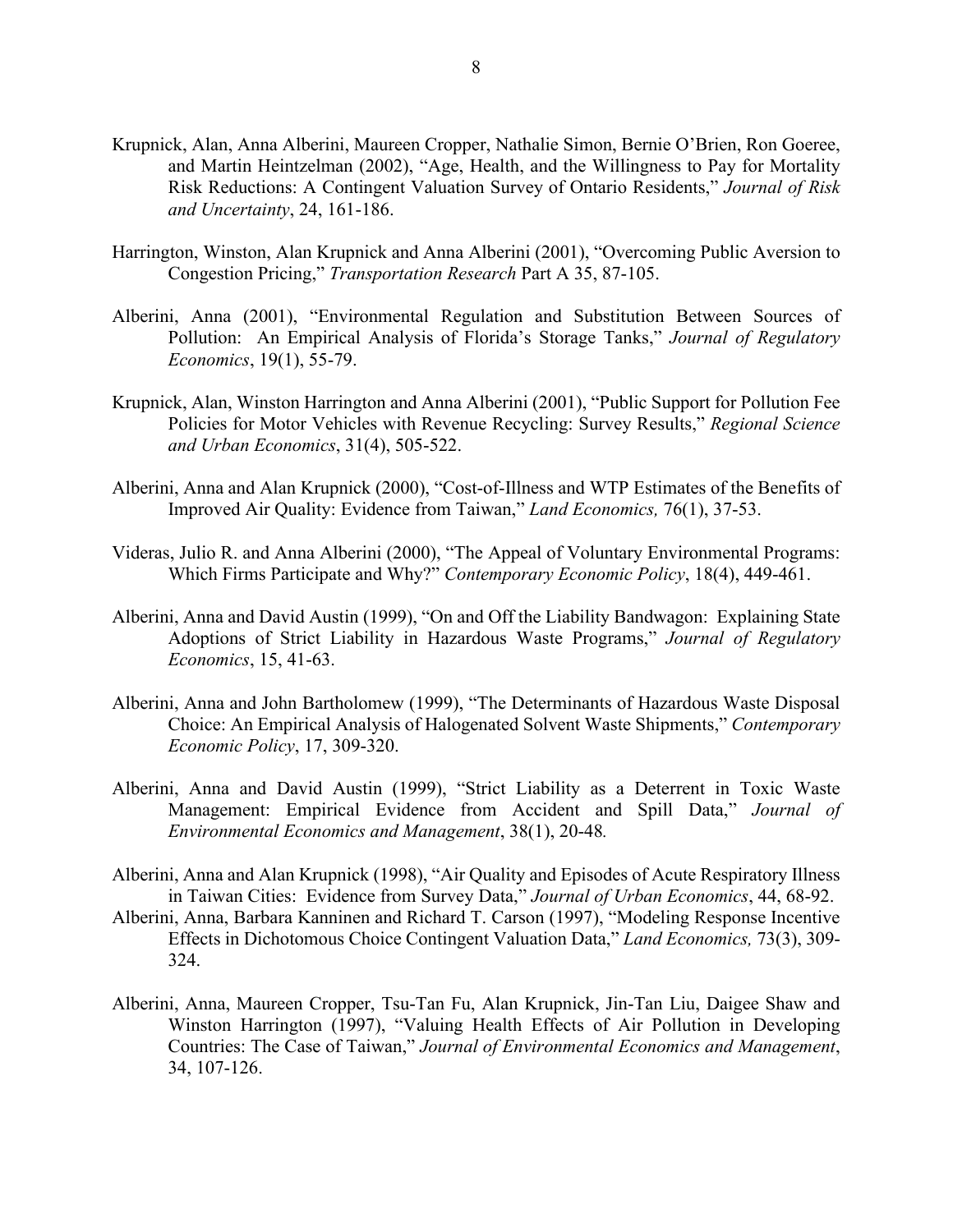- Cropper, Maureen, Nathalie Simon, Anna Alberini, Seema Arora and P.K. Sharma (1997), "The Health Benefits of Air Pollution Control in Delhi," *American Journal of Agricultural Economics*, 79, 1625-1629.
- Alberini, Anna and Alan Krupnick (1997), "Air Pollution and Acute Respiratory Illness: Evidence from Taiwan and Los Angeles," *American Journal of Agricultural Economics*, 79, 1620- 1624.
- Alberini, Anna, Winston Harrington and Virginia McConnell (1996), "Estimating an Emissions Supply Function from Accelerated Vehicle Retirement Programs," *The Review of Economics and Statistics,* 251-265.
- Alberini, Anna, Gunnar Eskeland, Alan Krupnick and Gordon McGranahan (1996), "Determinants of Diarrheal Disease in Jakarta," *Water Resources Research,* 32, 2259-2269.
- Alberini, Anna (1995) "Efficiency v. Bias of Willingness-to-Pay Estimates: Bivariate and Interval Data Models," *Journal of Environmental Economics and Management,* 29, 169-180.
- Alberini, Anna (1995), "Testing Willingness-to-Pay Models of Discrete Choice Contingent Valuation Data," *Land Economics,* 71, 83-95.
- Alberini, Anna, Winston Harrington and Virginia McConnell (1995), "Determinants of Participation in Accelerated Vehicle Retirement Programs," *The RAND Journal of Economics,* 26, 93-112.
- Alberini, Anna (1995), "Optimal Designs for Discrete Choice Contingent Valuation Surveys: Single-bound, Double-bound and Bivariate Models," *Journal of Environmental Economics and Management*, 28, 187-306.

#### **Books Edited**

- Alberini, Anna, Paolo Rosato and Margherita Turvani (eds.) (2006), *Valuing Complex Natural Resource Systems: The Case of the Lagoon of Venice*, Cheltenham, U.K.: Edward Elgar Publishing.
- Alberini, Anna, and James Kahn (eds.) (2006), *Handbook on Contingent Valuation*, Cheltenham, U.K.: Edward Elgar Publishing.
- Scarpa, Riccardo and Anna Alberini (eds.) (2005), *Applications of Simulation Methods in Environmental and Resource Economics*, Dordrecht, The Netherlands: Kluwer Academic Publishing.

#### **Book Chapters**

Alberini, Anna, and Aline Chiabai (2008), "Valutazione degli impatti dei cambiamenti climatici sulla salute," in Carlo Carraro (ed.), *Cambiamenti Climatici e Strategie di Adattamento in Italia. Una Valutazione Economica*, Bologna, Italy: Il Mulino.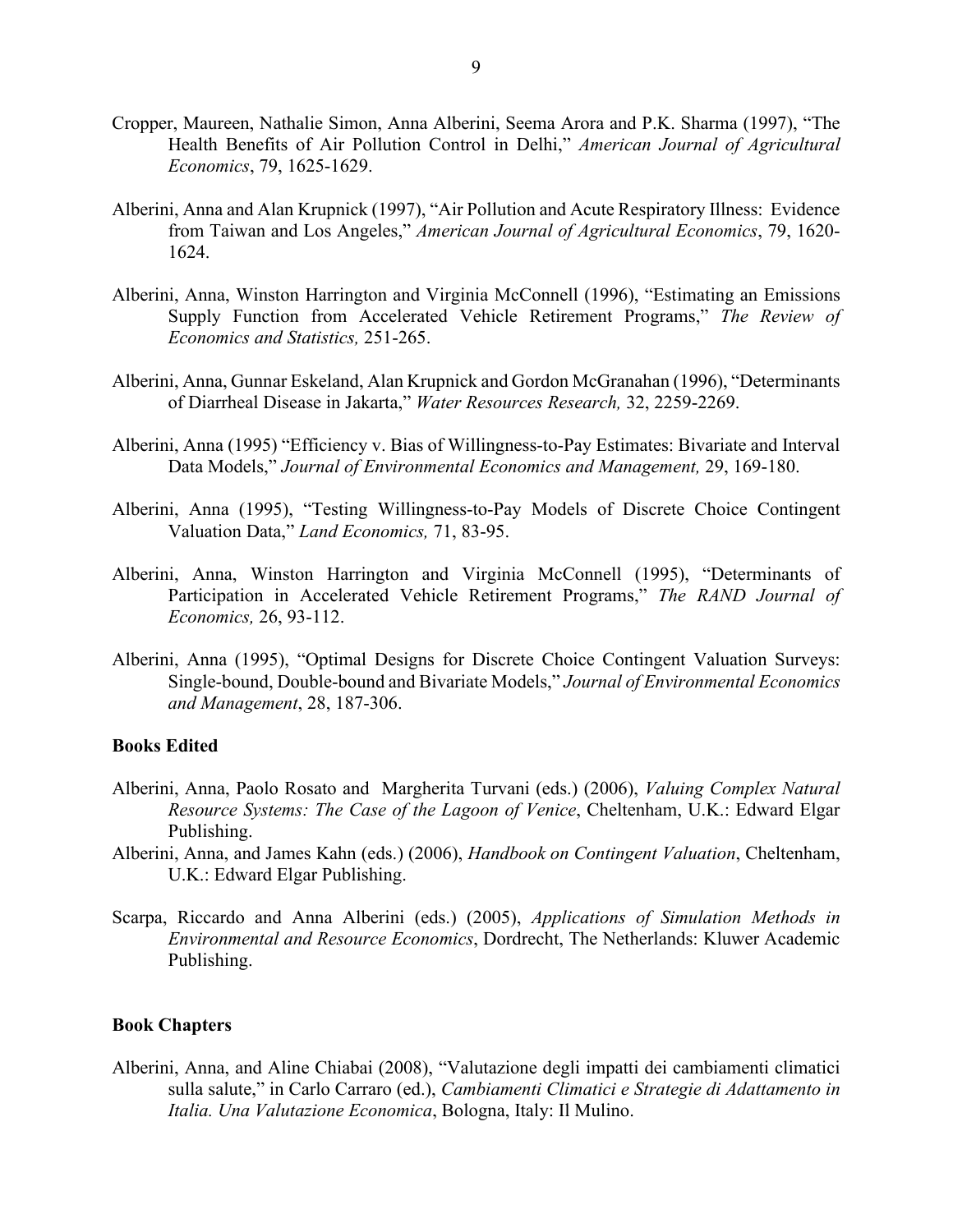- Alberini, Anna, Alberto Longo and Marcella Veronesi (2007), "Basic Statistical Models for Conjoint Choice Experiments," in *Valuing Environmental Amenities using Choice Experiments: A Common Sense Guide to Theory and Practice*, Barbara Kanninen (ed.), Darmstadt, Germany: Springer.
- Alberini, Anna, Aline Chiabai and Giuseppe Nocella (2006), "Valuing the Mortality Effects of Heat Waves," in Bettina Menne and Kris Ebi (eds.), *Climate Change Adaptation Strategies for Europe,* Darmstadt, Germany: Springer.
- Alberini, Anna and Aline Chiabai (2006), "Indicators of Adaptive Capacity: Evidence from a Conjoint Choice Exercise," in Bettina Menne and Kris Ebi (eds.), *Climate Change Adaptation Strategies for Europe*, Darmstadt, Germany: Springer.
- Alberini, Anna, Milan Scasny, Marketa Braun Kohlova and Jan Melichar (2006), "The Value of a Statistical Life in the Czech Republic: Evidence from a Contingent Valuation Study," in Bettina Menne and Kris Ebi (eds.), *Climate Change Adaptation Strategies for Europe*, Darmstadt, Germany: Springer.
- Alberini, Anna and Alberto Longo (2006), "Valuing Environmental Resources using the Method of Contingent Valuation," in Alberini, Anna, Paolo Rosato and Margherita Turvani (eds.), *Valuing Complex Natural Resource Systems: The Case of the Lagoon of Venice*, Cheltenham, U.K.: Edward Elgar Publishing.
- Alberini, Anna, Paolo Rosato, Alberto Longo and Valentina Zanatta (2005), "The Effect of Information on Willingness to Pay: A Contingent Valuation Study of S. Erasmo in the Lagoon of Venice," in Clifford S. Russell and Signe Krarup (eds), *Environment*, *Information and Consumer Behavior*, Cheltenham, UK: Edward Elgar Publishing.
- Zanatta, Valentina, Anna Alberini, Paolo Rosato and Alberto Longo (2006), "The Value of Sport Fishing in the Lagoon of Venice," in Alberini, Anna, Paolo Rosato and Margherita Turvani (eds.), *Valuing Complex Natural Resource Systems: The Case of the Lagoon of Venice*, Cheltenham, U.K.: Edward Elgar Publishing.
- Anna Alberini, Paolo Rosato, Alberto Longo and Valentina Zanatta (2006), "Using Contingent Valuation to Value the Island of S. Erasmo in the Lagoon of Venice," in Alberini, Anna, Paolo Rosato and Margherita Turvani (eds.), *Valuing Complex Natural Resource Systems: The Case of the Lagoon of Venice*, Cheltenham, U.K.: Edward Elgar Publishing.
- Alberini, Anna, Alberto Longo, Stefania Tonin, Francesco Trombetta, and Margherita Turvani (2006), "Developers' Preferences for Brownfield Redevelopment Policies," in Alberini, Anna, Paolo Rosato and Margherita Turvani (eds.), *Valuing Complex Natural Resource Systems: The Case of the Lagoon of Venice*, Cheltenham, U.K.: Edward Elgar Publishing.
- Alberini, Anna and Alan Krupnick (2002), "Valuing the Health Effects of Pollution," in Thomas Tietenberg and Henk Folmer (eds.), *The International Yearbook of Environmental and Resource Economics 2002/2003*, Cheltenham, UK: Edward Elgar Publishing.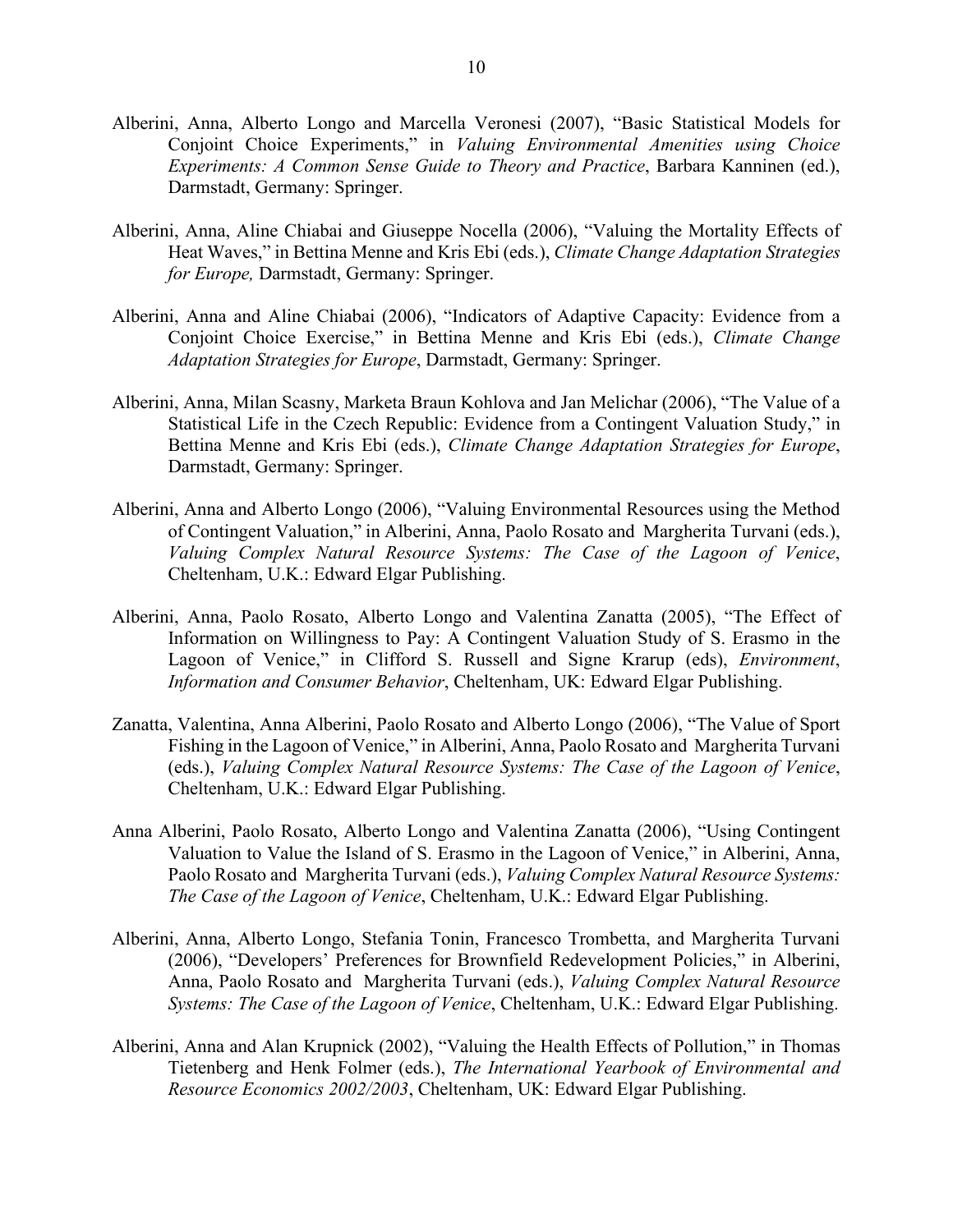- Alberini, Anna and David Austin (2001), "Liability Policy and Toxic Pollution Releases," in Anthony Heyes (ed.), *The Law and Economics of the Environment*, Cheltenham, UK: Edward Elgar Publishing.
- Harrington, Winston, Virginia McConnell and Anna Alberini (1998), "Economic Incentive Policies Under Uncertainty: The Case of Vehicle Emissions Fees," in Roberto Roson and Kenneth A. Small (eds.), *Environment and Transport in Economic Modelling*, Dordrecht, The Netherlands: Kluwer Academic Publishers
- Cropper, Maureen and Anna Alberini (1997), *Contingent Valuation*, entry in the *New Palgrave Dictionary of Economics*.
- Alberini, Anna, Maureen Cropper, Tsu-Tan Fu, Alan Krupnick, Jin-Tan Liu, Daigee Shaw and Winston Harrington (1996), "What is the Value of Reduced Morbidity in Taiwan?" in Robert Mendelsohn and Daigee Shaw (eds.), *The Economics of Pollution Control in the Asian Pacific,* London, U.K: Edward Elgar Publishing Ltd.

#### **Monographs and Reports**

.

- Alberini, Anna (2017), "Measuring the economic value of the effects of chemicals on ecological systems and human health," OECD Environment Working Paper n°116, Paris, France, available at<http://www.oecd.org/chemicalsafety/sacame.htm>
- Alberini, Anna, and Milan Ščasný (2015), "One or Many VSLs? Evidence from a Survey of the Public in Canada," preliminary report on the VERHI-in-Canada project, prepared for Health Canada, Washington, DC, December.
- Alberini, Anna, Markus Bareit, and Massimo Filippini (2015), "The Effect of Registration Taxes on New Car Registrations: Evidence from Switzerland," prepared for the Swiss Federal Office for the Environment, ETH Zurich, Switzerland, December.
- Alberini, Anna, Markus Bareit, and Massimo Filippini (2015), "The Effect of CO2 Emissions Standards for New Passenger Cars: Evidence from Switzerland," prepared for the Swiss Federal Office for the Environment, ETH Zurich, Switzerland, October.
- Alberini, Anna, Markus Bareit, and Massimo Filippini (2015), "Economic Analysis of Policy Measures to Reduce CO2 Emissions of Passenger Cars in Switzerland: Descriptive Statistics," prepared for the Swiss Federal Office for the Environment, ETH Zurich, Switzerland, March.
- Alberini, Anna, and Milan Ščasný (2014), Stated-preference study to examine the economic value of benefits of avoiding selected adverse human health outcomes due to exposure to chemicals in the European Union. Part III: Carcinogens, prepared for the European Chemical Agency, Charles University Prague, September, available at [http://echa.europa.eu/documents/10162/13630/study\\_economic\\_benefits\\_avoiding\\_adver](http://echa.europa.eu/documents/10162/13630/study_economic_benefits_avoiding_adverse_health_outcomes_3_en.pdf) se health outcomes 3 en.pdf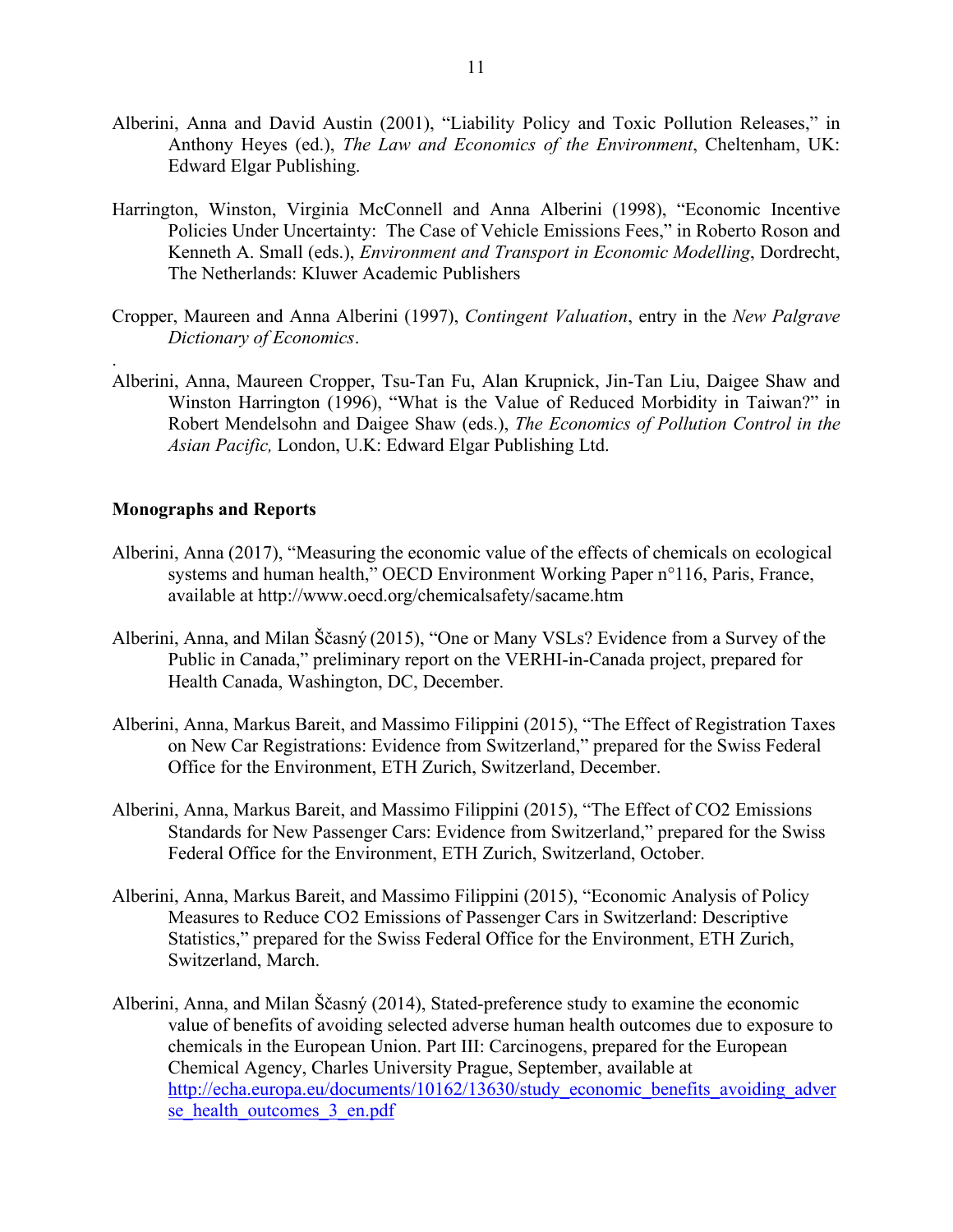- Anna Alberini, Alexander Egorenkov, Will Gans and Charles Towe (2012), "What is the Effect of Smart Meters on Residential Electricity Usage? Evidence from Phase I in the SMECO Service Territory," University of Maryland, College Park, July.
- Alberini, Anna, Ian Bateman, Graham Loomes and Milan Šcasný (2010), "Valuation of Environment-Related Health Risks for Children," OECD Publishing, available at <http://dx.doi.org/10.1787/9789264038042-en>
- Alberini, Anna and Aline Chiabai (2007), "Valutazione degli Impatti dei Cambiamenti Climatici Sulla Salute," report prepared for the Italian Environmental Protection Agency (APAT), September.
- Alberini, Anna, Erik Lichtenberg, Dominic Mancini and Gregmar Galinato (2005), "Monitoring and Compliance under Seafood HACCP," Final Report to the Joint Institute for Food Safety and Applied Nutrition, University of Maryland, College Park, June.
- Alberini, Anna, Alberto Longo and Patrizia Riganti (2005), "Public Preferences and Urban Regeneration: Land Use Changes and Aesthetics at the Venice Arsenale," Final Research Report to the Fondazione Eni Enrico Mattei, Venice, Bath and College Park, May.
- Alberini, Anna (with Alberto Longo) (2005), "What is the Value of Cultural Heritages Sites in Armenia? Evidence from a Travel Cost Method Study," Report to the World Bank, Washington, DC, January.
- Alberini, Anna (with Alberto Longo) (2004), "Willingness to Pay to Protect Cultural Monuments: Evidence from a Survey of Armenian Households," Report to the World Bank, Washington, DC, December.
- Alberini, Anna (2004), "Willingness to Pay for Mortality Risk Reductions: A Re-examination of the Literature," Final report to the US Environmental Protection Agency under Cooperative Agreement 015-29528, College Park, April.
- Alberini, Anna and Alberto Longo (2003), "Valuing Environmental Resources Using the Method of Contingent Valuation," CO.RI.LA., Venezia, January
- Austin, David, and Anna Alberini (2001), "An Analysis of the Preventive Effect of Environmental Liability. Environmental Liability, Location, and Emissions Substitution: Evidence from the Toxic Release Inventory," report prepared for DG-Environment of the European Commission, available at <http://europa.eu.int/comm/environment/liability/preventive.htm>
- Alberini, Anna and Joseph Cooper (2000), "Applications of the Contingent Valuation Method in Developing Countries: A Survey," FAO Economic and Social Development Paper 146, Food and Agricultural Organizations of the United Nations, Rome, Italy.
- Chestnut, Lauraine, David Mills and Anna Alberini (1997), "Monetary Valuation of Human Mortality Risks in Cost-benefit Analyses of Environmental Programs: Background Paper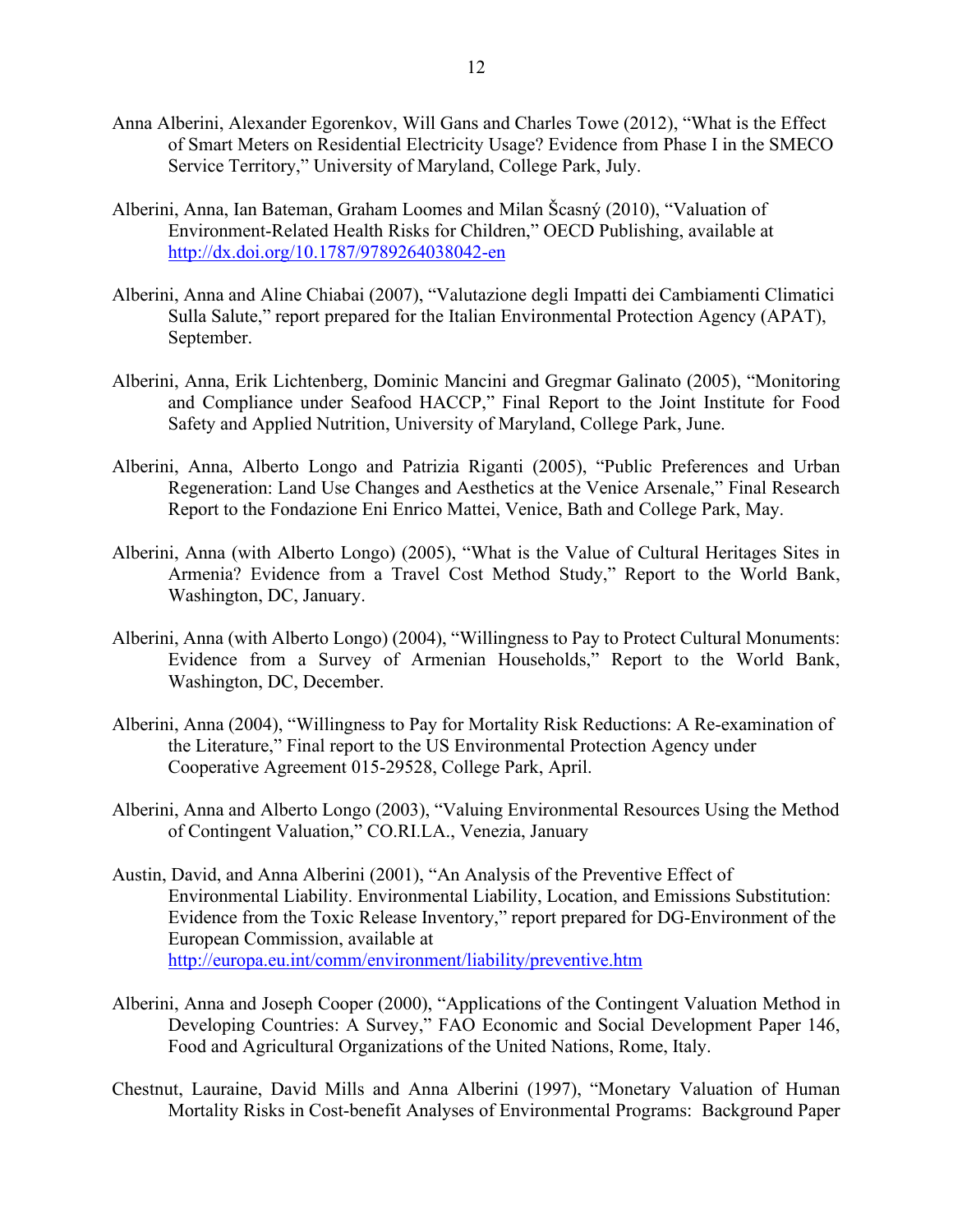and Bibliography," Review Draft, Prepared for the EPA, Office of Planning and Policy Evaluation, Contract 68-W6-0055, Boulder, CO, July.

- Carson, Richard T., Jennifer Wright, Nancy C. Carson, Nicholas Flores and Anna Alberini (1995), "A Bibliography of Contingent Valuation Studies and Papers," Natural Resource Damage Assessment, Inc., San Diego.
- Alberini, Anna, David Edelstein and Virginia McConnell (1994), "Will Speeding the Retirement of Old Cars Improve Air Quality?" *Resources*, Washington, D.C., Spring, no. 115.
- Carson, Richard T., W. Michael Hanemann, Anna Alberini, Barbara Kanninen, Kerry Martin and Robert C. Mitchell (1991), "Valuation of Nonmarket Aspects of Water Systems," Technical Report for Project UCAL-W-722 to the Water Resources Center, University of California, February.

#### **Discussion Papers**

- Alberini, Anna, and Nithin Umapathi (2021), "What Are the Benefits of Government Assistance with Household Energy Bills? Evidence from Ukraine," World Bank Policy Research Working paper 9669, The World Bank, Washington, DC, May, available at [https://documents1.worldbank.org/curated/en/747101621621225723/pdf/What-Are-the-](https://documents1.worldbank.org/curated/en/747101621621225723/pdf/What-Are-the-Benefits-of-Government-Assistance-with-Household-Energy-Bills-Evidence-from-Ukraine.pdf)[Benefits-of-Government-Assistance-with-Household-Energy-Bills-Evidence-from-](https://documents1.worldbank.org/curated/en/747101621621225723/pdf/What-Are-the-Benefits-of-Government-Assistance-with-Household-Energy-Bills-Evidence-from-Ukraine.pdf)[Ukraine.pdf](https://documents1.worldbank.org/curated/en/747101621621225723/pdf/What-Are-the-Benefits-of-Government-Assistance-with-Household-Energy-Bills-Evidence-from-Ukraine.pdf)
- Alberini, Anna, Marco Horvath, and Colin Vance (2021), "Drive Less, Drive Better, or Both? Behavioral Adjustments to Fuel Price Changes in Germany," USAEE Working Paper 21 487, January, available at [https://papers.ssrn.com/sol3/papers.cfm?abstract\\_id=3772854](https://papers.ssrn.com/sol3/papers.cfm?abstract_id=3772854)
- Alberini, Anna, Marco Horvath, and Colin Vance (2021), "Drive Less, Drive Better, or Both? Behavioral Adjustments to Fuel Price Changes in Germany," Ruhr Economic Paper #892, RWI Essen, Germany, January.
- Alberini, Anna, and Marco Horvath (2020), "All Car Taxes are Not Created Equal: Evidence from Germany," USAEE working paper 20-474, October, available at [https://papers.ssrn.com/sol3/papers.cfm?abstract\\_id=3707822#](https://papers.ssrn.com/sol3/papers.cfm?abstract_id=3707822)
- Alberini, Anna, Jevgenijs Steinbuks, and Govinda Timilsina (2020), "How Valuable is the Reliability of Residential Electricity Supply in Low-Income Countries? Evidence from Nepal," World Bank Policy Research working paper 9311, The World Bank, Washington, DC, June, available at [http://documents1.worldbank.org/curated/en/619261593538219342/pdf/How-Valuable](http://documents1.worldbank.org/curated/en/619261593538219342/pdf/How-Valuable-is-the-Reliability-of-Residential-Electricity-Supply-in-Low-Income-Countries-Evidence-from-Nepal.pdf)[is-the-Reliability-of-Residential-Electricity-Supply-in-Low-Income-Countries-Evidence](http://documents1.worldbank.org/curated/en/619261593538219342/pdf/How-Valuable-is-the-Reliability-of-Residential-Electricity-Supply-in-Low-Income-Countries-Evidence-from-Nepal.pdf)[from-Nepal.pdf](http://documents1.worldbank.org/curated/en/619261593538219342/pdf/How-Valuable-is-the-Reliability-of-Residential-Electricity-Supply-in-Low-Income-Countries-Evidence-from-Nepal.pdf)
- Alberini, Anna, Valeria Di Cosmo, and Andrea Bigano (2019), "How are fuel efficient cars priced? Evidence from eight EU countries," USAEE Working paper No. 19-398, April, available at [https://papers.ssrn.com/sol3/papers.cfm?abstract\\_id=3373729](https://papers.ssrn.com/sol3/papers.cfm?abstract_id=3373729)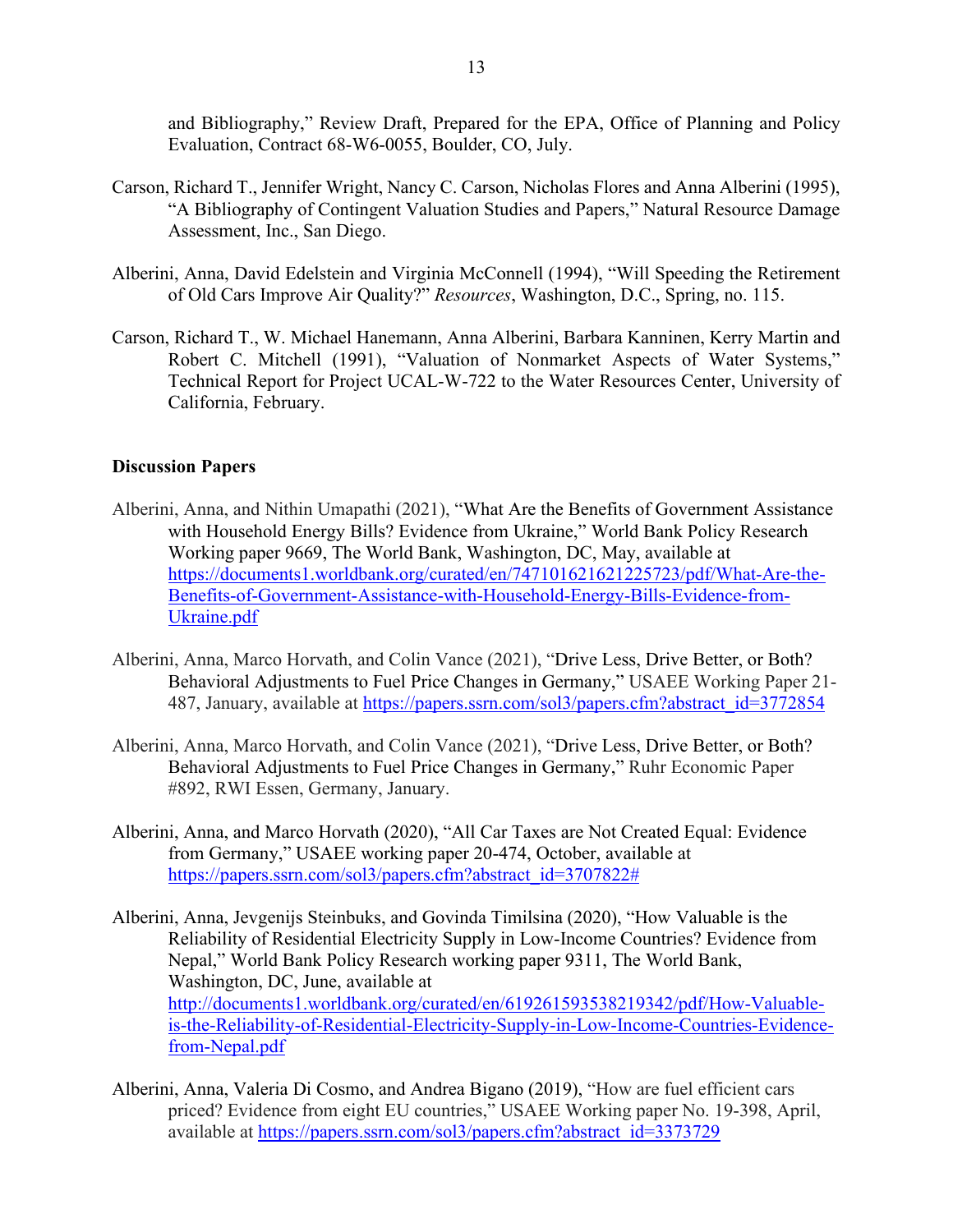- Alberini, Anna, Olha Khymych, and Milan Ščasný (2019), "The Elusive Effects of Residential Energy Efficiency Improvements: Evidence from Ukraine," USAEE Working Paper No. 19-397, April, available at [https://papers.ssrn.com/sol3/papers.cfm?abstract\\_id=3373720](https://papers.ssrn.com/sol3/papers.cfm?abstract_id=3373720)
- Alberini, Anna, Olha Khymych, and Milan Ščasný (2019), "Estimating Energy Price Elasticities when Salience is High: Residential Natural Gas Demand in Ukraine," USAEE Working Paper No. 19-392, April, available at [https://papers.ssrn.com/sol3/papers.cfm?abstract\\_id=3357039](https://papers.ssrn.com/sol3/papers.cfm?abstract_id=3357039)
- Alberini, Anna, Giuseppe Prettico, Chang Shen, and Jacopo Torriti (2018), "Hot Weather and Hourly Electricity Demand in Italy," USAEE Working Paper 18-357, August, available at [https://papers.ssrn.com/sol3/papers.cfm?abstract\\_id=3234746](https://papers.ssrn.com/sol3/papers.cfm?abstract_id=3234746)
- Alberini, Anna, Olha Khymych and Milan Ščasný (2017), "Response to Extreme Energy Price Changes: Evidence from Ukraine," USAEE working paper 17-325, November, available at<http://ssrn.com/abstract=3096323> and [https://papers.ssrn.com/sol3/Jeljour\\_results.cfm?form\\_name=journalbrowse&journal\\_id=](https://papers.ssrn.com/sol3/Jeljour_results.cfm?form_name=journalbrowse&journal_id=1077018&Network=no&lim=false) [1077018&Network=no&lim=false](https://papers.ssrn.com/sol3/Jeljour_results.cfm?form_name=journalbrowse&journal_id=1077018&Network=no&lim=false)
- Alberini, Anna, Olha Khymych and Milan Ščasný (2017), "Response to Extreme Energy Price Changes: Evidence from Ukraine," CER-ETH working paper 17/280, ETH Zurich, November, available at [https://www.ethz.ch/content/dam/ethz/special-interest/mtec/cer](https://www.ethz.ch/content/dam/ethz/special-interest/mtec/cer-eth/cer-eth-dam/documents/working-papers/WP-17-280.pdf)[eth/cer-eth-dam/documents/working-papers/WP-17-280.pdf](https://www.ethz.ch/content/dam/ethz/special-interest/mtec/cer-eth/cer-eth-dam/documents/working-papers/WP-17-280.pdf)
- Cerruti, Davide, Anna Alberini, and Joshua Linn (2017), "Charging Drivers by the Pound: The Effects of the UK Vehicle Tax," CER-ETH Working Paper 17/271, ETH Zürich, May, available at [https://www.ethz.ch/content/dam/ethz/special-interest/mtec/cer-eth/cer-eth](https://www.ethz.ch/content/dam/ethz/special-interest/mtec/cer-eth/cer-eth-dam/documents/working-papers/WP-17-271.pdf)[dam/documents/working-papers/WP-17-271.pdf.](https://www.ethz.ch/content/dam/ethz/special-interest/mtec/cer-eth/cer-eth-dam/documents/working-papers/WP-17-271.pdf)
- Cerruti, Davide, Anna Alberini, and Joshua Linn (2017), "Charging Drivers by the Pound: The Effects of the UK Vehicle Tax," RFF Report, Washington, DC, May, available at [http://www.rff.org/files/document/file/RFF-Rpt-Charging%20Drivers.pdf.](http://www.rff.org/files/document/file/RFF-Rpt-Charging%20Drivers.pdf)
- Alberini, Anna, and Milan Šcasný (2017), "The Benefits of Avoiding Cancer (or Dying from Cancer): Evidence from a Four-country Study," FEEM working paper 1.2017, Milan, Italy: January, available at <http://www.feem.it/getpage.aspx?id=8890&sez=Publications&padre=73>
- Alberini, Anna, Milan Šcasný, and Andrea Bigano (2016), "Policy- v. Individual Heterogeneity in the Benefits of Climate Change Mitigation: Evidence from a Stated-Preference Survey," FEEM working paper 2016.080, Milan, Italy, December 2016, available at <http://www.feem.it/getpage.aspx?id=8846&sez=Publications&padre=73>
- Alberini, Anna, Andrea Bigano, Milan Šcasný, and Iva Zverinová (2016), "Preferences for Energy Efficiency vs. Renewables: How Much Does a Ton of CO2 Emissions Cost? FEEM working paper 2016.064, Milan, Italy, October, available at [http://www.feem.it/getpage.aspx?id=8774&sez=Publications&padre=73.](http://www.feem.it/getpage.aspx?id=8774&sez=Publications&padre=73)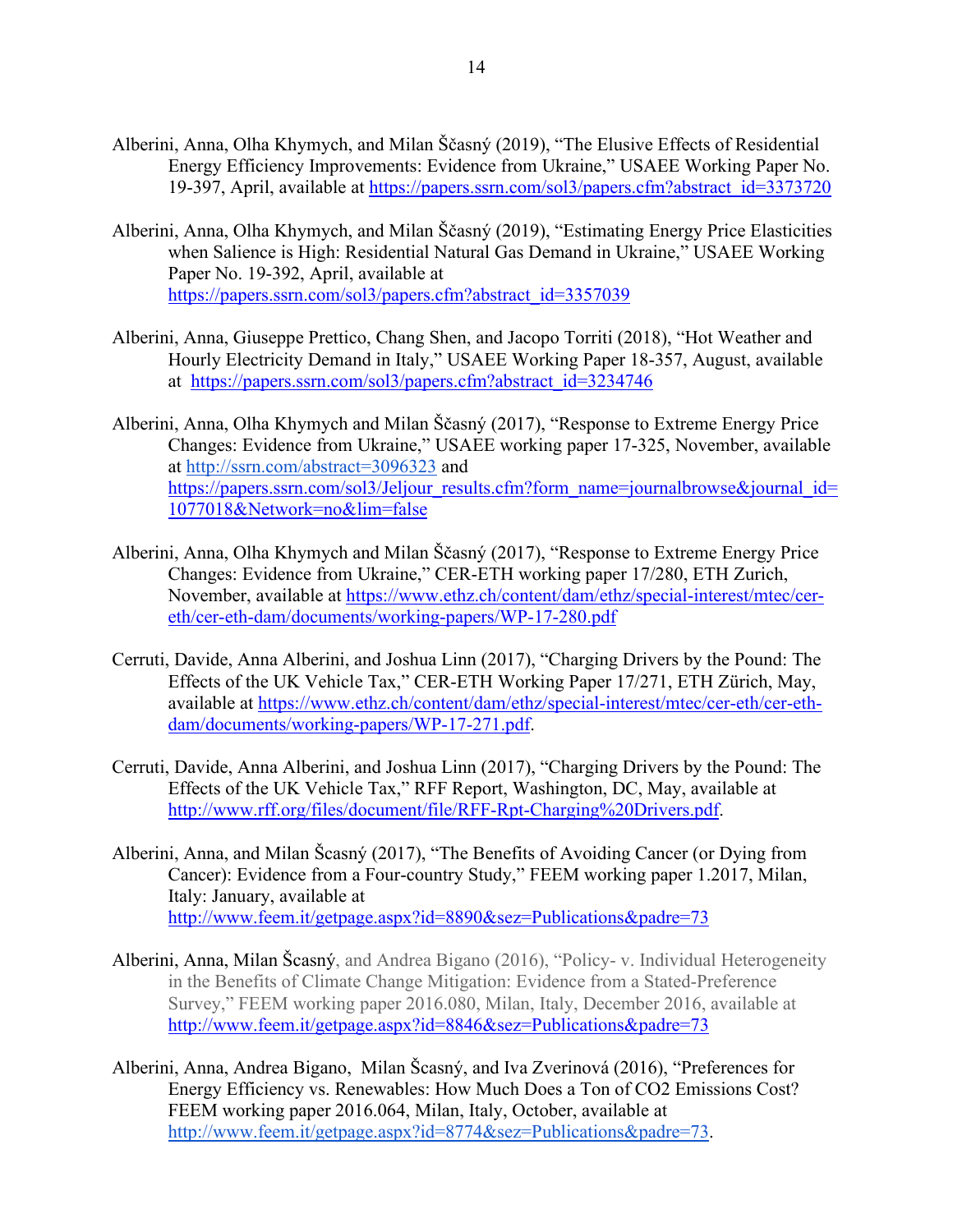- Alberini, Anna, Markus Bareit, Massimo Filippini, and Adan Martinez-Cruz (2016), "The Impact of Emissions-based Taxes on the Retirement of Used and Inefficient Vehicles: The Case of Switzerland," CER-ETH working paper 16/257, Zürich, September, available at [https://www.ethz.ch/content/dam/ethz/special-interest/mtec/cer-eth/cer-eth](https://www.ethz.ch/content/dam/ethz/special-interest/mtec/cer-eth/cer-eth-dam/documents/working-papers/WP-16-257.pdf)[dam/documents/working-papers/WP-16-257.pdf](https://www.ethz.ch/content/dam/ethz/special-interest/mtec/cer-eth/cer-eth-dam/documents/working-papers/WP-16-257.pdf)
- Alberini, Anna, and Markus Bareit (2016), "The Effect of Registration Taxes on New Car Sales and Emissions: Evidence from Switzerland," CER-ETH working paper 16/245, ETH Zurich, April, available at [https://www.ethz.ch/content/dam/ethz/special](https://www.ethz.ch/content/dam/ethz/special-interest/mtec/cer-eth/cer-eth-dam/documents/working-papers/WP-16-245.pdf)[interest/mtec/cer-eth/cer-eth-dam/documents/working-papers/WP-16-245.pdf](https://www.ethz.ch/content/dam/ethz/special-interest/mtec/cer-eth/cer-eth-dam/documents/working-papers/WP-16-245.pdf)
- Hyland, Marie, Anna Alberini and Sean Lyons (2016), "The Effect of Energy Efficiency Labeling: Bunching and Prices in the Irish Residential Property Market," Trinity College Economics working paper TEP 0516, Dublin, March, available at <http://www.tcd.ie/Economics/assets/pdf/tep0516.pdf>
- Miller, Mark, and Anna Alberini (2015), "Sensitivity of Price Elasticity of Demand to Aggregation, Unobserved Heterogeneity, Price Trends, and Price Endogeneity: Evidence from US Data," CER-ETH working paper 15/223, ETH Zürich, September (available at [http://www.cer.ethz.ch/research/WP-15-223.pdf\)](http://www.cer.ethz.ch/research/WP-15-223.pdf)
- Alberini, Anna, and Massimo Filippini (2015), "Transient and Persistent Energy Efficiency in the US Residential Sector: Evidence from Household-level Data," CER-ETH working paper 15/220, ETH Zürich, September (available at [http://www.cer.ethz.ch/research/WP-](http://www.cer.ethz.ch/research/WP-15-220.pdf)[15-220.pdf\)](http://www.cer.ethz.ch/research/WP-15-220.pdf)
- Alberini, Anna, and Charles Towe (2015), "Information v. Energy Efficiency Incentives: Evidence from Residential Electricity Consumption in Maryland," FEEM working paper 2015.018, Milan, Italy, February.
- Alberini, Anna, and Charles Towe (2015), "Information v. Energy Efficiency Incentives: Evidence from Residential Electricity Consumption in Maryland," CEPE-ETH working paper 15/208, ETH Zurich, January.
- Anna Alberini and Andrea Bigano (2014), "How Effective Are Energy-Efficiency Incentive Programs? Evidence from Italian Homeowners," FEEM working paper 2014.097, Milan, Italy, available at <http://www.feem.it/getpage.aspx?id=6942&sez=Publications&padre=73>
- Anna Alberini, Markus Bareit, and Massimo Filippini (2014), "Does the Swiss Car Market Reward Fuel Efficient Cars? Evidence from Hedonic Pricing Regressions, a Regression Discontinuity Design, and Matching," FEEM working paper 2014.016, Milan, Italy, February, available at <http://www.feem.it/getpage.aspx?id=6169&sez=Publications&padre=73>
- Anna Alberini, Markus Bareit, and Massimo Filippini (2014), "Does the Swiss Car Market Reward Fuel Efficient Cars? Evidence from Hedonic Pricing Regressions, Matching and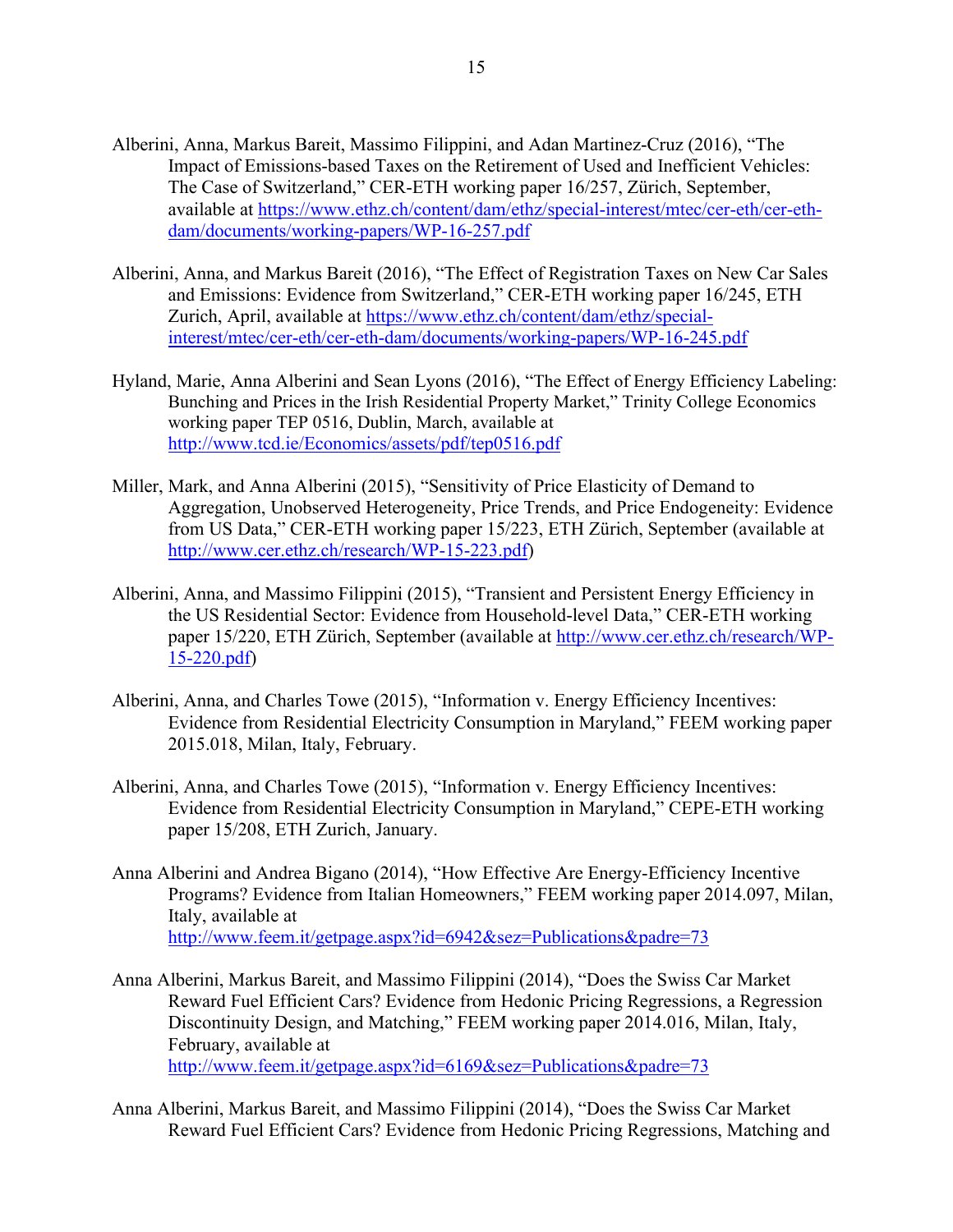a Regression Discontinuity Design," CER-ETH working paper 14/190, ETH Zurich, January, available at [http://www.cer.ethz.ch/research/WP-14-190.pdf.](http://www.cer.ethz.ch/research/WP-14-190.pdf)

- Alberini, Anna, Will Gans and Charles Towe (2013), "Free Riding, Upsizing, and Energy Efficiency Incentives in Maryland Homes," FEEM working paper 82.2013, Milan, Italy, October, available at <http://www.feem.it/getpage.aspx?id=5808&sez=Publications&padre=73>
- Alberini, Anna, Andrea Bigano and Marco Boeri (2013), "Looking for Free Riding: Energy Efficiency Incentives and Italian Homeowners," FEEM working paper 24.2013, Milan, Italy, March, available at [http://www.feem.it/userfiles/attach/20133251016124NDL2013-](http://www.feem.it/userfiles/attach/20133251016124NDL2013-024.pdf) [024.pdf.](http://www.feem.it/userfiles/attach/20133251016124NDL2013-024.pdf)
- Alberini, Anna, Silvia Banfi, and Celine Ramseier (2011), "Energy Efficiency Investments in the Home: Swiss Homeowners and Expectations about Future Energy Prices," CEPE Working Paper 80, Centre for Energy Policy and Economics (CEPE), ETH Zurich, August, available at ["http://www.cepe.ethz.ch/publications/workingPapers/CEPE\\_WP80.pdf.](http://www.cepe.ethz.ch/publications/workingPapers/CEPE_WP80.pdf)
- Gans, Will, Anna Alberini and Alberto Longo (2011), "Smart Meter Devices and the Effect of Feedback on Residential Electricity Consumption: Evidence from a Natural Experiment in Northern Ireland," FEEM Working Paper 2011.036, Milan, Italy, April, available at [http://www.feem.it/getpage.aspx?id=3997&sez=Publications&padre=73.](http://www.feem.it/getpage.aspx?id=3997&sez=Publications&padre=73)
- Alberini, Anna, Will Gans, and Daniel Velez-Lopez (2010), "Residential Consumption of Gas and Electricity in the U.S.: The Role of Prices and Income," FEEM Working Paper 2011.001, Milan, Italy, January, available at <http://www.feem.it/userfiles/attach/20111121053164NDL2011-001.pdf>
- Alberini, Anna, Will Gans, and Daniel Velez-Lopez (2010), "Residential Consumption of Gas and Electricity in the U.S.: The Role of Prices and Income," CEPE Working Paper 77, Centre for Energy Policy and Economics (CEPE), ETH Zurich, November 2010, available at [http://www.cepe.ethz.ch/publications/workingPapers/CEPE\\_WP77.pdf](http://www.cepe.ethz.ch/publications/workingPapers/CEPE_WP77.pdf)
- Alberini, Anna and Milan Ščasný (2010), "Does the Cause of Death Matter? The Effect of Dread, Controllability, Exposure and Latency on the VSL," FEEM working paper 2010.139, Milan, Italy, October.
- Alberini, Anna and Massimo Filippini (2010), "Response of Residential Electricity Demand to Price: The Effect of Measurement Error," CEPE Working Paper 75, Centre for Energy Policy and Economics, ETH Zurich, July (available at [http://www.cepe.ethz.ch/publications/workingPapers/CEPE\\_WP75.pdf](http://www.cepe.ethz.ch/publications/workingPapers/CEPE_WP75.pdf) )
- Alberini, Anna, Milan Šcasný, Dennis Guignet, and Stefania Tonin (2010), "The Benefits of Contaminated Site Cleanup Revisited: The Case of Naples and Caserta, Italy," FEEM working paper 2010.086, Milan, Italy, June.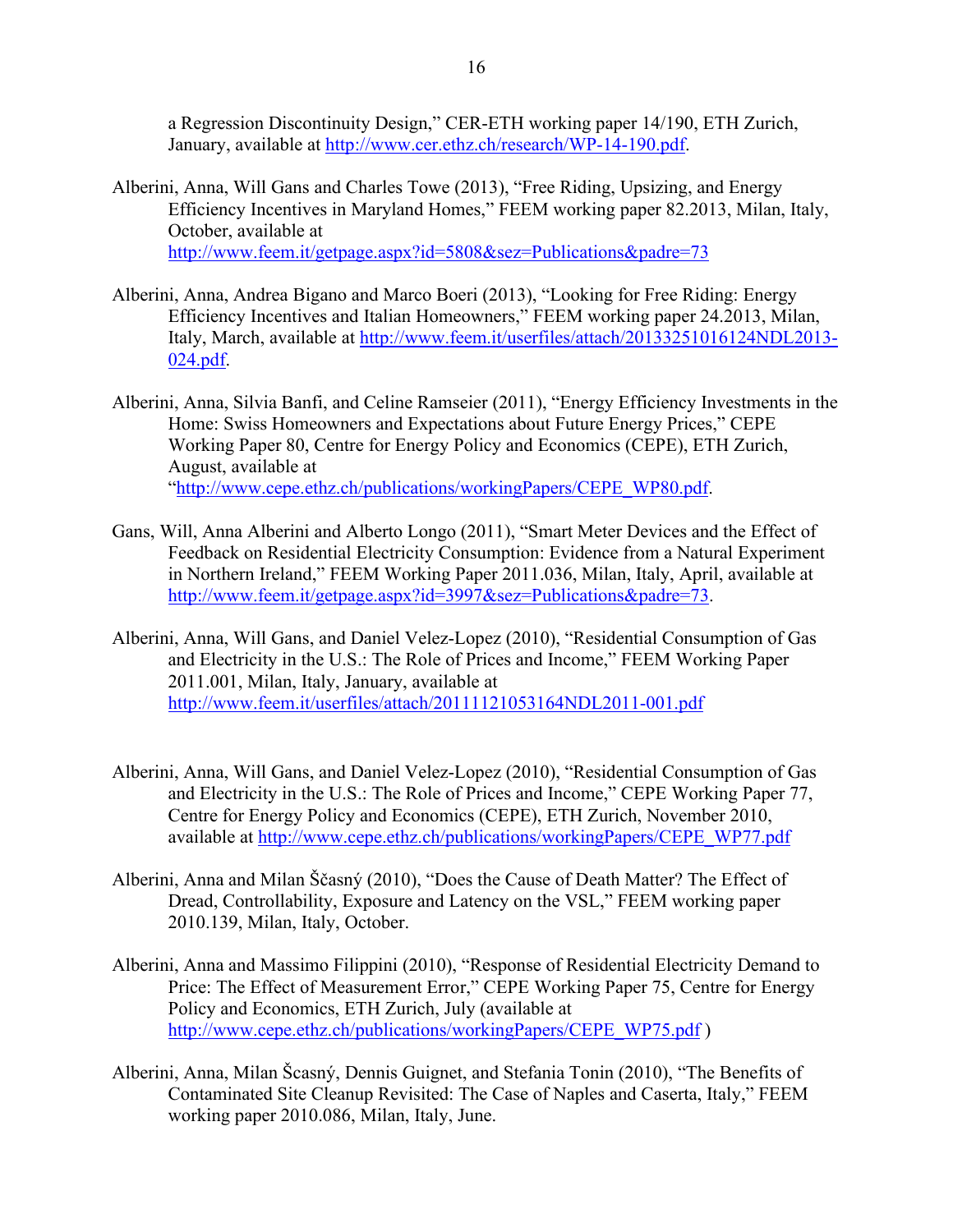- Alberini, Anna, Christoph M. Rheinberger, Andrea Leiter, Charles A. McCormick, and Andrew Mizrahi (2010), "What is the Value of Hazardous Weather Forecasts? Evidence from a Survey of Backcountry Skiers," FEEM working paper 2010.085, Milan, Italy, June.
- Alberini, Anna, and Milan Šcasný (2010), "Context and the VSL: Evidence from a Stated Preference Study in Italy and the Czech Republic," FEEM working paper 2010.066, Milan, Italy, April.
- Cropper, Maureen L., Yi Jiang, Anna Alberini and Patrick Baur (2010), "Getting Cars Off the Road: The Cost-Effectiveness of an Episodic Pollution Control Program," NBER working paper w15904, Cambridge, MA, April.
- Cropper, Maureen L., Yi Jiang, Anna Alberini and Patrick Baur (2010), "Getting Cars Off the Road: The Cost-Effectiveness of an Episodic Pollution Control Program," FEEM working paper 2010.046, Milan, Italy, April.
- Tonin, Stefania, Anna Alberini, and Margherita Turvani (2009), "The Value of Reducing cancer Risks at Contaminated Sites: Are More Heavily Exposed People Willing to Pay More?" FEEM working paper 09.60, Milan, Italy, July.
- Alberini, Anna, Stefania Tonin and Margherita Turvani (2009), "Rates of Time Preferences for Saving Lives in the Hazardous Waste Site Context," FEEM working paper 09.03, Milan, Italy, January.
- Rosato, Paolo, Anna Alberini, Valentina Zanatta, and Margaretha Breil (2008), "Redeveloping Derelict and Underused Historic City Areas: Evidence from a Survey of Real Estate Developers," FEEM working paper 2008.60, Milan, Italy, July.
- Guignet, Dennis and Anna Alberini (2008), Voluntary Cleanups and Redevelopment Potential: Lessons from Baltimore, Maryland," FEEM working paper 87.08, Milan, Italy, October.
- Alberini, Anna and Alberto Longo (2007), "Valuing the Cultural Monuments of Armenia: Bayesian Updating of Prior Beliefs in Contingent Valuation," FEEM working paper 36.07, Milan, Italy, April.
- Turvani, Margherita, Aline Chiabai, Anna Alberini and Stefania Tonin (2007), "Public Policies for Contaminated Site Cleanup: The Opinions of the Italian Public," FEEM working paper 11.2007, Milan, Italy, February.
- Alberini, Anna, Alberto Longo and Patrizia Riganti (2006), "Using Surveys to Compare the Public's and Decisionmakers' Preferences for Urban Regeneration: The Venice Arsenale," FEEM working paper 137.07, Milan, Italy, November.
- Hintermann, Beat, Anna Alberini, and Anil Markandya (2006), "Estimating the Value of Safety with Labor Market Data: Are the Results Trustworthy?" FEEM working paper 119.06, Milan, Italy, September.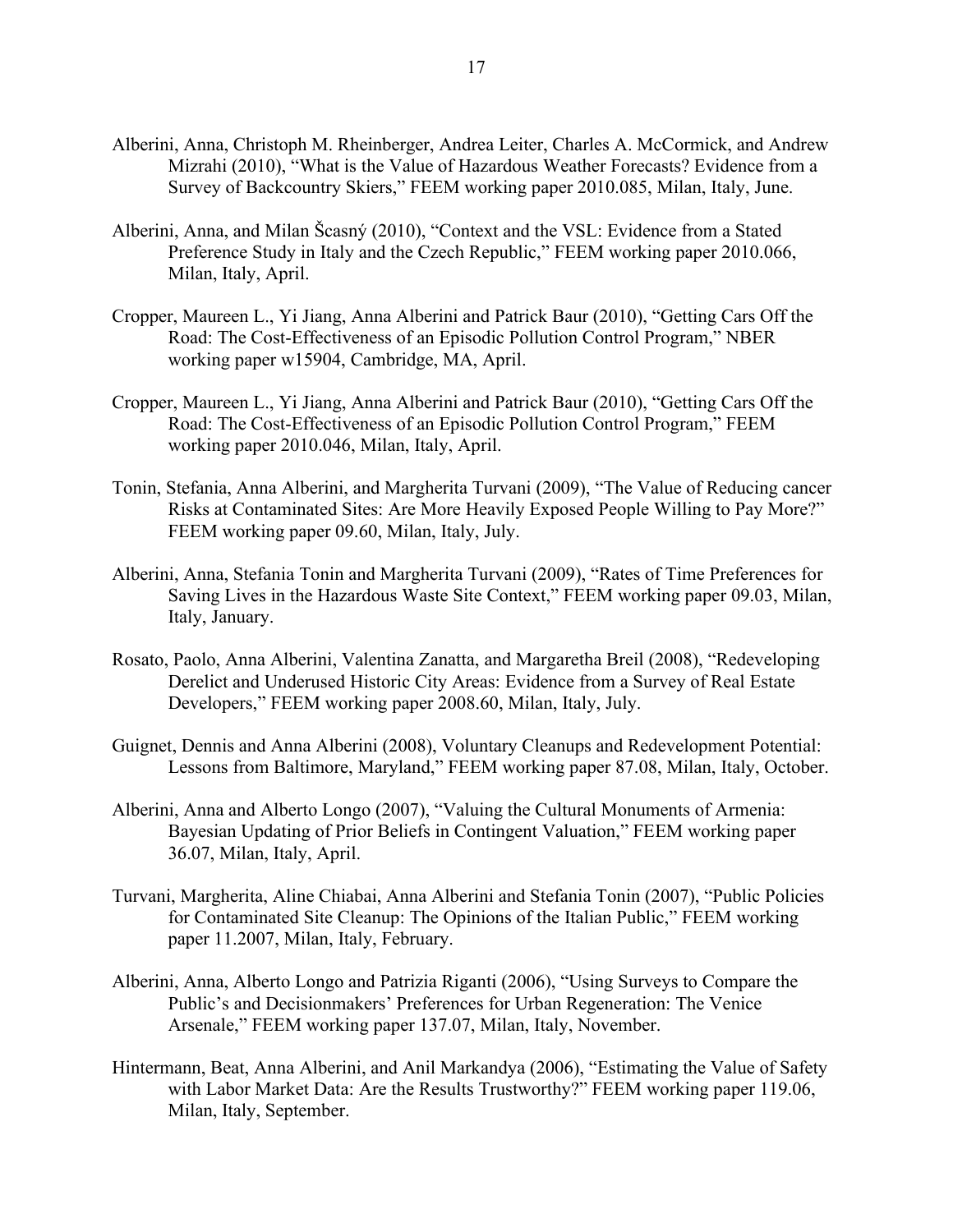- Alberini, Anna, Stefania Tonin, Margherita Turvani, and Aline Chiabai (2006), "Paying for Permanence: Public Preferences for Contaminated Site Cleanup," FEEM working paper 113.06, Milan, Italy, September.
- Bhattacharya, Soma, Anna Alberini and Maureen Cropper (2006), "The Value of Mortality Risk Reductions in Delhi, India," World Bank Policy Research Working paper 3995, Washington, DC, August.
- Alberini, Anna and Aline Chiabai (2006), "Discount Rates in Risk v. Money and Money v. Money Tradeoffs," FEEM working paper 8.2006, Milan, Italy, January.
- Alberini, Anna (2006), "Determinants and Effects on Property Values of Participation in Voluntary Cleanup Programs: The Case of Colorado," FEEM working paper 1.2006, Milan, January.
- Valentina Zanatta, Paolo Rosato, Anna Alberini and Dimitrios Reppas (2005), "The Impact of Speed Limits on Recreational Boating in the Lagoon of Venice," FEEM working paper 135.05, Milan, November.
- Alberini, Anna, Marcella Veronesi and Joseph Cooper (2005), "Detecting Starting Point Bias in Dichotomous-choice Contingent Valuation Surveys," FEEM working paper 119.2005, Milan, October.
- Anna Alberini and Alberto Longo (2005), "The Value of Cultural Heritage Sites in Armenia: Evidence from a Travel Cost Method Study," FEEM working paper 112.2005, Milan, Italy, September.
- Longo, Alberto and Anna Alberini (2005), "What Are The Effects of Contamination Risks on Commercial and Industrial Properties? Evidence from Baltimore, Maryland," FEEM working paper 111.2005, Milan, Italy, September.
- Alberini, Anna, Aline Chiabai and Lucija Muehlenbachs (2005), "Using Expert Judgment to Assess Adaptive Capacity to Climate Change: Evidence From a Conjoint Choice Survey," FEEM Working paper 106.2005, Milan, September.
- Alberini, Anna and Aline Chiabai (2005), "Urban Environmental Health and Sensitive Populations: How Much are the Italians Willing to Pay to Reduce their Risks?" FEEM working paper 105.2005, Milan, Italy, September.
- Alberini, Anna, Erik Lichtenberg, Dominic Mancini and Gregmar Galinato (2005), "Was It Something I Ate? Implementation of the FDA Seafood HACCP Program," FEEM working paper 104.05, Milan, Italy, July.
- Alberini, Anna, Erik Lichtenberg, Dominic Mancini and Gregmar Galinato (2005), "Was It Something I Ate? Implementation of the FDA Seafood HACCP Program," AREC Discussion paper 05-03, University of Maryland, College Park, July.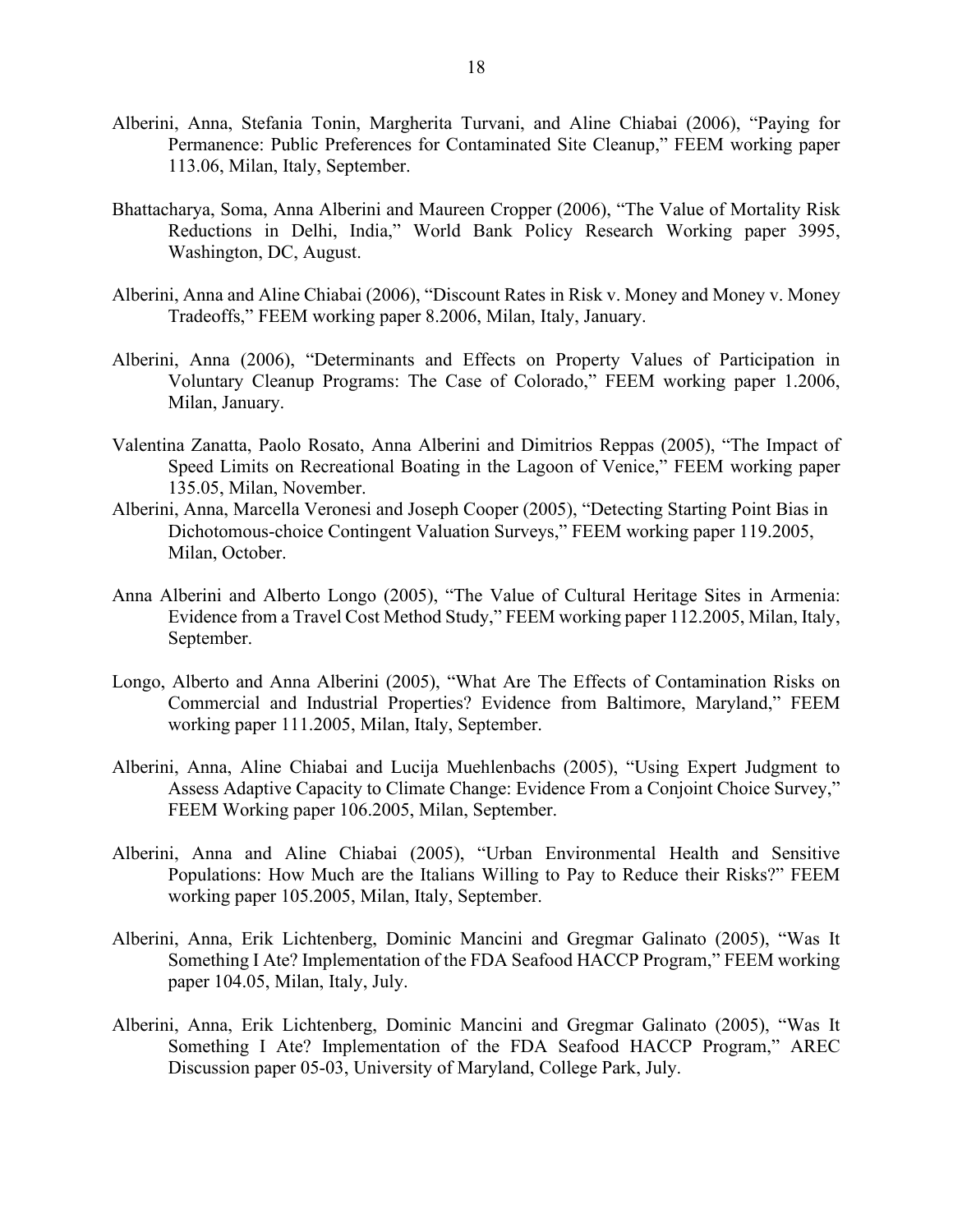- Alberini, Anna, Valentina Zanatta and Alberto Longo (2005), "Combining Actual and Contingent Behavior to Estimate the Value of Sports Fishing in the Lagoon of Venice," FEEM Working paper 44.05, Milan, March.
- Alberini, Anna (2004), "Robustness of VSL Values from Contingent Valuation Surveys," FEEM Working Paper 135.04, Milan, October.
- Alberini, Anna, Alistair Hunt, and Anil Markandya (2004), "Willingness to Pay to Reduce Mortality Risks: Evidence from a Three-country Contingent Valuation Study," FEEM Working Paper 111.04, Milan, July.
- Alberini, Anna, Maureen Cropper, Alan Krupnick and Nathalie Simon (2004), "Willingness to Pay for Risk Reduction: Does Latency Matter?" National Center for Environmental Economics Discussion paper 2004-01, Washington, DC, February. Available at <http://yosemite.epa.gov/EE/epa/eed.nsf/WPNumberNew/2004-01?OpenDocument>
- Alberini, Anna, Paolo Rosato, Alberto Longo, Valentina Zanatta (2004), "Information and Willingness to Pay in a Contingent Valuation Study: The Value of S. Erasmo in the Lagoon of Venice," FEEM Working Paper 19.2004, Milan, February. Available at [www.feem.it.](http://www.feem.it/)
- Alberini, Anna, Alberto Longo, Stefania Tonin, Francesco Trombetta and Margherita Turvani (2003), "The Role of Liability, Regulation and Economic Incentives in Brownfield Remediation and Redevelopment: Evidence from Surveys of Developers," FEEM Working Paper 7.2003, Milan, January. Available at [www.feem.it.](http://www.feem.it/)
- Alberini, Anna, Alberto Longo, Stefania Tonin, Francesco Trombetta and Margherita Turvani (2002), "The Role of Liability, Regulation and Economic Incentives in Brownfield Remediation and Redevelopment: Evidence from Surveys of Developers," AREC Discussion Paper 02-21, University of Maryland, College Park, November.
- Alberini, Anna, Patrizia Riganti and Alberto Longo (2002), "Can People Value the Aesthetic and Use Services of Urban Sites? Evidence from a Survey of Belfast Residents," Fondazione ENI Mattei Nota di Lavoro 70.2002, Milan, Italy.
- Alberini, Anna and Alberto Longo (2002), "Non-Use and Use Values of S. Erasmo: Statistical Sampling and Models," CO.RI.LA. Working Paper, Venice, Italy, May.
- Alberini, Anna, Maureen Cropper, Alan Krupnick, and Nathalie Simon (2002), "Does the Value of a Statistical Life Vary with Age and Health Status? Evidence from the United States and Canada," Resources for the Future Discussion Paper 02-19, Washington, DC, April.
- Alberini, Anna, Alan Krupnick, Maureen Cropper, Nathalie Simon and Joseph Cook (2001), "The Willingness to Pay for Mortality Risk Reductions: A Comparison of the United States and Canada," FEEM Discussion Paper 92.01, Milan, Italy.
- Krupnick, Alan, Anna Alberini, Maureen Cropper, Nathalie Simon, Bernie O'Brien, Ron Goeree, and Martin Heintzelman (2000), "Age, Health, and the Willingness to Pay for Mortality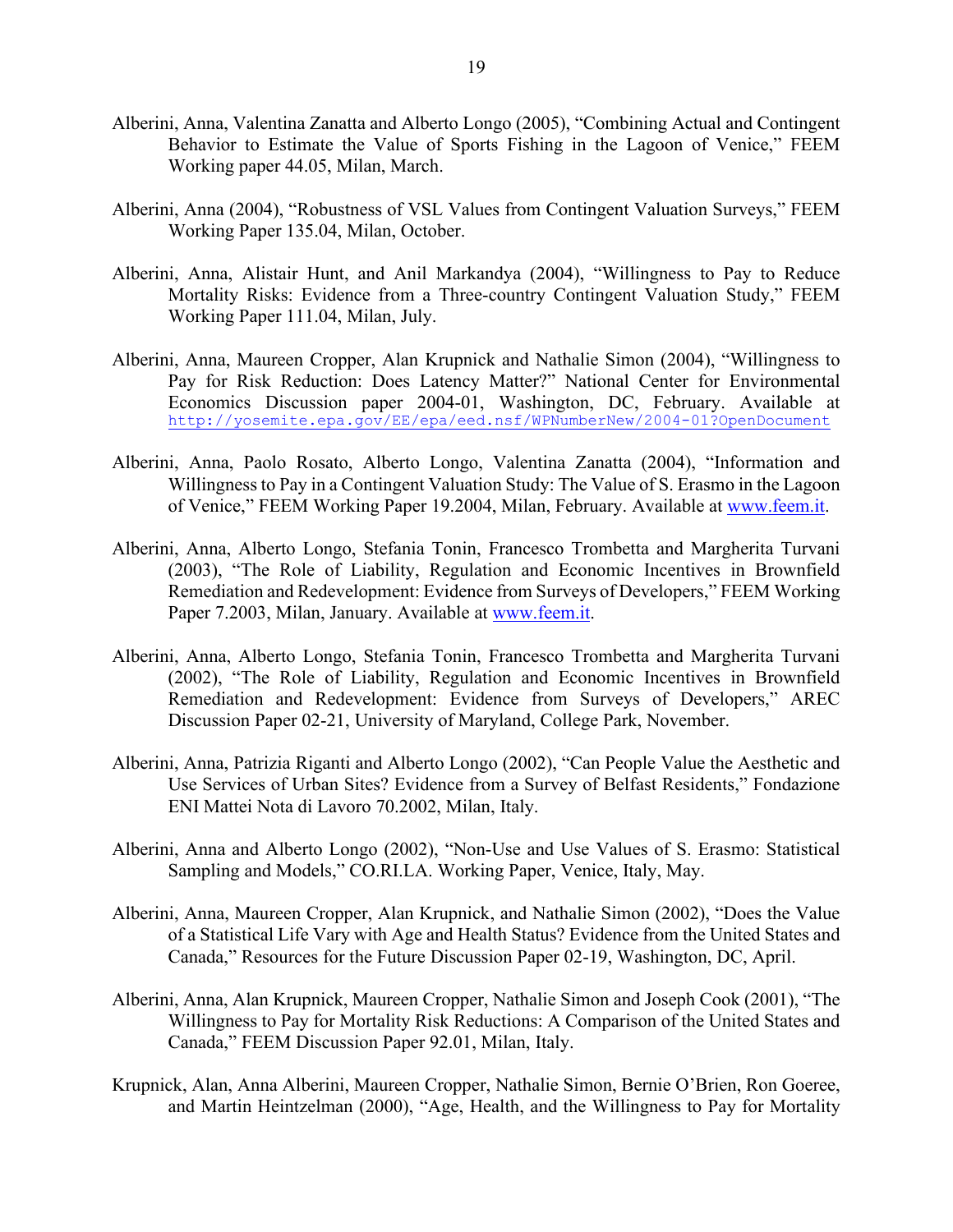Risk Reductions: A Contingent Valuation Survey of Ontario Residents," RFF Discussion Paper QE00-37, Washington, DC, September.

- Alberini, Anna and Shelby Frost (1999), "Forcing Firms to Think about the Future: Economic Incentives and the Fate of Hazardous Waste," University of Colorado Discussion Paper 99-26, Boulder, CO, November.
- Alberini, Anna, Kevin Boyle and Michael Welsh (1999), "Analysis of Contingent Valuation Data with Multiple Bids and Response Options Allowing Respondents to Express Uncertainty," University of Colorado Discussion Paper 99-18, Boulder, CO, October.
- Alberini, Anna and Julio R. Videras (1999), "The Appeal of Voluntary Environmental Programs: Which Firms Participate and Why?" University of Colorado Discussion Paper 99-15, Boulder, CO, October.
- Alberini, Anna (1999), "The Effects of Regulation, and Substitution between Sources of Pollution: An Empirical Analysis of Florida's Storage Tanks," University of Colorado Discussion Paper 99-11, Boulder, CO, September.
- Krupnick, Alan, Anna Alberini, Maureen Cropper, and Nathalie Simon with Kenshi Itaoka and Makoto Akai (1999), "Mortality Risk Valuations for Environmental Policy," Resources for the Future Discussion paper 99-47, Washington, DC, August.
- Alberini, Anna and John Bartholomew (1999), "The Determinants of Hazardous Waste Disposal Choice: An Empirical Analysis of Halogenated Solvent Waste Shipments," University of Colorado Discussion paper 98-8, Boulder, CO, June.
- Alberini, Anna and David Austin (1999), "Accidents Waiting to Happen: Liability Policy and Toxic Pollution Releases," University of Colorado Discussion paper 99-4, Boulder, February.
- Harrington, Winston, Alan Krupnick and Anna Alberini (1998), "Overcoming Public Aversion to Congestion Pricing," Resources for the Future Discussion paper QE98-27, Washington, DC, April.
- Alberini, Anna, Winston Harrington and Virginia McConnell (1998), "Fleet Turnover and Old Car Scrap Policies," Resources for the Future Discussion paper 98-23, Washington, DC, March.
- Krupnick, Alan, Anna Alberini, Robert Belli, Maureen Cropper and Nathalie Simon (1997), "Mortality Risk Valuation and Stated Preference Methods: An Exploratory Study," November.
- Alberini, Anna and David Austin (1997), "Strict Liability as a Deterrent in Toxic Waste Management: Empirical Evidence from Accident and Spill Data," University of Colorado Discussion Paper 97-26, Boulder, CO, November.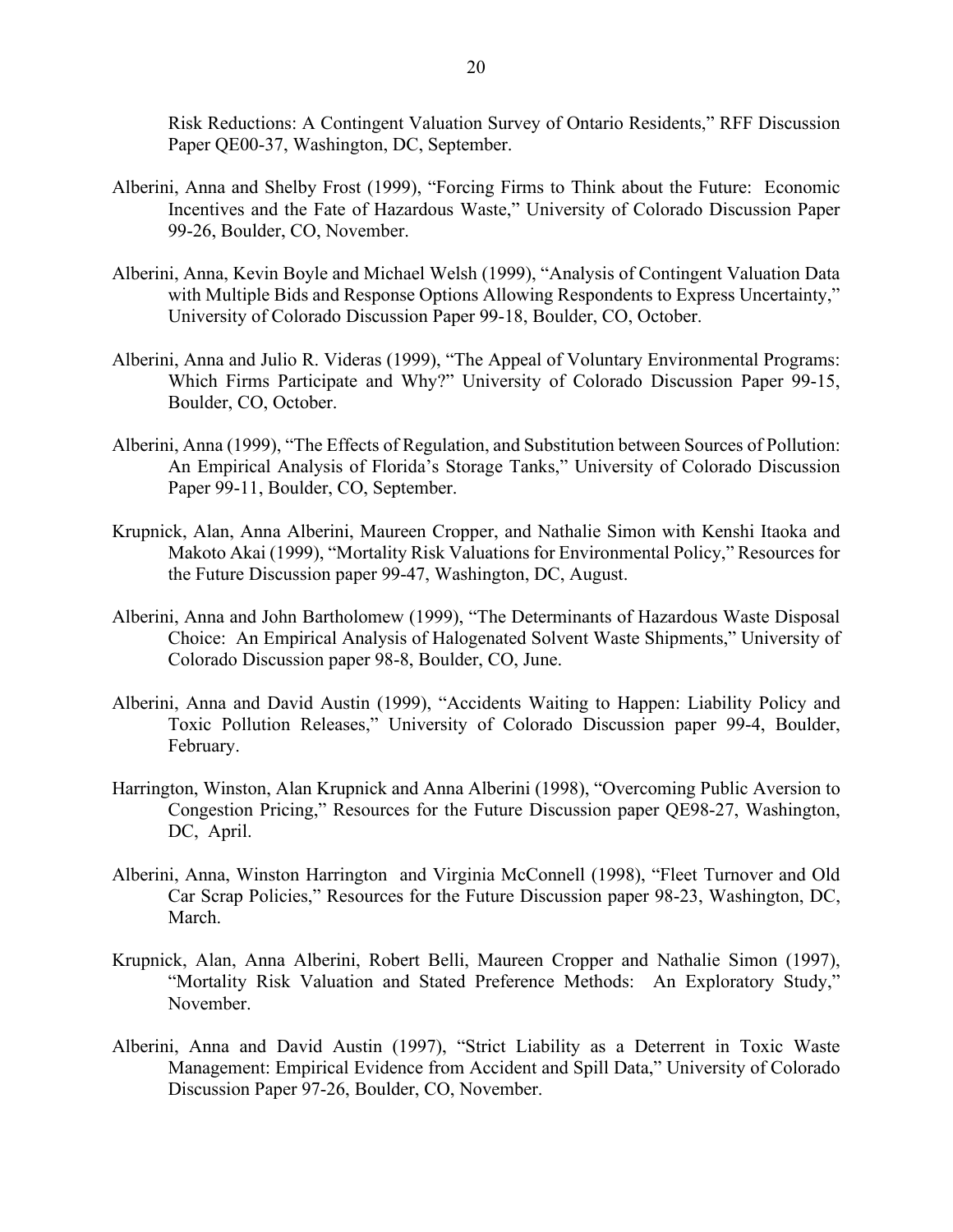- Alberini, Anna and David Austin (1997), "Off and On the Liability Bandwagon: Explaining State Adoptions of Strict Liability in Hazardous Waste Programs," University of Colorado Discussion Paper 97-12, Boulder, CO, October.
- Cropper, Maureen, Nathalie Simon, Anna Alberini, Seema Arora and P.K. Sharma (1997), "The Health Benefits of Air Pollution Control in Delhi," World Bank Working Paper, Washington, DC.
- Metge, Colleen and Anna Alberini (1997), "Determinants of Willingness to Pay for Community-Based Pharmacist Services," University of Colorado Discussion paper 97-5, Boulder, CO, April.
- Krupnick, Alan, Winston Harrington and Anna Alberini (1996), "Public Support for Pollution Fee Policies for Motor Vehicles: Survey Results," Resources for the Future Discussion paper QE97-13, Washington, DC, December.
- Alberini, Anna, Winston Harrington and Virginia McConnell (1996), "Fleet Turnover and Old Car Scrap Policies," University of Colorado Discussion paper 96-31, Boulder, CO, November.
- Alberini, Anna and Alan Krupnick (1996), "Air Quality and Episodes of Illness in Taiwan: Evidence from Survey Data," University of Colorado Discussion paper 96-30, Boulder, CO, October.
- Harrington, Winston, Virginia McConnell and Anna Alberini (1996), "Economic Incentives Under Uncertainty: The Case of Emissions Fees," RFF Discussion Paper QE96-32, Washington, DC, August.
- Alberini, Anna, Gunnar Eskeland, Alan Krupnick and Gordon McGranahan (1995), "Determinants of Diarrheal Disease in Jakarta", Resources for the Future Discussion Paper, 95-23, Washington, DC, May.
- Alberini, Anna, Maureen Cropper, Tsu-Tan Fu, Alan Krupnick, Jin-Tan Liu, Daigee Shaw and Winston Harrington (1994), "Valuing Health Effects of Air Pollution in Developing Countries: The Case of Taiwan," RFF Discussion Paper QE95-01, Washington, DC, October.
- Alberini, Anna, Barbara Kanninen and Richard T. Carson (1994), "Random-Effect Models of Willingness to Pay Using Discrete Response CV Survey Data," RFF Discussion Paper QE94-34, Washington, D.C., June.
- Alberini, Anna, David Edelstein, Winston Harrington and Virginia McConnell (1994), "Reducing Emissions from Old Cars: The Economics of the Delaware Vehicle Retirement Program," RFF Discussion Paper QE94-27, Washington, DC, April.
- Alberini, Anna (1994), "Efficiency v. Bias of Willingness-to-Pay estimates: Bivariate and Interval Data", Resources for the Future, Discussion Paper, 94-16.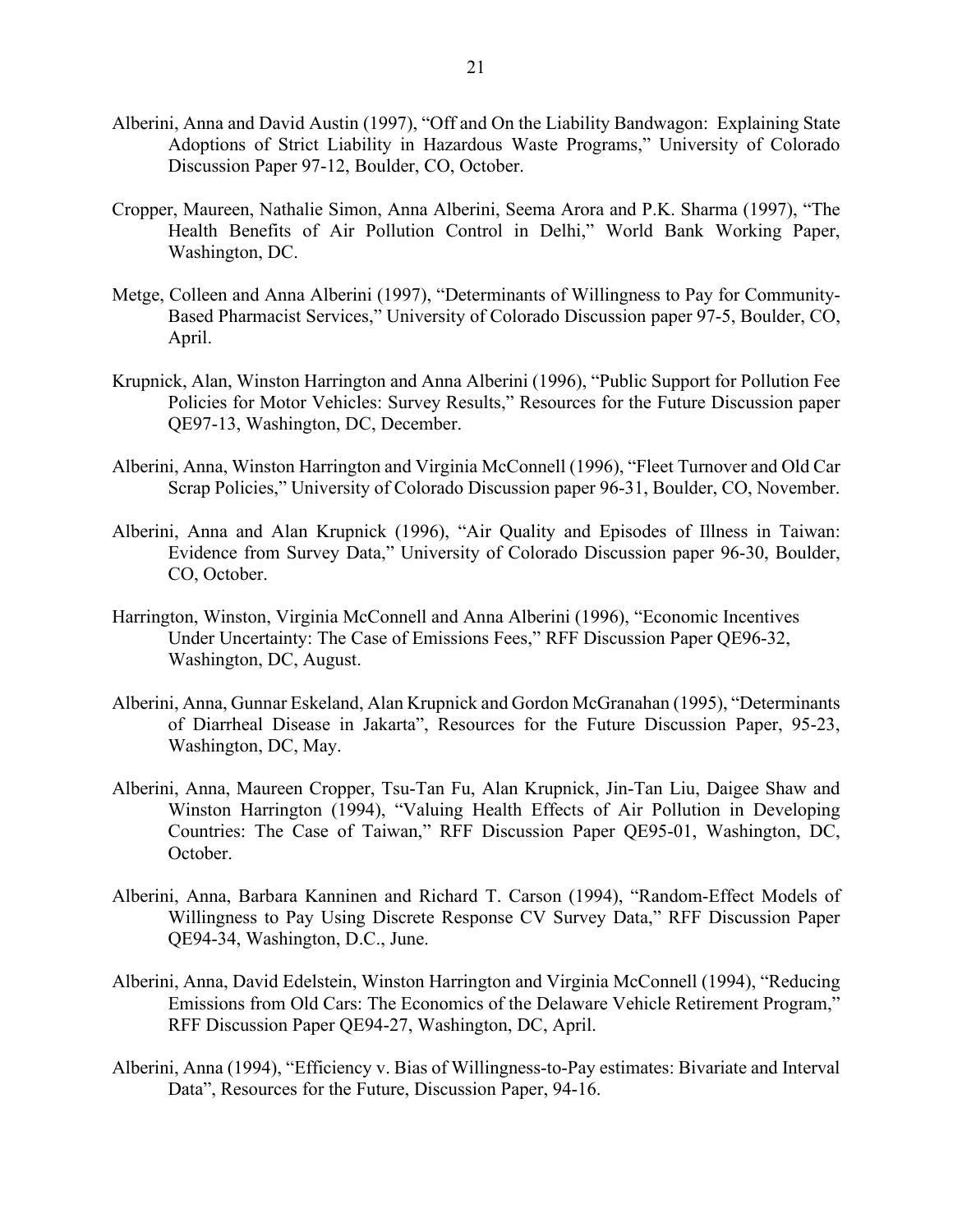- Alberini, Anna and Richard T. Carson (1993), "Choice of Thresholds for Efficient Binary Discrete Choice Estimation," Resources for the Future Discussion Paper QE-14, Washington, DC, May.
- Alberini, Anna, Winston Harrington, and Virginia McConnell (1994), "Estimating an Emissions Supply Function from Accelerated Vehicle Retirement Program", Resources for the Future Discussion Paper 94-09, Washington, DC.
- Alberini, Anna, Winston Harrington and Virginia McConnell (1993), "Determinants of Participation in Acceleration Vehicle Retirement Program, Resources for the Future, Discussion Paper, 93-18, Washington, DC.
- Alberini, Anna (1993), "Optimal Designs for Discrete Choice Contingent Valuation Surveys: Single-bound, Double-bound and Bivariate Models", Resources for the Future, Discussion Paper QE93-15, Washington, DC.

#### **Papers under Review at Refereed Journals**

- Alberini, Anna, Christoph M. Rheinberger and Milan Šcasný (2021), "All cancers are not created equal: How do survival prospects affect the WTP to avoid cancer?" submitted to the *Journal of Health Economics*.
- Alberini, Anna, Lavan Teja Burra, Cinzia Cirillo, and Chang Shen (2021), "Counting Vehicle-Miles Traveled: What Can we Learn from the NTHS?" revised and resubmitted to *Transportation Research Part D*.
- Alberini, Anna, Marco Horvath, and Colin Vance (2021), "Drive Less, Drive Better, or Both? Behavioral Adjustments to Fuel Price Changes in Germany," submitted to *Resource and Energy Economics*.

#### **Draft Papers**

- Alberini, Anna, and Milan Ščasný (2021), "What VSL Should Be Used in Heat Wave Adaptation Policies? Evidence from Surveys in Spain and the UK," University of Maryland, College Park, and Charles University Environment Center, January.
- Alberini, Anna, Lavan Teja Burra, Cinzia Cirillo, and Chang Shen (2021), "Counting Vehicle-Miles Traveled: What Can we Learn from the NTHS?" University of Maryland, College Park, January.
- Alberini, Anna, and Marco Horvath (2020), "All Car Taxes are Not Created Equal: Evidence from Germany," University of Maryland, College Park, and RWI, Essen, Germany (September).
- Alberini, Anna, Jevgenijs Steinbuks and Govinda Timilsina (2020), "How Valuable are Improvements in Residential Electricity Supply? Evidence from Nepal," paper prepared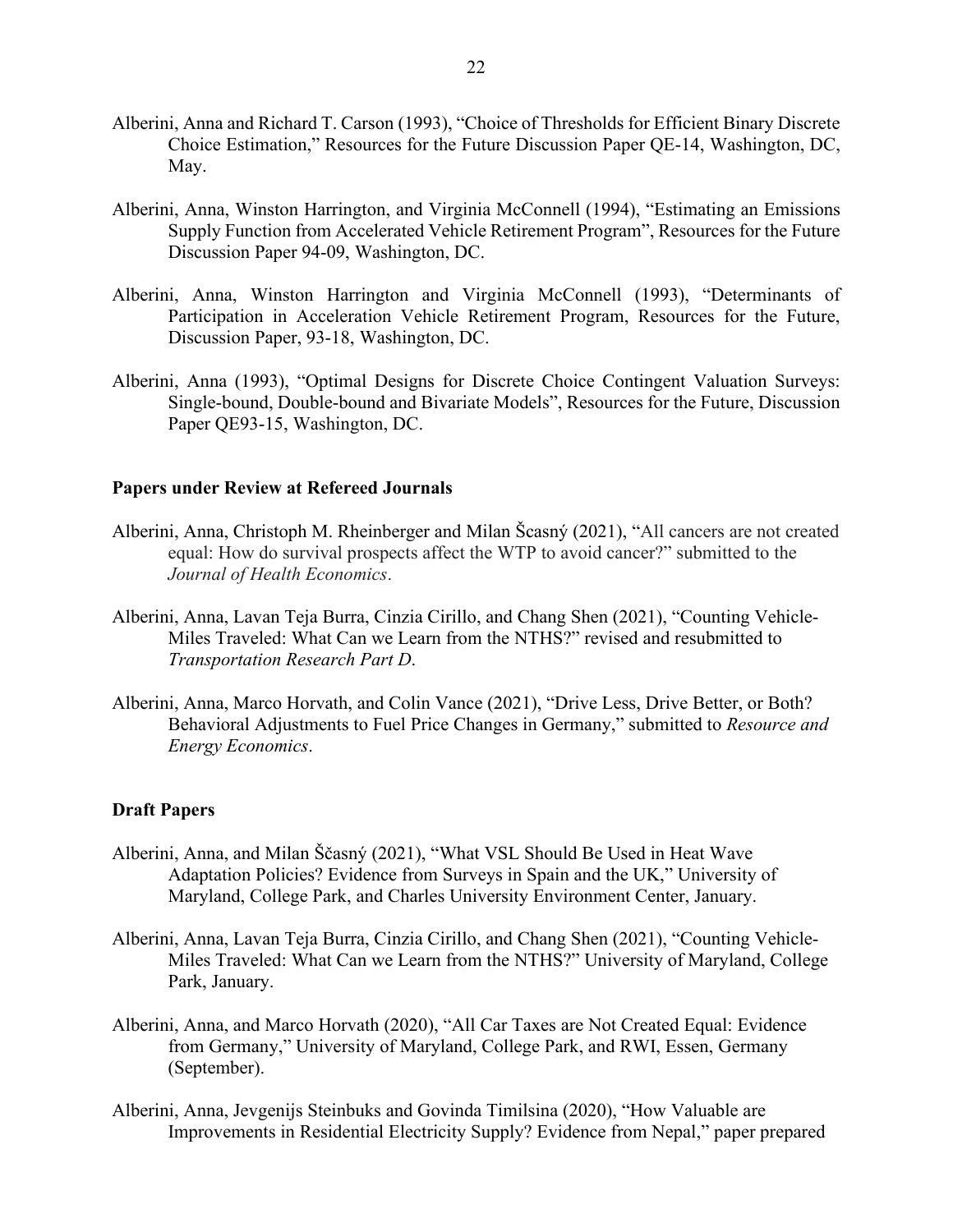for presentation at the  $10<sup>th</sup>$  annual Empirical Methods in Energy Economics meeting, Zurich, January 2020.

- Alberini, Anna, and Marco Horvath (2020), "Cars and  $CO<sub>2</sub>$  Emissions Taxes: Evidence from Germany," paper prepared for presentation at the  $10<sup>th</sup>$  annual Empirical Methods in Energy Economics meeting, Zurich, January 2020.
- Alberini, Anna, Olha Khymych, and Milan Šcasný (2019), "The Elusive Effects of Residential Energy Efficiency Improvements: Evidence from Ukraine," University of Maryland, College Park, March.
- Hyland, Marie, Anna Alberini and Sean Lyons (2016), "The Effect of Energy Efficiency Labeling: Bunching and Prices in the Irish Residential Property Market," College Park, MD, June.
- Hyland, Marie, Anna Alberini and Seán Lyons (2015), "Responses to Residential Energy Labelling: Sellers' Expectations versus Property-market Returns," Trinity College, Dublin and University of Maryland, College Park, December. Paper submitted to the 2016 EAERE annual meeting, to be held in Zurich, June.
- Alberini, Anna, Jim Frehs, and Jay Storfer (2013), "What are the Mortality and Morbidity Benefits of Extreme Heat Response Systems? Evidence from Canada," paper submitted to the 2013 EAERE annual meeting, Toulouse, University of Maryland, College Park, January.
- Alberini, Anna, Will Gans, and Daniel Lopez-Velez (2010), "Residential Consumption of Gas and Electricity in the US: What are the Effects of Prices and Energy-Efficiency Investments?" University of Maryland, College Park, October, available at [http://www.cepe.ethz.ch/education/lunchseminar/Alberini\\_paper.pdf.](http://www.cepe.ethz.ch/education/lunchseminar/Alberini_paper.pdf)
- Veronesi, Marcella and Anna Alberini (2010), "Extreme Weather Events: Do Families "Keep An Eye" On Children And The Elderly? University of Maryland, College Park, January.
- Alberini, Anna, Erin Mastrangelo and Hugh Pitcher (2009), "Climate Change and Human Health: Assessing the Effectiveness of Adaptation to Heat Waves," paper submitted to and accepted at the EAERE Annual meeting, Amsterdam, June 2009, University of Maryland, College Park: January.

#### **Talks and Professional Papers Presented**

#### **(i) Invited Talks**

"Drive Less, Drive Better, or Both? Behavioral Adjustments to Fuel Price Changes in Germany," keynote speech at a plenary session at the International Energy Workshop, Freiburg (virtual), June 2021.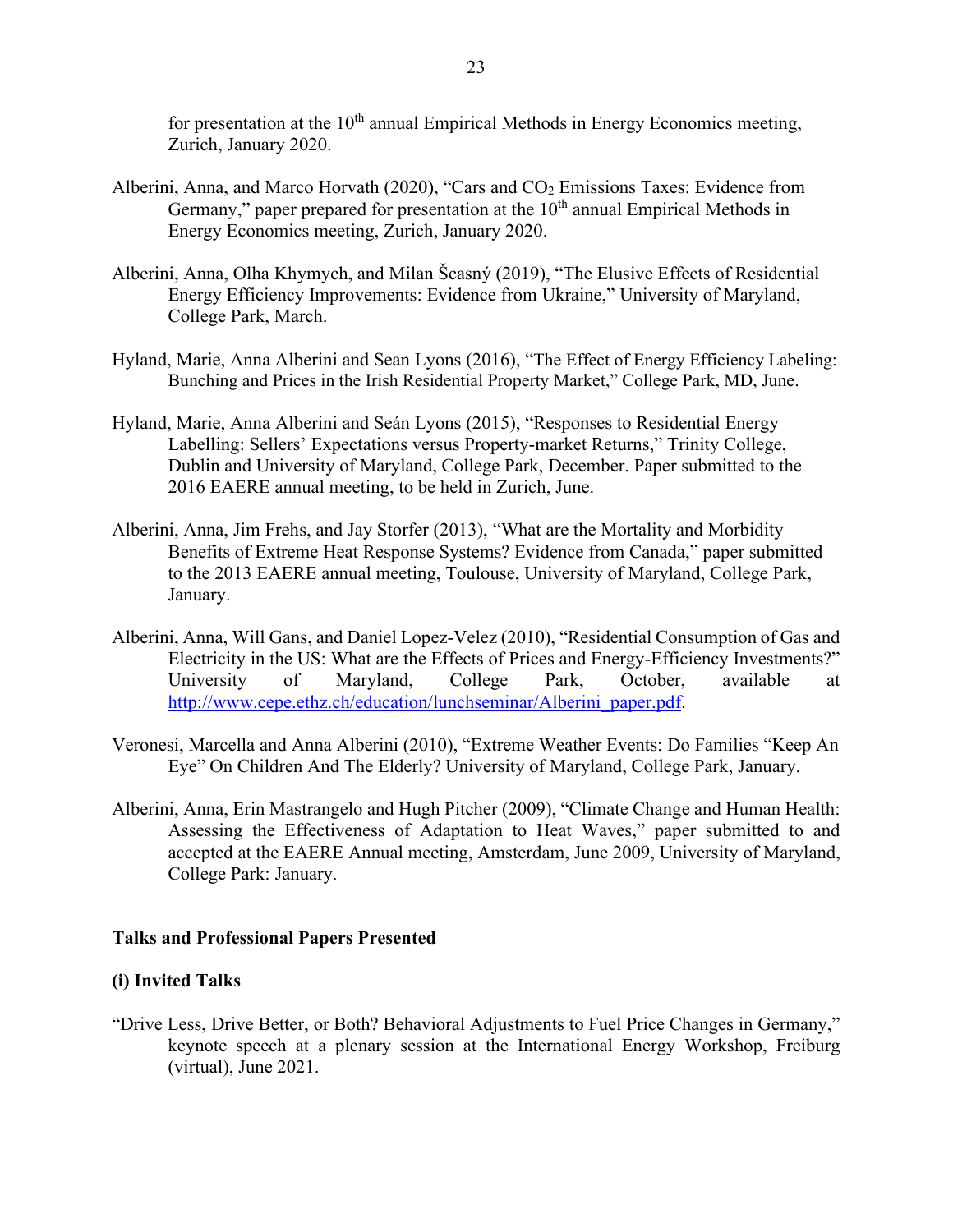- "Fuel Subsidies and Government Energy Assistance: Evidence from Ukraine," keynote speech at a parallel session at the 1st Online Conference of the International Association of Energy Economics, Paris (virtual), June 2021.
- "Drive Less, Drive Better, or Both? Behavioral Adjustments to Fuel Price Changes in Germany," keynote talk at the Florence School of Regulation-EUI Climate Conference, Florence (virtual), November 2020.
- "All Car Taxes are Not Created Equal: Evidence from Germany," keynote speech at the  $76<sup>th</sup>$ Annual conference of the International Institute of Public Finance, Reykjavik (virtual), August 2020.
- "On the Validity of the Estimates of the VSL from Contingent Valuation," keynote speech at the 21<sup>st</sup> International Conference on Environmental Economics, Policy and International Environmental Relations, Prague, November 2019.
- "Instruments at Work: Assessing Energy Efficiency Improvements," presented at the Economics Research Service, US Department of Agriculture, Washington, DC, April 2019.
- "The Effect of Energy Price Changes when Salience is High: Residential Natural Gas Demand in Ukraine," presented at the Heinz School of Public Policy, Carnegie Mellon University, November 2018.
- "Market and Non-market Valuation in Energy and Environmental Economics," presented at the GEMCLIME annual meeting, WCERE 2018, Göteborg, Sweden, June 2018.
- "Market and Non-market Valuation in Energy Economics," keynote speech at the  $25<sup>th</sup>$  Ulvön Conference on Environmental Economics, Ulvön, Sweden, June 2018.
- "Energy and Behaviors: Do Consumers Understand Prices and Energy Efficiency?" keynote speech at the Dual Plenary Session of the 41<sup>st</sup> International Conference of the International Association of Energy Economics, Groningen, Netherlands, June 2018.
- "Response to Extreme Energy Price Changes: Evidence from Ukraine," presented at the Microeconomics Seminar Series, Policy Research Department, The World Bank, Washington, DC, March 2018.
- "Benefit-Cost Analysis, Non-market Valuation, and Regulatory Tradeoffs," presented at the *Quantitative Risk Methods in Regulatory Analysis* workshop, Clark School of Engineering, University of Maryland, College Park, MD, May 2017.
- "Household Energy Use, Energy Efficiency, Emissions and Behaviors," keynote speech at the ECOCEP-Energy and Climate Economic Modeling 18<sup>th</sup> annual conference, Prague, November 2016.
- "Measuring the Economic Value of Chemicals on Ecological System and Human Health," presented at the OECD-ECHA Workshop on Chemicals, European Chemicals Agency, July 2016.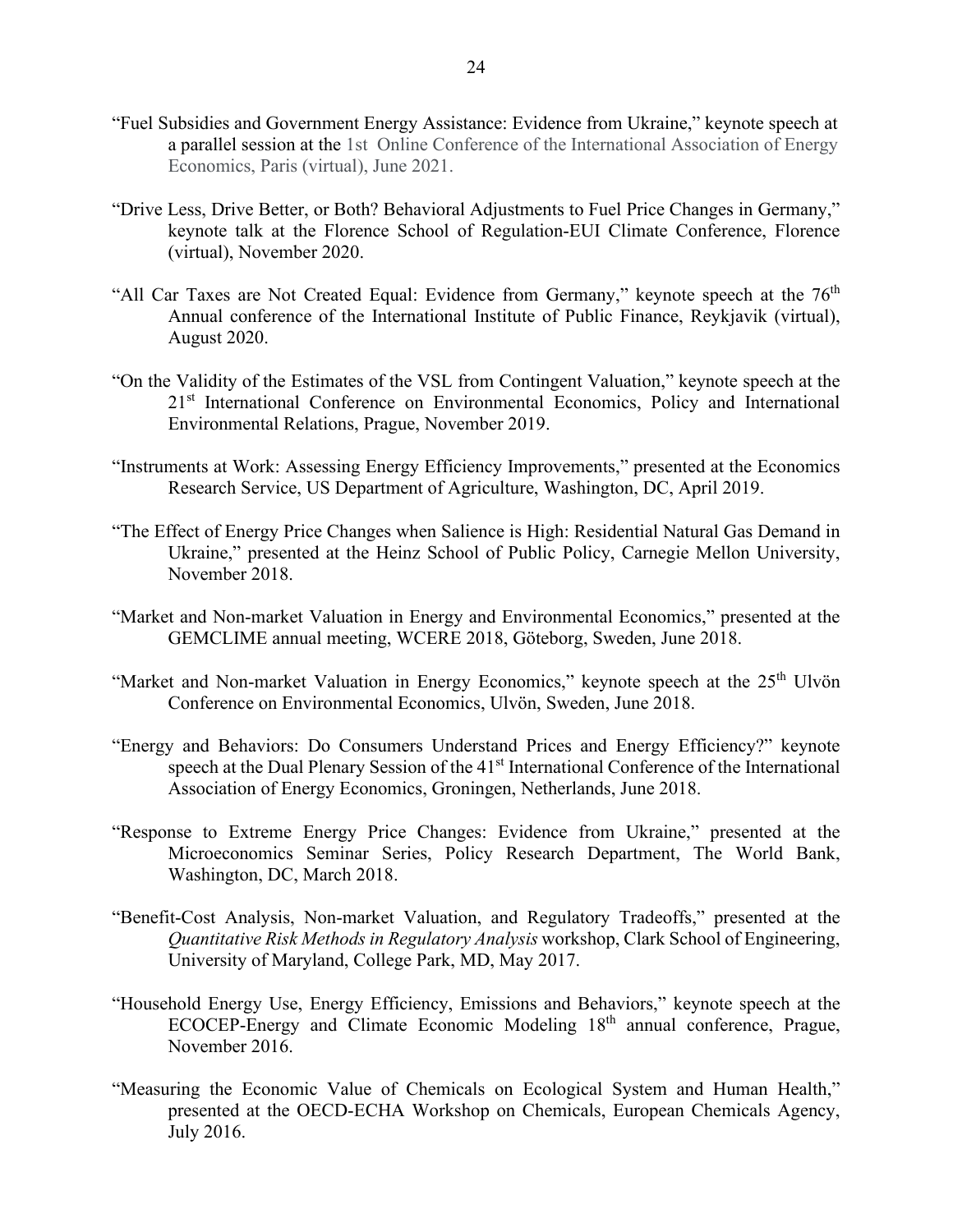- "The Benefits of Avoiding Cancer (or Dying from Cancer): Evidence from a Four-country Study," presented at the European Chemicals Agency (ECHA), Helsinki, June 2015, and at the ECHA workshop on valuation of the health effects of chemicals, Helsinki, January 2016.
- "Information v. Energy Efficiency Incentives: Evidence from Residential Electricity Consumption in Maryland," presented at the  $6<sup>th</sup>$  Atlantic Workshop on Energy and Environmental Economics: Frontiers in the Economics of Energy Efficiency, Atoxa, Spain, June 2014, KU Leuven, Department of Business, Brussels, December 2014, and Centre for Energy Policy and Economics, ETH-Zurich, March 2014.
- "Free Riding, Upsizing, and Energy Efficiency Incentives in Maryland Homes," presented at the University College London Energy Institute, London, March 2014.
- "CO<sub>2</sub> Emissions, Fuel Efficiency, and Car Markets," keynote speech at the  $2<sup>nd</sup>$  annual meeting of the Italian Association of Environmental and Resource Economists, Milan, February 2014.
- "Does the Swiss Car Market Reward Fuel Efficient Cars? Evidence from Hedonics, Matching and a Regression Discontinuity Design," presented at the Centre for International Environmental Studies, Graduate Institute, Geneva, October 2013; the Economics Department, School of Management, Queen's University, Belfast, December 2013; and the Economics Department, American University, Washington, DC, February 2014.
- "Energy Efficiency Incentives: Do They Work for Heating and Cooling Equipment? Evidence from Maryland Homeowners," presented at the Centre for Energy Policy and Economics, ETH Zürich, May 2013.
- "Estimating a Rain Garden Supply Function: Evidence from Maryland Households," presented at the US Environmental Protection Agency, Washington, DC, November 2012, and EEBEE seminar at Queen's University, Belfast, January 2013.
- "Energy Efficiency Incentives: Do They Work? Evidence from Maryland Homeowners," presented at the Economics Department, Queen's University Belfast, Northern Ireland, March 2012, at the Department of Economics, University of Basel, Switzerland, September 2012, and as a keynote speech at the 1<sup>st</sup> CMCC-FEEM Convention, Venice, Italy, October 2012.
- "Does the Cause of Death Matter? The Effect of Dread, Controllability, Exposure and Latency on the VSL," presented at ABT, Bethesda, Maryland, November 2011.
- "Repeated Questioning in Choice Experiments: Are We Improving Statistical Efficiency or Getting Respondents Confused?" presented at the International Workshop on Recent Trends in Non-market Valuation, International Center for Climate Governance, FEEM, Venice, November 2011.
- "Smart Meter Devices and the Effect of Feedback on Residential Electricity Consumption: Evidence from a Natural Experiment in Northern Ireland," presented at Queen's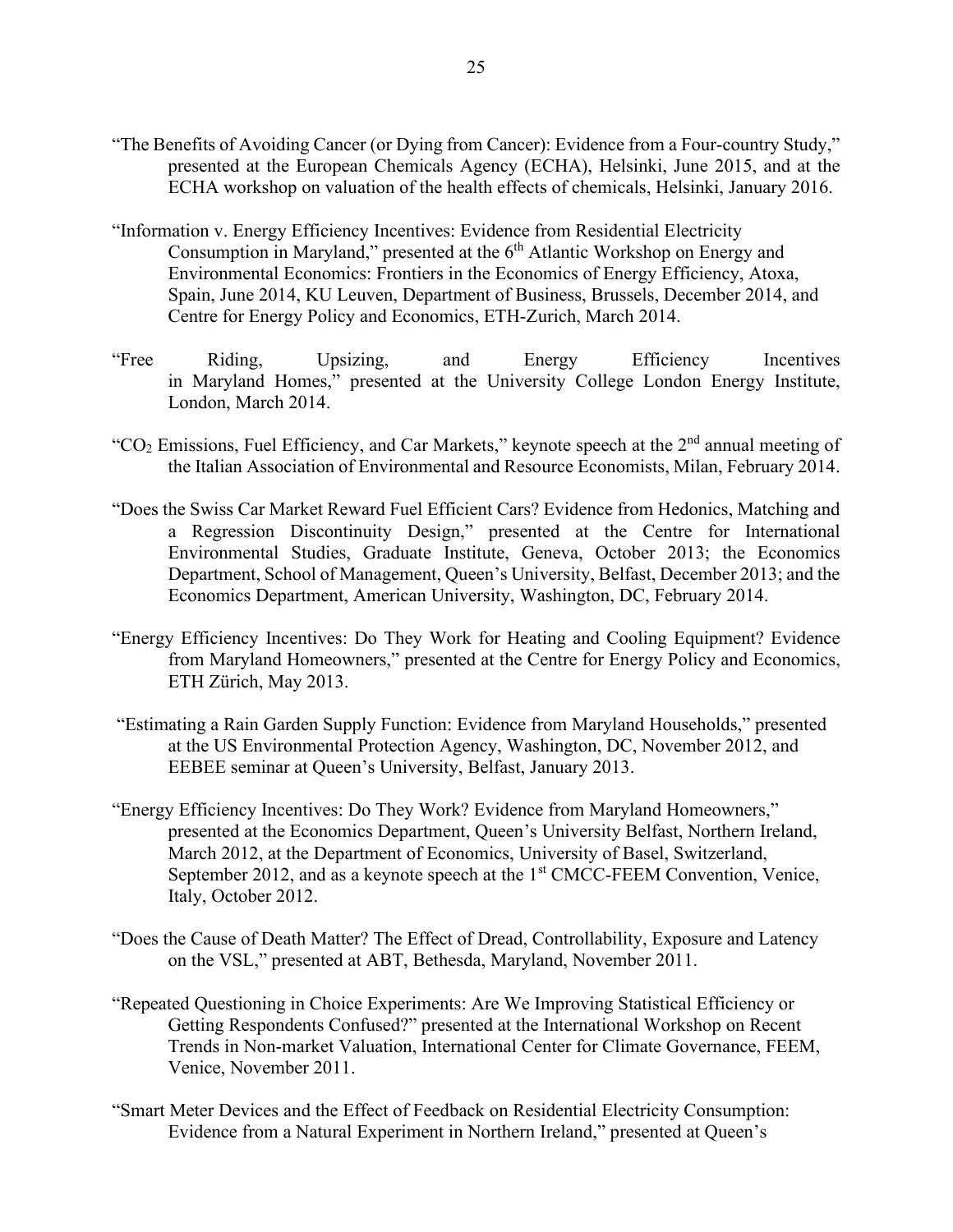University Belfast, June 2011, at the Centre for Energy Policy and Economics, ETH Zurich, October 2011, and at the Inter Development Bank, Washington, D.C., November 2012..

- "Energy Efficiency in the Home: What Are the Preferences of Swiss Households," presented at the ISW Energy Economics Workshop, Queen's University, Belfast, January 2011.
- "Residential Consumption of Gas and Electricity in the US: What are the Effects of Prices and Energy-Efficiency Investments?" presented at the Centre for Energy Policy and Economics, ETH Zurich, October 2010, paper available at [http://www.cepe.ethz.ch/education/lunchseminar/Alberini\\_paper.pdf.](http://www.cepe.ethz.ch/education/lunchseminar/Alberini_paper.pdf)
- "The VSL for Children and Adults: Evidence from Conjoint Choice Experiments in Italy and the Czech Republic," presented the Center for Risk Communication Research, University of Maryland, College Park, February 2009, at the OECD VERHI-Children Workshop, Prague, September 2009, and the National Center for Environmental Economics, US Environmental Protection Agency, October 2009.
- "Climate Change and Human Health: Assessing the Effectiveness of Adaptation to Heat Waves," presented at the Economics Department, Università della Svizzera Italiana, Lugano, Switzerland, and ETH Zürich, Switzerland, October 2008.
- "Paying for Permanence: Public Preferences for Contaminated Site Cleanup," presented at the US Environmental Protection Agency, National Center for Environmental Economics, June 2006; FEEM, Venice, May 2006; Harvard Center for Risk Analysis, Harvard School of Public Health, February 2007; Queen's University, Belfast, Northern Ireland, May 2007; and CEPE-ETH, Zurich, June 2007.
- "Important Parameters: What Do the Users Think?," presented at the workshop 'Probabilistic Integrated Assessment Modeling: A Workshop on Uncertainty and Learning in IAMs of Climate Change," US Environmental Protection Agency, Washington, DC, May 2006.
- "Willingness to Pay to Protect Cultural Heritage: Three Case Studies," presented at the Joint Workshop of ICP Materials Task Force and NEBEI of the UNECE Convention on Long-Range Transboundary Air Pollution, CULT-STRAT and Clean Air For Europe Program on Economic Impacts of Air Pollution on Cultural Heritage, Catania, Sicily, April 2006.
- "Adaptive Capacity and the Human Health Effects of Climate Change: Evidence from a Survey of Experts," presented at the Joint Global Change Research Institute, College Park, April 2006, and ESSIC, University of Maryland, College Park, February 2006.
- "Urban Environmental Health and Sensitive Populations: How Much are the Italians Willing to Pay to Reduce their Risks?" presented at Riunione Plenaria FEEM, Desenzano sul Garda, October 2005.
- "Climate Change and Adaptation Strategies for Human Health: Project Results," presented at the workshop "Global Environmental Change: Risks to Human Health?" DG-Research, European Commission, Brussels, June 2005.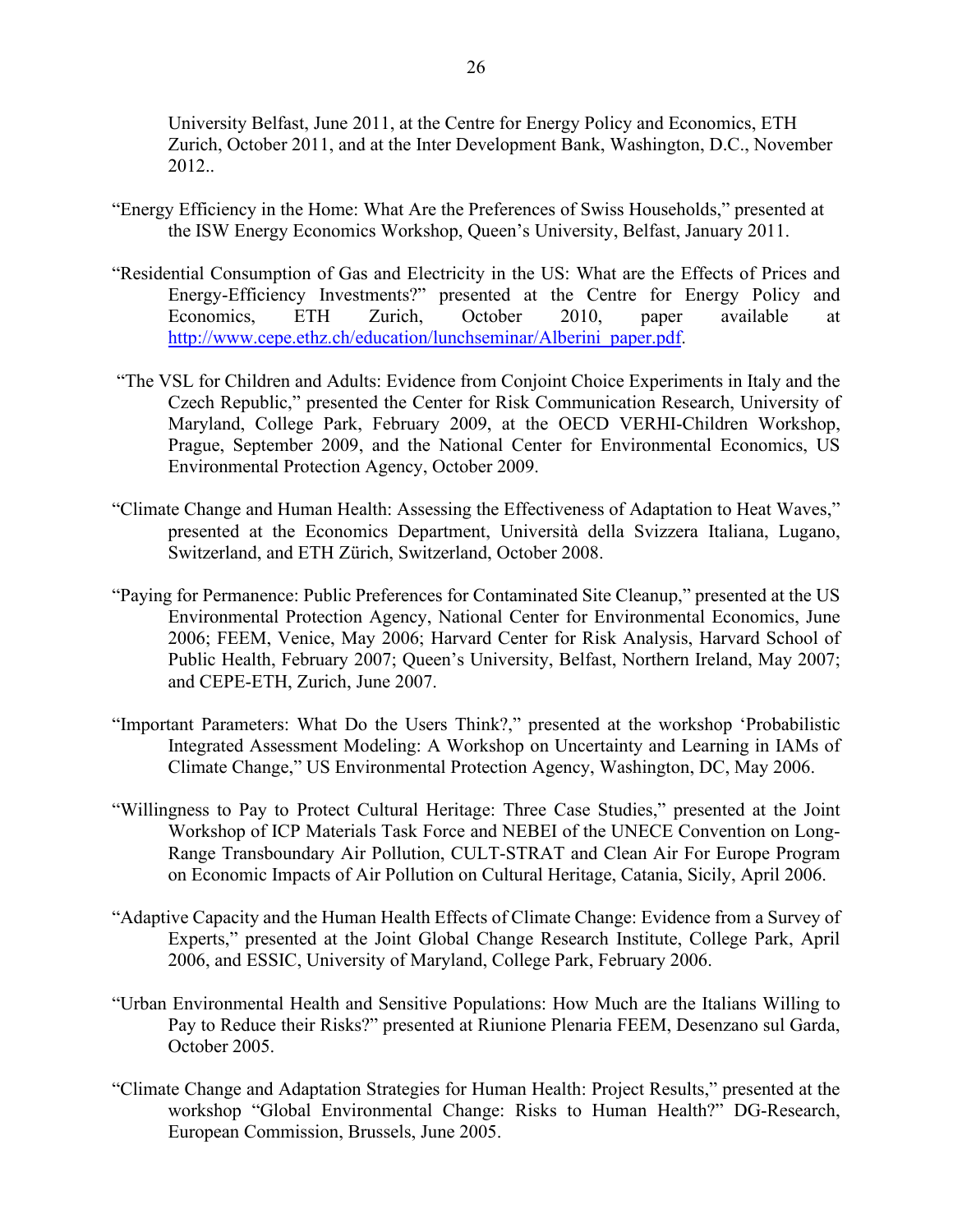- "Valuing Risks to Life and Health: The State of the Art," Keynote Lecture, annual meeting of the Swiss Society of Economics and Statistics, ETH, Zurich, March 2005.
- "Willingness to Pay for Mortality Risk Reductions: The Effects of Age, Health Status, and Latency," presented at the Department of Economics, Rice University, October 2004, and at the Department of the Environment, University of York, October 2004.
- "Three-Country Application of Alberini/Krupnick Survey Instrument: Methodology and Results," presented at the U.K. Department of Environment, Food and Rural Affairs, London, UK, June 2004.
- "Willingness to Pay for Risk Reductions: The Effects of Age, Health Status, and Latency," Presented at North Carolina State University and Research Triangle Institute, Durham, April 2004.
- "Robustness of VSL Estimates from Contingent Valuation Surveys," presented at the National Center for Environmental Economics, US Environmental Protection Agency, February 2004.
- "Valuing the Health Effects of Climate Change," presented at the Workshop on Economic Valuation of Health Effects due to Transport, Swedish National Institute of Public Health, Stockholm, Sweden, June 2003.
- "Willingness to Pay for Future Risk: How Much Does Latency Matter?" presented at the DIEM Health Valuation Workshop in Bergen, Norway, June 2003, and at UC Santa Barbara, October 2003.
- "Valuing the Health Effects of Climate Change," presented at the cCASHh Workshop on Vector-Borne Diseases and Climate Change, Prague, Czech Republic, June 2003
- "The Role of Liability, Regulation and Economic Incentives in Brownfield Remediation and Redevelopment: Evidence from Survey of Developers," presented at the School of Architecture, Queen's University Belfast, Belfast, Northern Ireland, October 2002, and to the Fondazione ENI Enrico Mattei, Venice, Italy, October 2002.
- "Willingness to Pay for Future Risk: How Much does Latency Matter?" presented at the Economics Department, University of Central Florida, Orlando, September 2002.

.

- "The Effects of Age and Health Status on the Willingness to Pay for Mortality Risk Reductions," Presented to the Department of Resource Economics and Policy, University of Maine, Orono, October 2001, to the Department of Economics, University of Oregon, Eugene, January 2002, and to the Department of Agricultural and Resource Economics, Oregon State University, Corvallis, February 2002.
- "Age, Health and the Willingness to Pay for Mortality Risk Reduction" Resources for the Future seminar, Washington, DC, February 2001.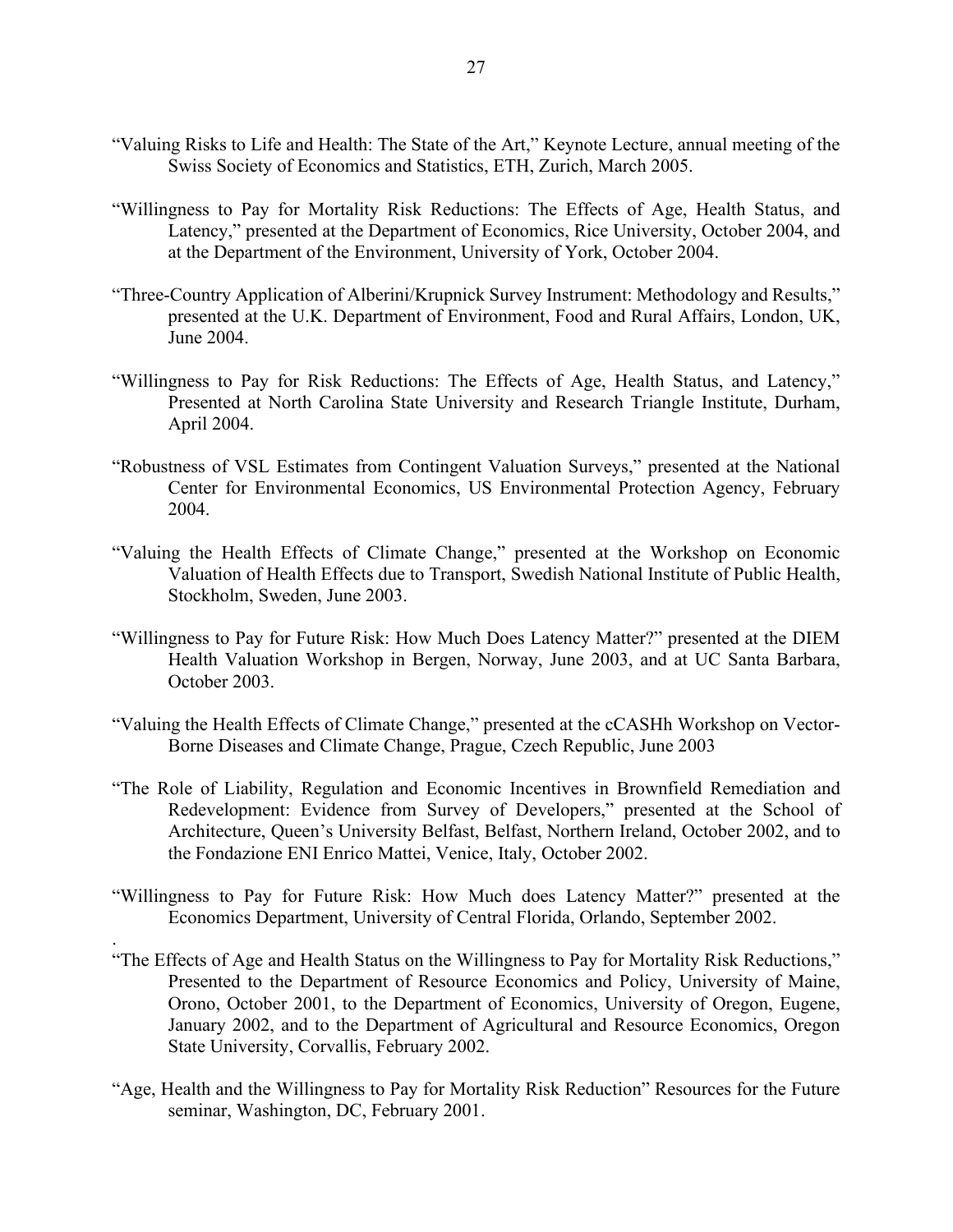- "The Willingness to Pay for Mortality Risk Reductions: A Survey of US Residents," Presented to the CORILA Conference on Economic Valuation of Environmental Goods, Venice, Italy, 2001.
- "Willingness to Pay for Mortality Risk Reductions: The Robustness of Values from Contingent Valuation Studies," Presented at the Workshop "Economic Valuation of Mortality Risk Reduction: Assessing the State of the Art for Policy Applications," organized by the US EPA National Center for Environmental Economics and the US EPA National Center for Environmental Research, Silver Spring, MD, November 2001.
- "What Are Older People Willing to Pay to Reduce Their Risk of Dying?" presented at the Harvard School of Public Health, February 2000
- "Willingness to Pay for Noxious Weeds Control Programs: The Importance of Respondent Information and Uncertainty," presented at ERS-USDA, January 1999.
- "Environmental Policy Based on Liability: An Empirical Analysis of Spill and Accident Data," presented to the Department of Agricultural and Resource Economics, University of Maryland, College Park, January 1999.
- "Air Quality and Episodes of Acute Respiratory Illness in Taiwan Cities: Evidence from Survey Data," presented at the School of Environmental Science and Management, University of California, Santa Barbara, February 1998.
- "Estimating The Health Effects of Air Pollution in Taiwan: Evidence from Survey Data," presented at the Department of Resource Economics and Policy, University of Maine, Orono, July 1996.
- "Valuing Health Effects of Air Pollution in Developing Countries: The Case of Taiwan," presented at the Department of Policy Research, the World Bank, Washington, D.C., October, 1994, at Resources for the Future, Washington, D.C., December, 1994; at the Department of Economics, University of Colorado, Boulder, January, 1995; and at the Department of Agricultural Economics, University of California, Berkeley, February 1995.
- "Determinants of Diarrheal Illness in Jakarta," presented at the Public Economics Division, The World Bank, Washington, D.C. (June 1995) and at Resources for the Future (June, 1995).
- "Determinants of an Emissions Supply Function from Accelerated Vehicle Retirement Programs," Resources for the Future Seminar Series, Washington, D.C. (November 1993) and presented at North Carolina State University, Raleigh, (April, 1994), University of Maryland, College Park (April, 1994) and University of California, Los Angeles (November, 1994).
- "Methods and Problems with Contingent Valuation Surveys: An Overview" presented at the Final Session of the 1992 Autumn Workshop in Environmental Economics, Venice, Italy, September 1992.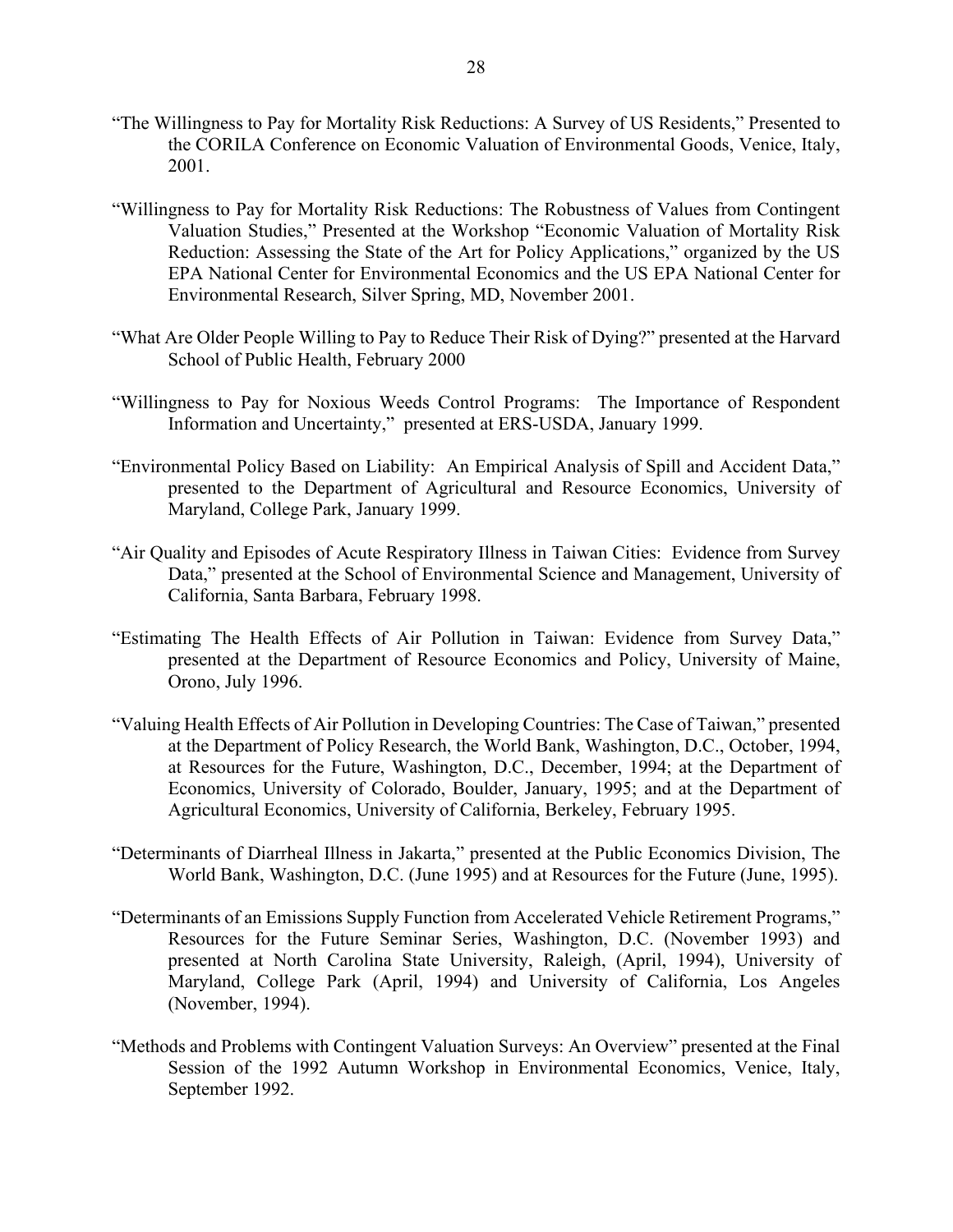- . "Issues in Discrete Choice Estimation for Public and Environmental Goods," presented at G.R.E.T.A., Venice, Italy, May 1992.
- "Efficient Discrete Choice Estimation for Public Goods" presented at Indiana University, Bloomingtom, IN, February 1992.
- "The Informational Content of Discrete Choice Responses," presented at Cal State Hayward, January 1992; University of Texas, Austin, January 1992; Concordia University and Universite' du Quebec a Montreal, January 1992; SUNY Buffalo, February 1992; Resources for the Future, Washington, D.C., February 1992; College of William and Mary, Williamsburg, VA, February 1992.

#### **(ii) Contributed Talks**

- "What VSL Should be Used in Heat Wave Adaptation Policies? Evidence from Surveys in Spain and the UK," presented at the annual EAERE conference (virtual), June 2021.
- "Drive Less, Drive Better, or Both? Behavioral Adjustment to Fuel Price Changes in Germany," presented at the annual AERE conference (virtual), June 2021.
- "On the Validity of the Estimates of the VSL from Contingent Valuation: Evidence from the Czech Republic," presented at a plenary session of the EAERE conference 2020 (virtual conference), June 2020.
- "All Car Taxes are Not Created Equal: Evidence from Germany," presented at EAERE conference 2020 (virtual conference), June 2020.
- "On the Validity of the Estimates of the VSL from Contingent Valuation: Evidence from the Czech Republic," presented at the 2020 AERE virtual conference, June 2020.
- "New Car Sales and  $CO<sub>2</sub>$  Emissions Taxes: Evidence from Germany," presented at the 2020 AERE virtual conference, June 2020.
- "Estimating Energy Price Elasticities when Salience is High: Residential Natural Gas Demand in Ukraine," presented at the 42<sup>nd</sup> IAEE International Conference, Montreal, Canada, May 2019, and at the annual EAERE meeting, Manchester, UK, June 2019.
- "Is the Fuel Economy of a Vehicle Capitalized in its Price? Evidence from Electric and Hybrid Vehicles in EU Countries," presented at the 11<sup>th</sup> annual EMEE conference, Milan, Italy, June 2018.
- "Response to Extreme Energy Price Changes: Evidence from Ukraine," presented at the 10<sup>th</sup> annual EMEE workshop, University of Southern California, Los Angeles, June 2017, and at WCERE 2018, Göteborg, Sweden, June 2018.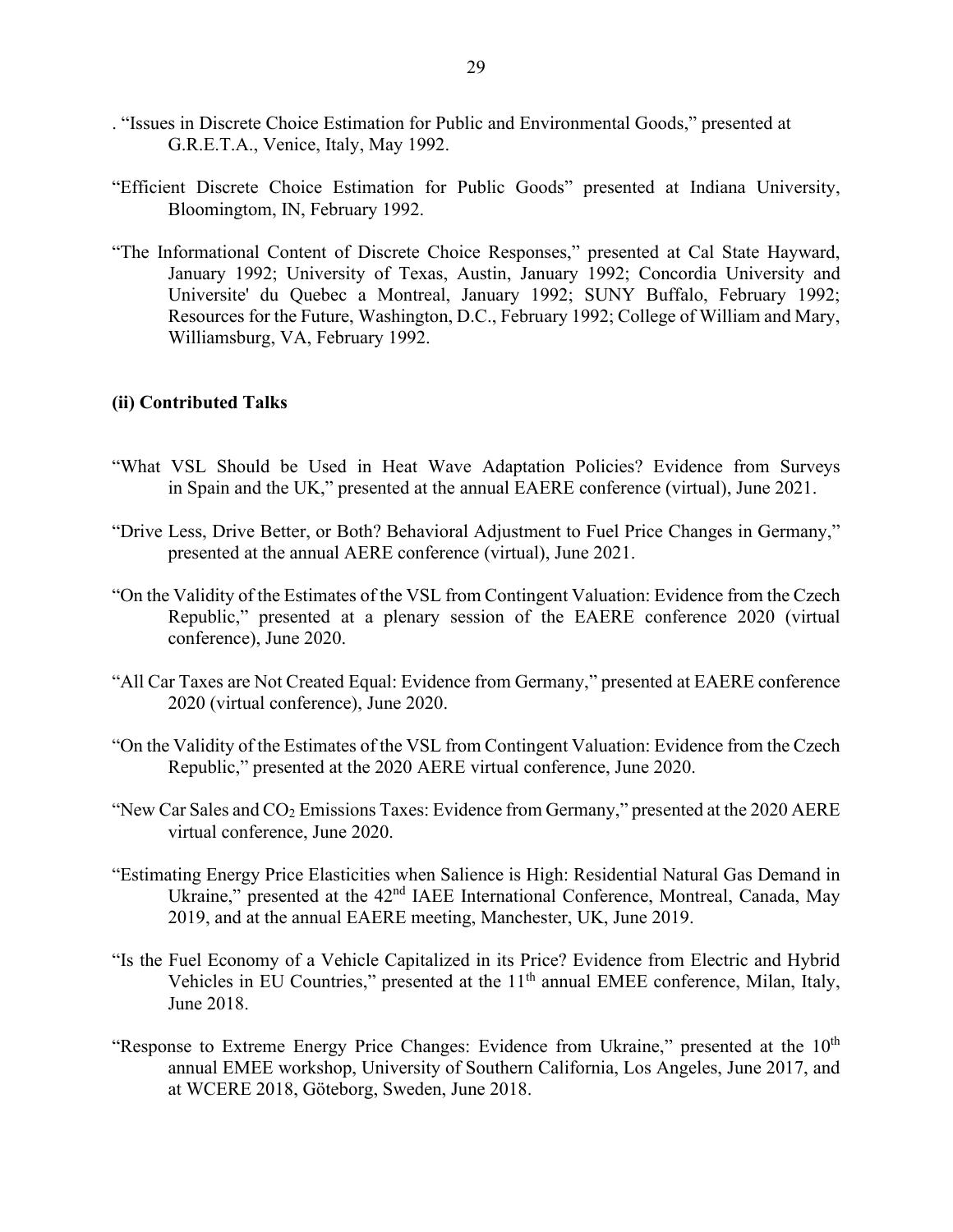- "The Effect of Energy Efficiency Labeling: Bunching and Prices in the Irish Residential Property Market," presented at the 22<sup>nd</sup> annual meeting of the European Association of Environmental and Resource Economists, Zurich, June 2016.
- "The Benefits of Avoiding Cancer (or Dying from Cancer): Evidence from a Four-country Study," presented at the 21<sup>st</sup> annual meeting of the European Association of Environmental and Resource Economists, Helsinki, June 2015.
- "Free Riding, Upsizing, and Energy Efficiency Incentives in Maryland Homes," presented at the 5<sup>th</sup> World Congress of Environmental and Resource Economists, Istanbul, July 2014.
- "Does the Swiss Car Market Reward Fuel Efficient Cars? Evidence from Hedonics, Matching and a Regression Discontinuity Design," presented at the 2nd annual CMCC and FEEM Convention, Venice, Italy, October 2013.
- "What are the Mortality and Morbidity Benefits of Extreme Heat Response Systems? Evidence from Canada," presented at the  $20<sup>th</sup>$  annual meeting of the European Association of Environmental and Resource Economists, Toulouse, June 2013.
- "Energy Efficiency Incentives: Do They Work for Heating and Cooling Equipment? Evidence from Maryland Homeowners," presented at the 2<sup>nd</sup> Northeast Workshop on Energy Policy and Environmental Economics, Cornell University, Ithaca, NY, May 2013, and at the  $6<sup>th</sup>$ annual Empirical Methods in Energy Economics Workshop, Ottawa, Canada, July 2013..
- "Energy Efficiency Incentives: Do They Work? Evidence from Maryland Homeowners," presented at the Empirical Methods in Energy Economics annual meeting in Berlin, Germany, June 2012.
- "Energy Efficiency Investments in Swiss Homes: The Effect of Uncertainty and Expectations about Energy Prices," presented at the Empirical Methods in Energy Economics annual meeting in Dallas, TX, July 2011.
- "Mortality Risk Reductions or Life Expectancy Gains? A Three Country Comparison of Approaches to Mortality Benefits Estimation," presented at the 18<sup>th</sup> annual EAERE conference, Rome, June 2011.
- "Labels and Perceptions in Mortality Risk Reduction Valuations," presented at the 4<sup>th</sup> World Congress of Environmental and Resource Economists, Montreal, June 2010.
- "The Benefits of Contaminated Site Cleanup Revisited: The Case of Naples and Caserta, Italy," presented at the 4<sup>th</sup> World Congress of Environmental and Resource Economists, Montreal, June 2010.
- "The VSL for Children and Adults: Evidence from Conjoint Choice Experiments in Milan, Italy," presented at the annual EAERE meeting, Amsterdam, June 2009.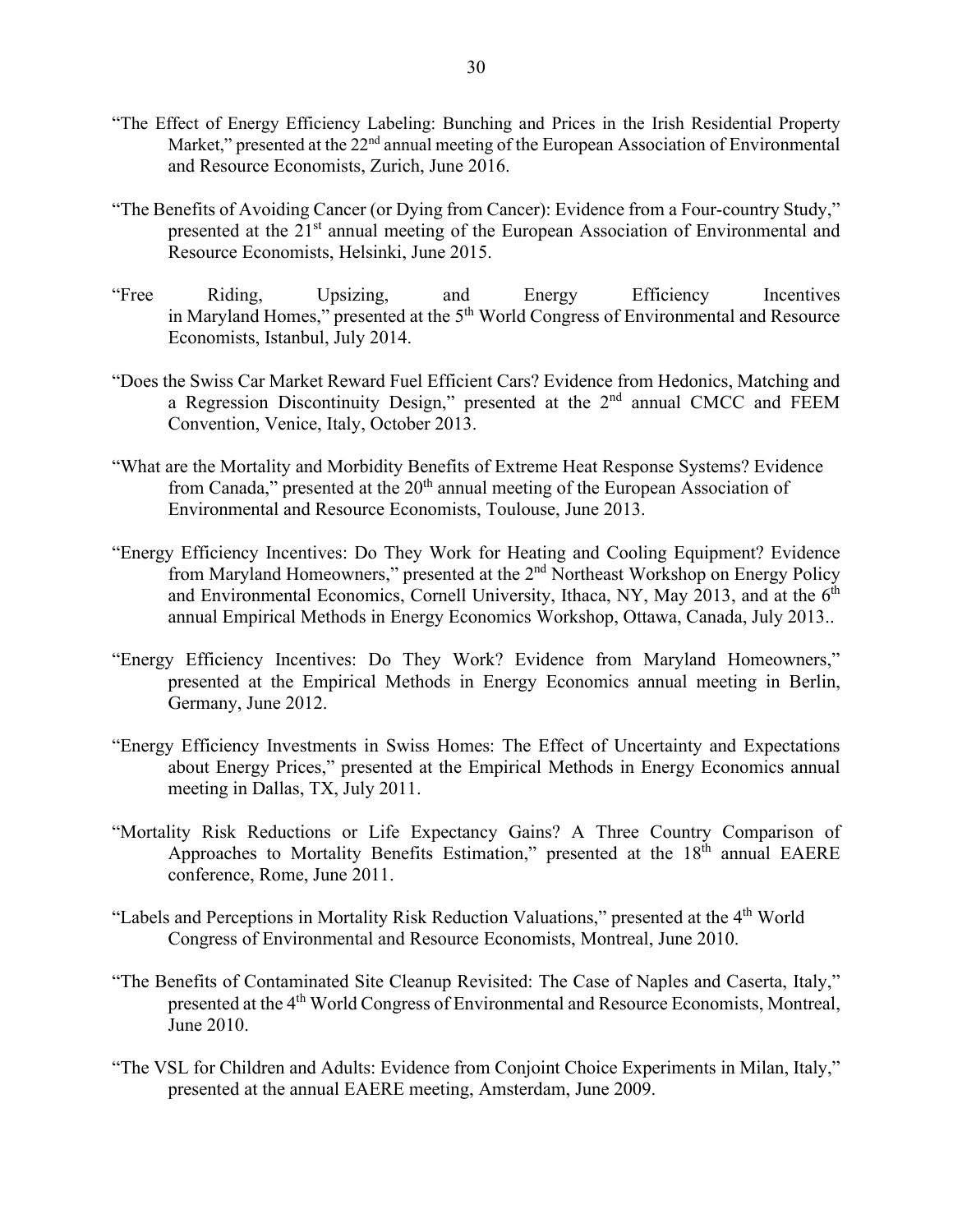- "Mama's Boy, Daddy's Girl? The Effect of Parent, Age, and Gender on Child VSL," presented at the annual EAERE meeting, Amsterdam, June 2009.
- "Climate Change and Human Health: Assessing the Effectiveness of Adaptation to Heat Waves," presented at the AERE Summer Workshop, Berkeley, CA, June 2008, and at the EAERE Annual meeting, Amsterdam, June 2009.
- "Rates of Time Preference for Saving Lives in the Hazardous Waste Site Context," presented at the EAERE annual meeting, Thessaloniki, Greece, June 2007.
- "Was It Something I Ate? Implementation of the FDA Seafood HACCP Program," presented at the 3<sup>rd</sup> World Congress of Environmental and Resource Economists, Kyoto, July 2006.
- "Paying for Permanence: Public Preference for Contaminated Site Cleanup," presented at the 3<sup>rd</sup> World Congress of Environmental and Resource Economists, Kyoto, July 2006, and the ASSA meetings, Chicago, January 2007.
- "Discount Rates in Risk v. Money and Money v. Money Tradeoffs," presented at the 3<sup>rd</sup> World Congress of Environmental and Resource Economists, Kyoto, July 2006.
- "The Value of Mortality Risk Reductions in Delhi, India," presented at the 3<sup>rd</sup> World Congress of Environmental and Resource Economists, Kyoto, July 2006.
- "Attracting Private Investment to Contaminated Properties: The Value of Public Interventions," presented at the annual APPAM meeting, Washington, DC, November 2005, and at the Southern Economic Association annual meeting, Washington, DC, November 2005.
- "Using Surveys to Compare the Public's and Decisionmakers' Preferences for Urban Regeneration: The Case of the Venice Arsenale," presented at the Conference "Tourism and Sustainable Development," Chia, Sardinia, September 2005.
- "The Value of a Statistical Life in the Czech Republic: Evidence from a Contingent Valuation Study," presented at the 2005 EAERE annual meeting, Bremen, June 2005.
- "Adaptive Capacity And The Human Health Effects of Climate Change: Evidence from a Conjoint Choice Survey of Experts," presented at the 2005 EAERE annual meeting, Bremen, June 2005.
- "Model Misspecification and Endogenous On-site Sampling in the Travel Cost Method," presented at the 2005 EAERE annual meeting, Bremen, June 2005.
- "The Value of Recreational Sports Fishing in the Lagoon of Venice: Evidence from Actual and Hypothetical Fishing Trips," presented at the annual EAERE Meeting, Budapest, June 2004.
- "Policies for Cleanup and Reuse of Contaminated Sites: Evidence from a Survey of US Real Estate Developers," presented at the annual EAERE Meeting, Budapest, June 2004.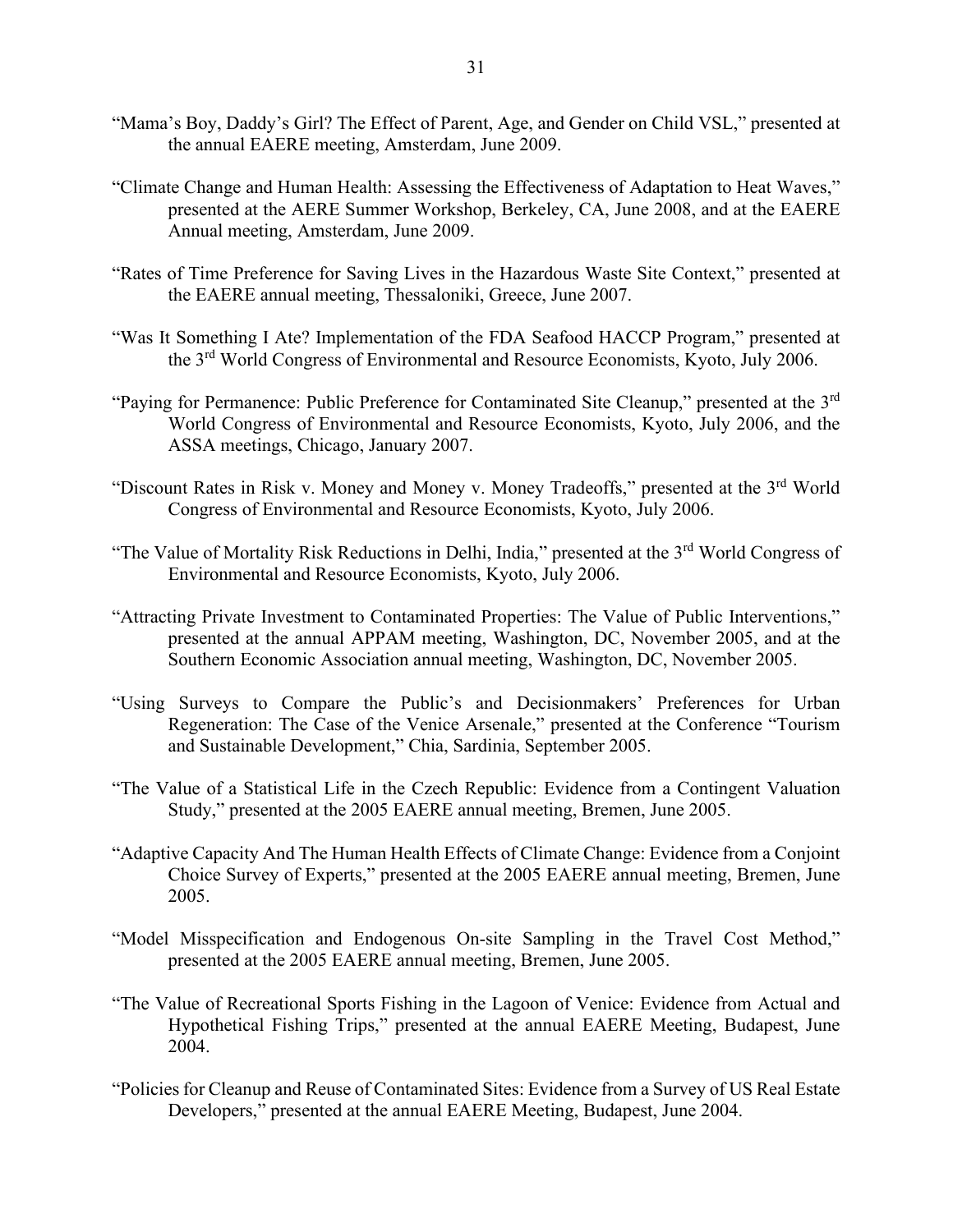- "Willingness to Pay for Reducing Mortality Risks: Evidence from a Three-country Contingent Valuation Survey," presented at the annual EAERE Meeting, Budapest, June 2004.
- "Robustness of VSL Values from Contingent Valuation Surveys," presented at the annual EAERE Meeting, Budapest, June 2004.
- "Information and Contingent Valuation: Willingness to Pay for S. Erasmo in the Venice Lagoon," presented at the SØM Conference on Environment, Information, and Consumer Behavior, Copenhagen, April 2003, and at the EAERE Annual Meeting, Bilbao, June 2003.
- "The Role of Liability, Regulation and Economic Incentives in Brownfield Remediation and Redevelopment: Evidence from Survey of Developers," presented at the First IUAV Conference on Brownfields as Opportunities for Sustainable Development, Venice, Italy, February 2003.
- "Determinants of Participation in Voluntary Cleanup Programs: The Case of Colorado," presented at the First IUAV Conference on Brownfields as Opportunities for Sustainable Development, Venice, Italy, January 2003, and at EAERE Annual Meeting, Bilbao, June 2003.
- "The Effect of Contamination and Cleanup on Commercial and Industrial Properties: The Case of Maryland," presented at the First IUAV Conference on Brownfields as Opportunities for Sustainable Development, Venice, Italy, January 2003.
- "Liability for Environmental Cleanup: Is Less More? Evidence from Voluntary Cleanup Programs," presented at the Second World Congress of Environmental and Resource Economists, Monterey, CA, June 2002.
- "The Role of Liability, Regulation and Economic Incentives in Brownfield Remediation and Redevelopment: Evidence from Surveys of Developers in Europe and the US," presented at the Second World Congress of Environmental and Resource Economists, Monterey, CA, June 2002.
- "Willingness to Pay for Future Risk: How Much does Latency Matter?" presented at the Second World Congress of Environmental and Resource Economists, Monterey, CA, June 2002.
- "The Willingness to Pay for Mortality Risk Reductions in the United States and Canada," presented to the Summer Workshop on Public Economics and the Environment, National Bureau of Economic Research, Cambridge, MA, July 2001
- "Time and Spatial Patterns in Assessing Hazardous Waste Sites: What Do They Tells Us About Agency Behavior?" presented at the session "Regulation and Asymmetric Information I," annual meeting of the European Association of Environmental and Resource Economists, Southampton, England, June 2001.
- "Yea-Sayers, Nay-sayers, Or Just Plain Confused? Mixtures of Populations in Contingent Valuation Survey Responses," presented at the session "Contingent Values," Annual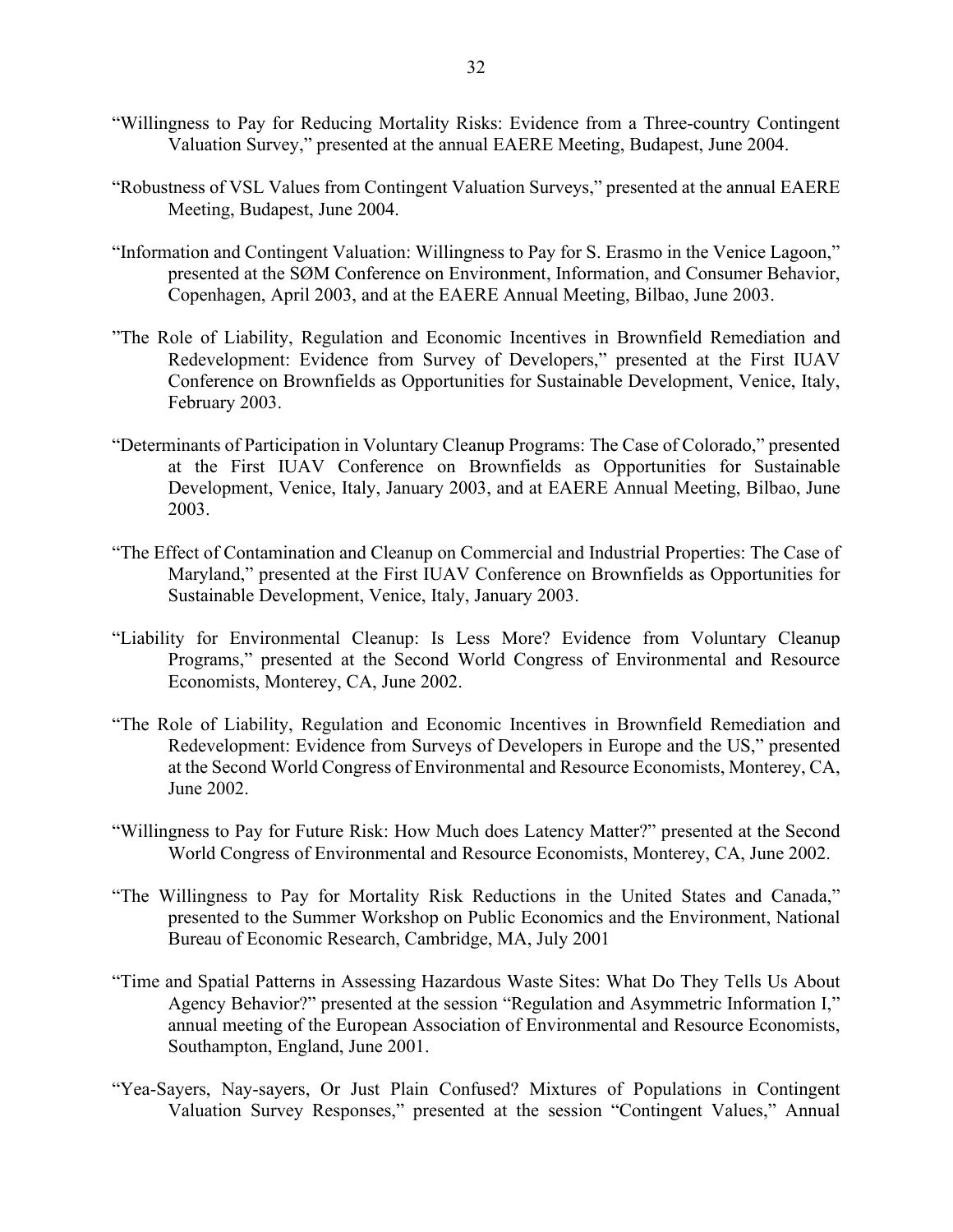meeting of the European Association of Environmental and Resource Economists, Southampton, England, June 2001.

- "Using Contingent Valuation to Value a Noxious Weeds Program: The Effects of Including a 'Not Sure' Response Category", presented at the AERE session "Data Collection and Modeling in Non-Market Valuation," AAEA annual meeting, Tampa, Florida, August 2000.
- "Accidents Waiting to Happen: Liability Policy and Toxic Pollution Release," presented at the session "Compensation for Environmental Damage," AAEA annual meeting, Tampa, Florida, August 2000.
- "The Effects of Regulation and Substitution between Sources of Pollution: An Empirical Analysis of Florida's Storage Tanks," presented at the annual meeting of the European Association of Environmental and Resource Economists, Crete, Greece, June 2000.
- "Analysis of Contingent Valuation Data with Multiple Bids and Response Options Allowing Respondents to Express Uncertainty", presented at the annual meeting of the European Association of Environmental and Resource Economists, Crete, Greece, June 2000.
- "Environmental Policy Based on Liability: An Empirical Analysis of Spill and Accident Data," presented to the 74<sup>th</sup> Annual Western Economic Association Conference, San Diego, July 1999, and to the session "Economic Incentives and Hazardous Waste Management" at the Eastern Economics Association annual meeting, Crystal City, VA, March 2000.
- "The Effects of Waste-end Taxes and Liability Laws on Interstate Shipments of Hazardous Waste Materials" (co-authored with Shelby D. Frost), presented to the 74<sup>th</sup> Annual Western Economic Association Conference, San Diego, July 1999, to the CU Environmental and Resource Economics Workshop, July 1999, and to the session entitled "Economic Incentives and Hazardous Waste Management" at the Eastern Economics Association annual meeting, Crystal City, VA, March 2000.
- "Environmental Policy Based on Polluter Financial Responsibility: The Case of Underground Storage Tanks," presented to the CU Environmental and Resource Economics Workshop, Boulder, CO, July 1999, and at the session entitled "Economic Incentives and Hazardous Waste Management" at the Eastern Economics Association annual meeting, Crystal City, VA, March 2000.
- "What Are Older People Willing to Pay to Reduce Their Risk of Dying?" presented at the AERE session entitled "Valuation of Mortality Risk Reductions" at the ASSA Meetings, Boston, MA, January 2000.
- . "Strict Liability as a Deterrent in Toxic Waste Management: Empirical Evidence from Accident and Spill Data," presented at the 1998 World Congress of Environmental and Resource Economists, Venice, Italy, June 1998.
- "The Determinants of Hazardous Waste Disposal Choice: An Empirical Analysis of Halogenated Solvent Waste Shipments," presented at the 1998 World Congress of Environmental and Resource Economists, Venice, Italy, June 1998.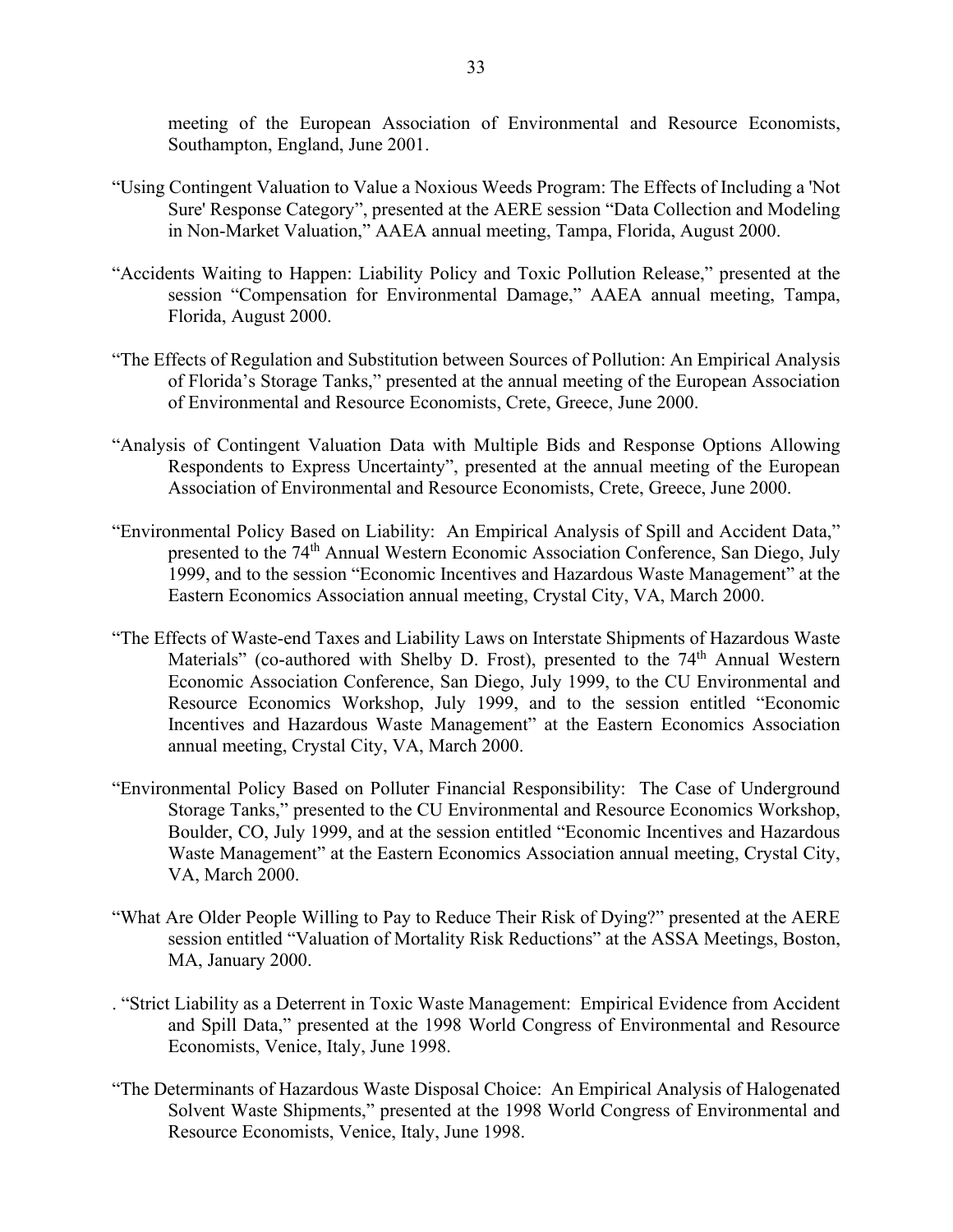- "The Determinants of Hazardous Waste Disposal Choice: An Empirical Analysis of Halogenated Solvent Waste Shipments," presented at the annual meeting of the American Economic Association, Chicago, January 1998.
- "Mortality Risk Valuation and Stated Preference Methods: An Exploratory Study," presented at the annual meeting of the Southern Economics Association, Atlanta, GA, November 1997.
- "The Health Benefits of Air Pollution Control in Delhi," presented at the annual meeting of the *American Agricultural Economics Association*, Toronto, July 1997.
- "Air Pollution and Acute Respiratory Illness: Evidence from Taiwan and Los Angeles," presented at the annual meeting of the *American Agricultural Economics Association*, Toronto, July 1997.
- "Do Non-Users Have More Preference Uncertainty than Users?," presented at the W-133 annual meeting, Portland, Oregon, March 1997.
- "Using Multiple-Bounded Questions to Incorporate Preference Uncertainty in Non-market Valuation," presented at the W-133 annual meeting, Portland, Oregon, March 1997.
- "The Role of Strict, Joint and Several Liability in Toxic Waste Management: Empirical Evidence from Accident and Spill Data," presented at the session on "Risk and Regulation," American Economic Association annual meeting, New Orleans, January 1997.
- "Determinants of Reclamation and Disposal of Halogenated Solvents," presented at the Front Range Environmental and Natural Resource Economics Seminar, September 1996.
- "Fleet Turnover and Old Car Scrap Policies," presented at the American Economic Association Annual Meeting, San Francisco, January 1996, and at the W-133 Annual Meeting, Jekyll Island, March 1996.
- "Combining Epidemiologic Evidence and Contingent Valuation to Estimate the Benefits of Improved Air Quality: The Case of Taiwan," presented at the Dept. of Agricultural and Resource Economics, Colorado State University, Fort Collins, November 1995.
- "Open-ended and Dichotomous-choice Contingent Valuation," presented at the Annual Meeting of the Western Economics Association, San Diego, July 1995.
- "Sensitivity of Multiple-bound Referendum Contingent Valuation Estimates to the Specification of the Underlying Utility," presented at the Annual W-133 Meeting in Monterey, CA, March 1995.
- "Cross-validation Techniques in Contingent Valuation Data Analysis," presented at the Annual W-133 Meeting in Monterey, CA, March 1995.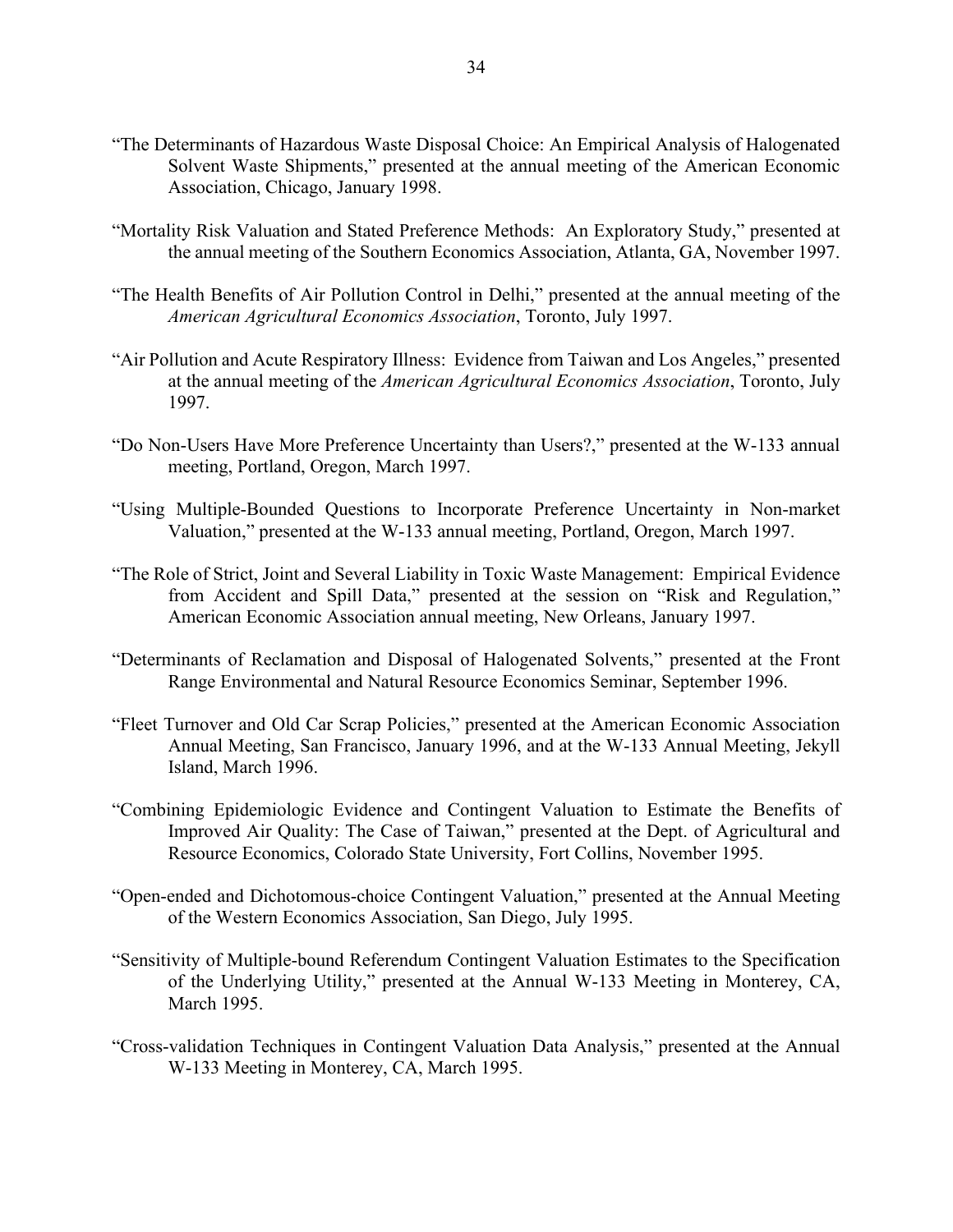- "Valuing Health Effects of Air Pollution in Developing Countries: The Case of Taiwan," presented at the American Economic Association Annual Meeting in Washington, D.C., January 1995.
- "Efficiency Gains from Joint Estimation: When Does a Second Equation Improve Estimation of the First?" presented at the American Agricultural Economics Association Annual Meeting in San Diego, August, 1994.
- "Air Quality and the Value of Health in Taiwan," presented at the Eastern Economic Association Annual Meeting in Boston, March, 1994.
- "Efficiency v. Bias of Willingness-to-pay Estimates: Bivariate and Interval Data Models" presented at the W-133 Annual Meeting in Tucson, February, 1994
- "Determinants of Participation in Accelerated Vehicle Retirement Programs," presented at the Eastern Economics Association Meetings, Washington, D.C., March 1993.

#### **(iii) Conference and Sessions Organized**

- Organizer of a thematic session entitled "The Value of Safety in Context," thematic session of the EAERE conference 2021 (virtual conference), June 2021.
- Organizer of a thematic session entitled "The Value of Safety," plenary session of the EAERE conference 2020 (virtual conference), June 2020.
- Organizer of a thematic session entitled "Changing the Environmental Impacts of Driving: The Effects of Taxes, Subsidies, and Behavioral Intervention," EAERE conference 2020 (virtual conference), June 2020.
- Organizer of the "DC Area Student/Professor Environmental and Energy Economics Workshop" at the University of Maryland, College Park, August 2019.
- Organizer of a thematic session entitled "Baby You Can Drive My Car: Environmental Externalities from Automobiles," 4<sup>th</sup> World Congress of Environmental and Resource Economists, Göteborg, Sweden, June 2018.
- Organizer of the 8th annual meeting of the Empirical Methods in Energy Economics workshop at the University of Maryland, College Park, July 2015.

#### **(iv) Posters**

.

Alberini, Anna, Andrea Bigano and Marco Boeri (2012), "Free-riding Opportunities: Energy Efficiency Incentives and Italian Homeowners," poster presented at the 2012 Empirical Methods in Energy Economics meeting, Berlin, June.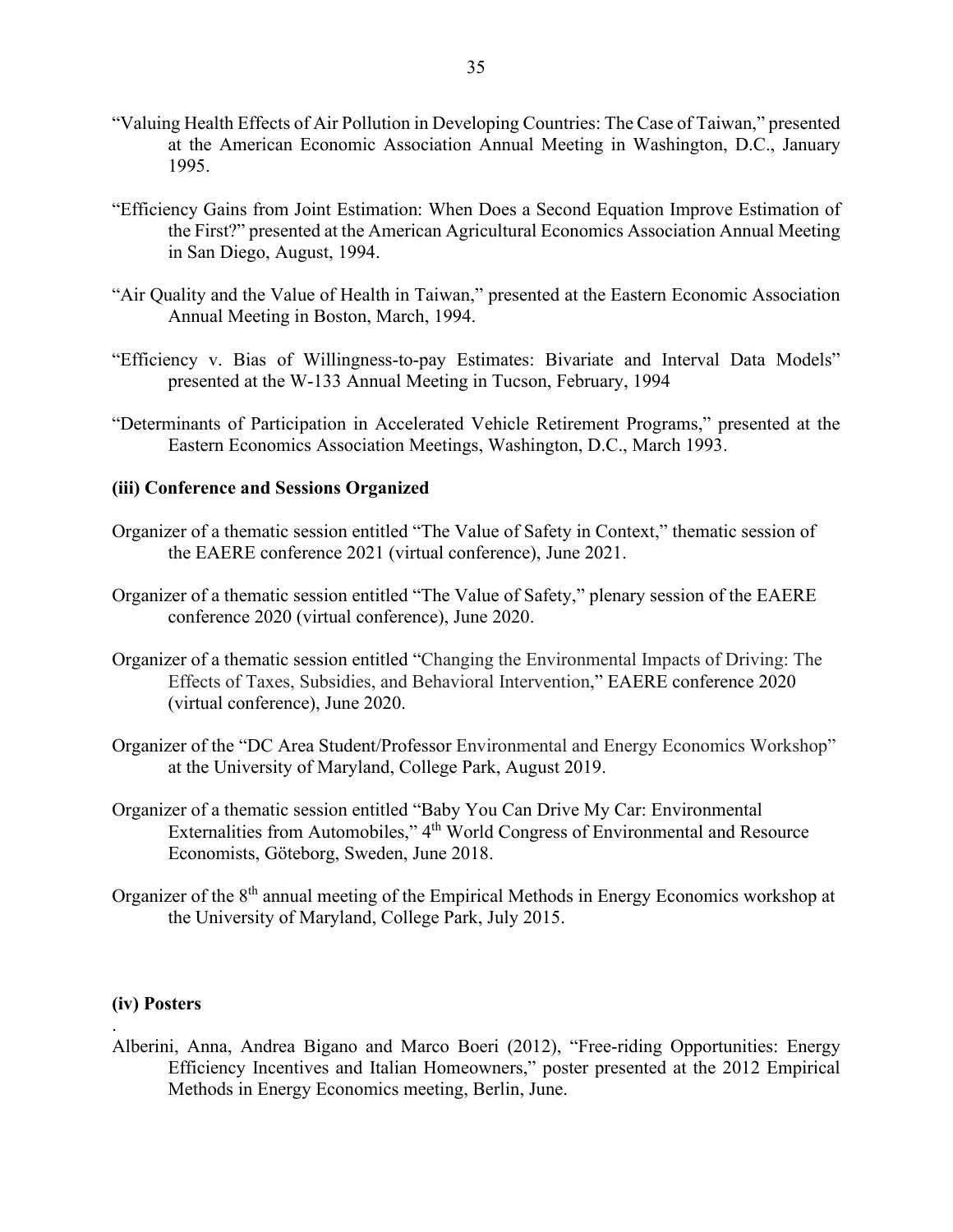- Alberini, Anna and Po Yin Wong (2012), "Are Energy Efficiency Renovations Capitalized into Housing Prices? Evidence from the American Housing Survey," poster presented at the 2012 Empirical Methods in Energy Economics meeting, Berlin, June.
- Alberini, Anna and Aline Chiabai (2005), "WTP for Reduction in the Risk of Dying in Heat Waves: Sensitivity to Scope, Age and Health Status," poster presented at the 2005 EAERE annual meeting, Bremen, June.
- Alberini, Anna, Marcella Veronesi and Joseph C. Cooper (2005), "Detecting Starting-point Bias in Dichotomous-choice Contingent Valuation Surveys," poster presented at the 2005 EAERE annual meeting, Bremen, June.

#### **Conference Proceedings**

- Alberini, Anna, Milan Scasny, Marketa Braun Kohlova, and Jan Melichar (2005), "The Value of Statistical Life in the Czech Republic: Evidence from Contingent Valuation Study," in Milan Scasny and Jan Melichar (eds.), *Rozvoj ceske spolecnosti v Evropske Unii - V. (Development of Czech Society in the European Union - V). Part V - Environment: Nonmarket Valuation Methods in Environmental Area*. Proceedings from the Conference, Charles University, Prague, 21-23 October 2004, Matfyzpress. ISBN: 80-86732-35-5.
- Alberini, Anna (2001), "Willingness to Pay for Mortality Risk Reductions: The Robustness of VSL Figures from Contingent Valuation Studies," Proceedings of the Workshop "Economic Valuation of Mortality Risk Reductions: Assessing the State of the Art for Policy Applications," Silver Spring, MD, December, available at [http://yosemite.epa.gov/ee/epa/eermfile.nsf/vwAN/EE-0464-01.pdf/\\$File/EE-0464-](http://yosemite.epa.gov/ee/epa/eermfile.nsf/vwAN/EE-0464-01.pdf/$File/EE-0464-01.pdf) [01.pdf.](http://yosemite.epa.gov/ee/epa/eermfile.nsf/vwAN/EE-0464-01.pdf/$File/EE-0464-01.pdf)
- Alberini, Anna and Patricia Champ (1998), "An Approach for Dealing with Uncertain Responses to a Contingent Valuation Question," in *W-133, Benefit and Cost Transfer in Natural Resource Planning, 10th Interim Report*, Knoxville, TN: University of Tennessee.
- Alberini, Anna, Kevin Boyle and Michael Welsh (1997), "Using Multiple-Bounded Questions to Incorporate Preference Uncertainty in Non-market Valuation," in *W-133, Benefit and Cost Transfer in Natural Resource Planning, 9th Interim Report*, Reno: University of Nevada, Reno.
- Alberini, Anna and Joseph Cooper (1995), "Sensitivity of Multiple-Bound Referendum CV Estimates to the Specification of the Underlying Utility," in *W-133, Benefit and Cost Transfer in Natural Resource Planning, 8th Interim Report*, Davis: University of California, Davis.

#### **Contracts and Grants**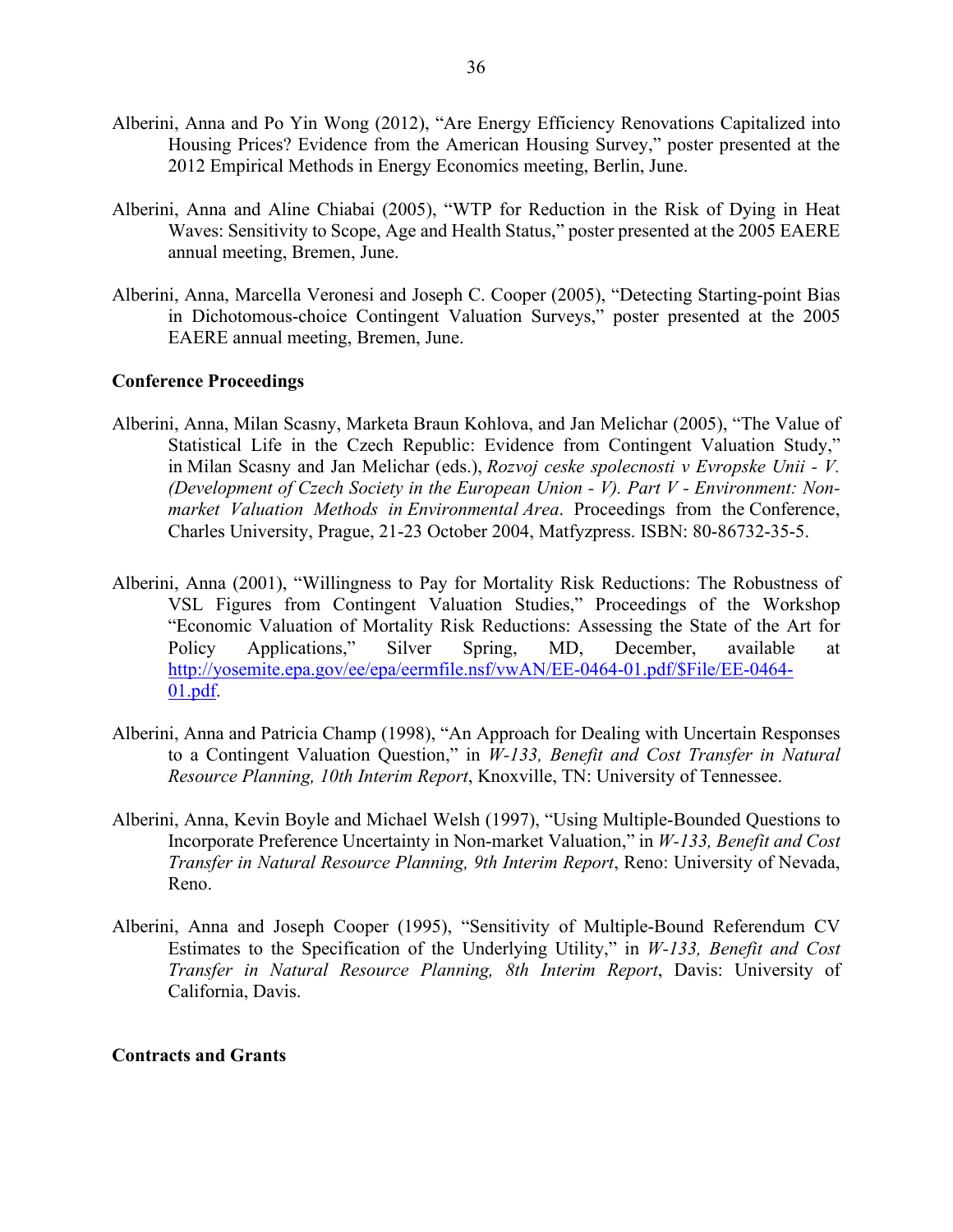- Grant from the Maryland Transportation Institute Faculty Leader Initiative Program for the project entitled "Road Transport and Energy: The Future of Technology, Markets, and Regulations," \$70,000, with Cinzia Cirillo and Joshua Linn, April 2020-December 2021.
- Seed grant from the Maryland Transportation Institute for the project entitled "Developing Analytic Tools for Environmental Policy Analysis: The Case of Household Vehicles, Fuel Economy, and Vehicle-miles Traveled," \$50,000, with Cinzia Cirillo and James Archsmith, January-December 2020.
- European Commission-DG Environment FP-7 grant, Public Health Impacts in Urban Environments of Greenhouse Gas Emissions Reduction Strategies (PURGE), with Fondazione Eni Enrico Mattei (FEEM), FEEM share €214,812.50. Workpackage leader.
- Cooperative Agreement with the Economic Research Service, US Department of Agriculture, "The Adoption of GE Corn: Farm Level Effects," August 2011-September 2012, \$16,000.
- Research Contract from the Government of Canada (Policy Research Initiative/Horizons Canada and Health Canada), "Valuing the Mortality and Morbidity Effects of Heat Waves," 2009- August 2012, \$32,000.
- Research Contract from the US Environmental Protection Agency via the Joint Global Change Research Institute, "Assessing the Effectiveness of Heat/Health Watch Systems," December 2007-December 2011, \$98,125.
- Research Contract from the US Environmental Protection Agency via Industrial Economics, "Estimating the Social Benefits of Cleanup Activities by EPA's Underground Storage Tanks: Two Approaches," January 2008-June 2009, AREC's share \$73,606.
- Research Grant from the European Commission, Research Directorate-General, "A New Environmental Accounting Framework Using Externality Data and Input-Output Tools for Policy Analysis (EXIOPOL)," in partnership with 37 research institution in and outside of Europe, 2007-2010, total funding  $65,000,000$  (to be shared among all institutions).
- Research Grant from the European Commission, Research Directorate-General, "Valuation of Environment-related Health Impacts: Accounting for Differences Across Age, Latency and Risk Categories with a Particular Focus on Children," in partnership with OECD, University of East Anglia, and Charles University, 2004, total funding  $61,000,000$ .
- Research Grant from CORILA (Consorzio Ricerche Lagunari, based in Venice, Italy, and affiliated with the Universities of Venice and Padua), "Valutazione Economica degli Interventi di Salvaguardia e Protezione Ambientale nella Laguna di Venezia" (Economic Valuation of Programs for Environmental Protection in the Lagoon of Venice), 2001, total funding  $€195,000.$ [\\*\\*](#page-36-2)

At Fondazione Eni Enrico Mattei (FEEM), Milan and Venice.

<span id="page-36-1"></span><span id="page-36-0"></span><sup>\*</sup> At Fondazione Eni Enrico Mattei (FEEM), Milan and Venice.

<span id="page-36-2"></span><sup>\*\*</sup> At the Department of Economics of the University of Venice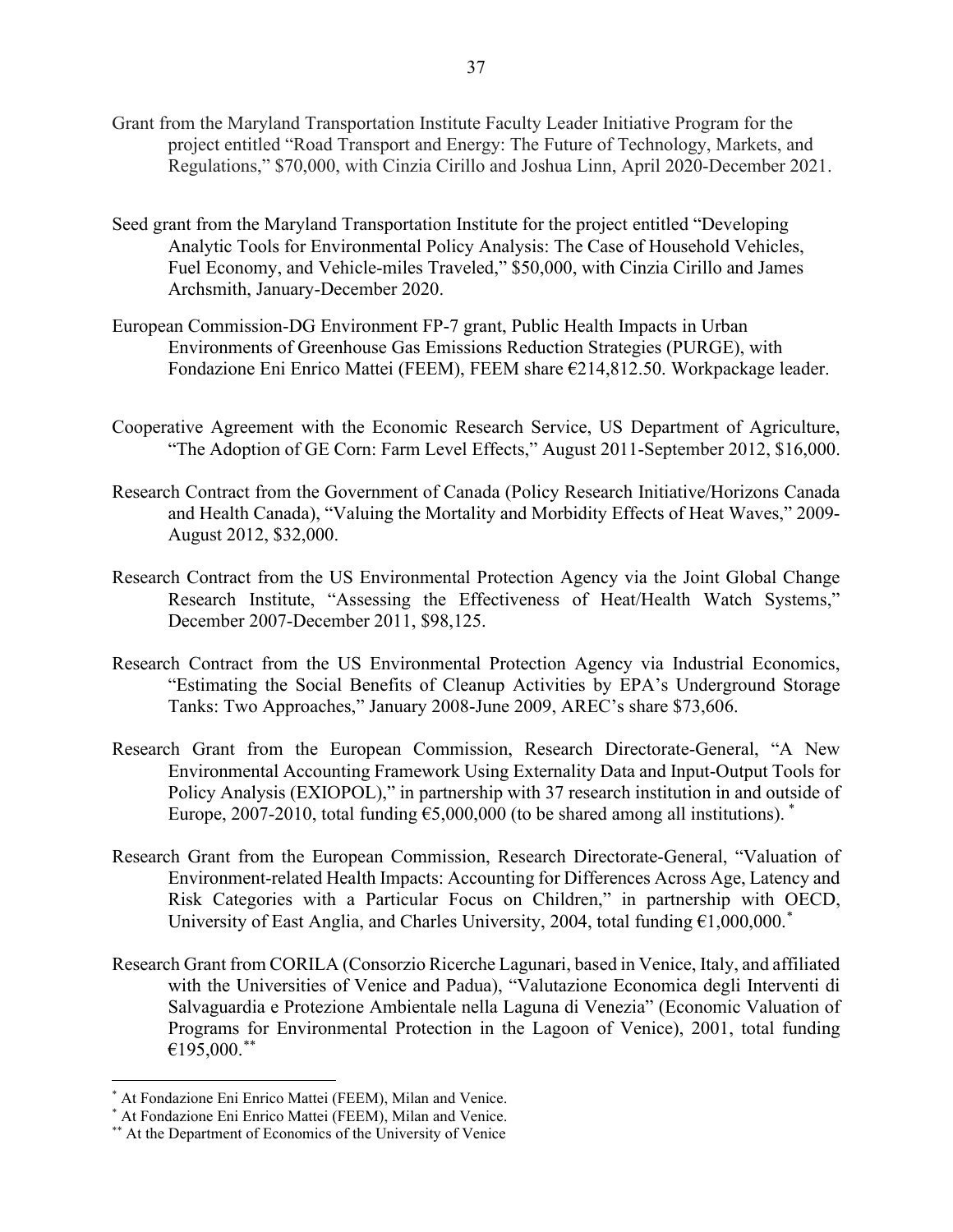- Grant from the National Center for Smart Growth, University of Maryland, "Cleanup and Reuse of Contaminated Sites: A Case Study of Maryland's Voluntary Cleanup Program," 2002, total funding \$19,968, contract period September 2002-June 2003.
- Research Contract with the Fondazione ENI Mattei, Italy, "Public Preferences and Urban Regeneration: Land Use Changes and Aesthetics at the Venice Arsenale," 2002, total funding  $\epsilon$ 74,670, contract period May 2002-June 2004.
- Grant from US Environmental Protection Agency, Star Competition, "Urban Regeneration through Environmental Remediation: Valuing Market-based Incentives for Brownfields Development," 2002, total funding \$277,388, contract period 01/02/02-09/30/03. (University of Maryland share: \$85,000)
- Cooperative Agreement with the US Environmental Protection Agency, "Willingness to Pay for Mortality Risk Reductions: A Re-examination of the Literature," 2001, total funding \$97,864, award period from 10/01/2001 to 12/31/2003.
- Research Contract with CORILA (Consorzio Ricerche Lagunari, based in Venice, Italy, and affiliated with the Universities of Venice and Padua), "Valutazione Economica degli Interventi di Salvaguardia e Protezione Ambientale nella Laguna di Venezia" (Economic Valuation of Programs for Environmental Protection in the Lagoon of Venice), 2001, funding \$12,500.
- Grant from the Joint Institute for Food Safety and Applied Nutrition (JIFSAN), "Monitoring and Compliance Under the Seafood HACCP," 2001, total funding \$30,000. (As the Principal Investigator. Other Investigators: Erik Lichtenberg and Dominic Mancini.)
- Research Contract with the European Commission, "An Analysis of the Preventive Effect of Environmental Liability," 2001, total funding \$50,000. (As the Principal Investigator. Coprincipal investigator: David Austin.)
- Grant from the University of Maryland's Experiment Station, "Liability for Environmental Cleanup: Is Less More? An Application to Maryland's and Colorado's Voluntary Cleanup Programs," 2001, total funding \$16,450.
- Cooperative Agreement with the US Department of Agriculture entitled "Modeling Respondent Confidence in the Grassland Birds Survey," 1999, \$20,000.
- Grant from NSF/EPA, 1998-99, to support further research on willingness to pay for mortality risk reductions using the contingent valuation approach, \$273,000. (Principal Investigator: Alan Krupnick; other investigators: Maureen Cropper, Bob Belli and Nathalie Simon.)
- Research Contract with the Regional Air Quality Council, Denver, \$11,000, to examine the cost of alternative strategies for improving visibility in the metro Denver area.
- Cooperative Agreement with the US Forest Service entitled "Valuing Biodiversity: The Issue of Invasive Species," \$25,000.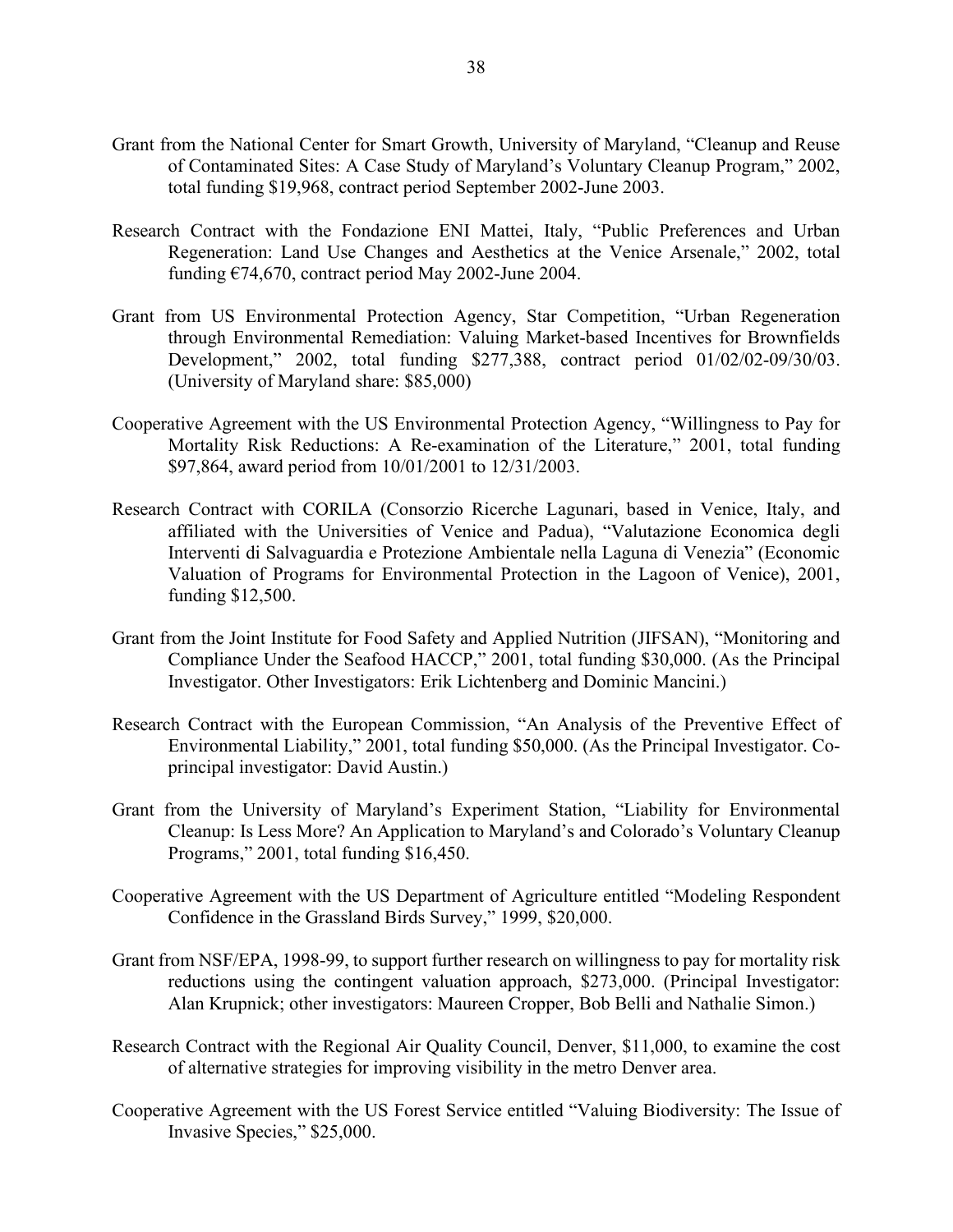- Grant from NSF/EPA, 1995-96, to support research on the valuation of mortality risk reductions using the contingent valuation approach. (Principal investigator: Alan Krupnick; other investigator: Maureen Cropper.)
- Grant from the Office of Exploratory Research of E.P.A., 1995-1996, to support research on ownership and use of older vehicles. (Other investigator: Virginia McConnell).
- Grant from the Office of Exploratory Research of E.P.A., 1993-1995, to support research on the health effects of air pollution (using epidemiological data) and the value of reduced morbidity (using contingent valuation survey data). (Other investigators: Alan Krupnick and Maureen Cropper).
- Grant from Fondazione E.N.I. Mattei, Milan, Italy, 1993, to support research on the design of contingent valuation surveys.

#### **Honors and Awards**

EAERE Fellow, since June 2020.

Best research paper, first semester 2013, awarded to Will Gans, Anna Alberini, and Alberto Longo (2013), "Smart Meter Devices and The Effect of Feedback on Residential Electricity Consumption: Evidence from a Natural Experiment in Northern Ireland," *Energy Economics*, Volume 36, March 2013, Pages 729‐743 and FEEM WP 2011.036, at the 2<sup>nd</sup> Climate Change and Sustainable Development Economics FEEM-CMCC Convention, Venice, 21-23 October 2013

#### **Editorships, Editorial Boards, and Reviewing Activities for Journals**

#### **(i) Editorial Activities**

Associate Editor, *Energy Efficiency,* September 2019 to present (previously Editorial Board Member of the same Journal, September 2016 to August 2019).

Member of the International Board of Editors, The Energy Journal, January 2020 to present.

Member of the International Advisory Board, *Energy Policy*, January 2019 to present.

Editorial Board Member, *Review of Environmental Economics and Policy*, January 2006 to present.

Member of the Scientific Advisory Board, *Environmental and Resource Economics,* June 2004 to present.

Co-Editor, *Journal of Environmental Economics and Management,* January 2001-June 2004.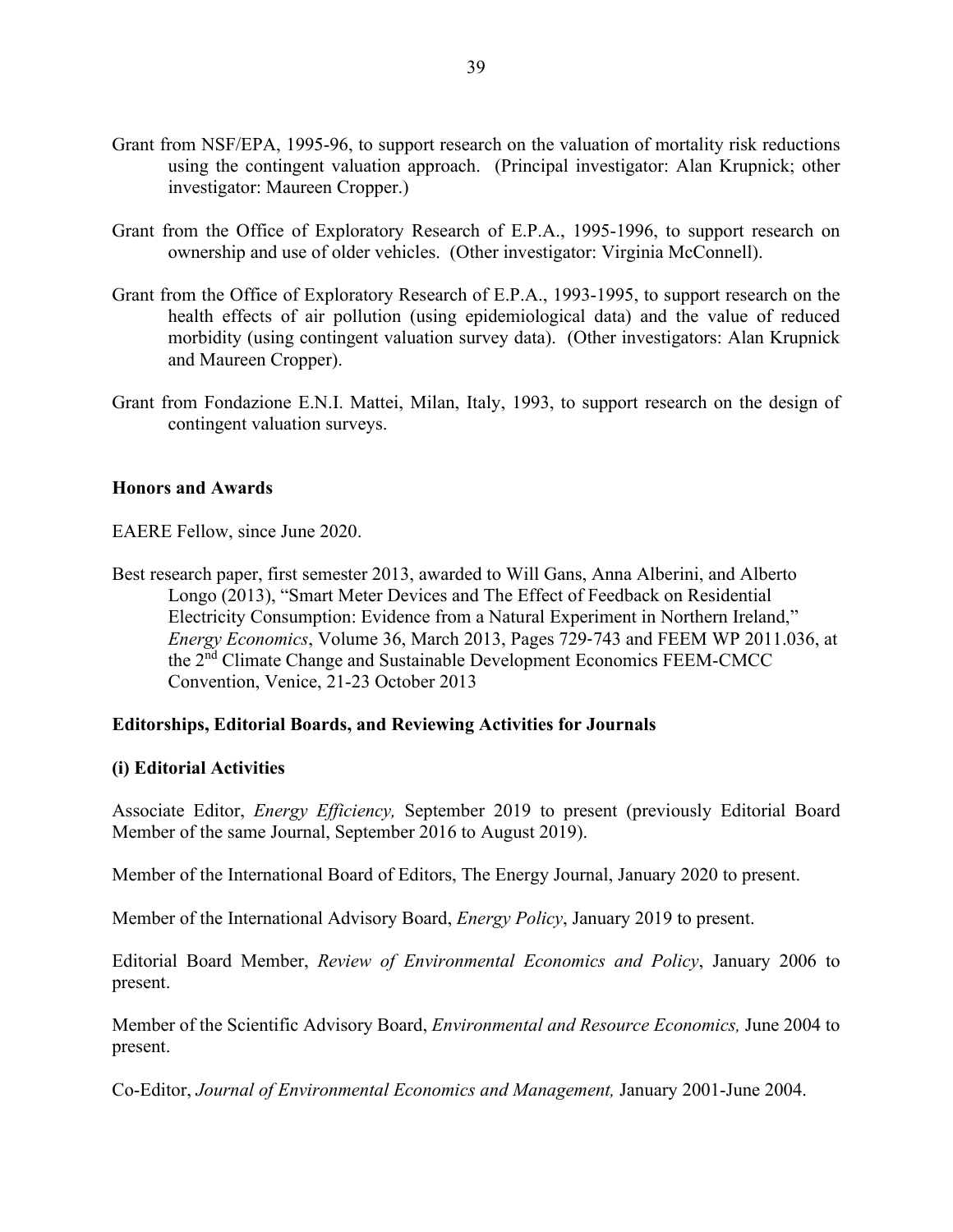Associate Editor, *Journal of Environmental Economics and Management,* January 2000- December 2000.

Member of the editorial board, *Journal of Environmental Management,* January 1999-August 2001*.*

Member of the editorial council, *Journal of Environmental Economics and Management*, January 1998-December 1999.

### **(ii) Refereeing Activities**

Reviewer for *National Tax Journal*, *Transportation Research Part A*, *Transportation Research Part D*, *Journal of Public Economics*, *Energy Economics*, *The Energy Journal*, *Energy Policy, Transport Reviews, Journal of Risk and Uncertainty*, *Health Economics*, *Applied Economics*, *Journal of Regulatory Economics*, *Global Environmental Change*, *Regional Science and Urban Economics*, *The Energy Journal*, *Journal of Environmental Economics and Management, Land Economics, American Journal of Agricultural Economics, The Journal of Agricultural and Resource Economics, The Review of Economics and Statistics, The Journal of Human Resources, The Journal of Industrial Economics, Journal of Environmental Behavior and Organization, The Journal of Developing Areas, Water Resources Research, Journal of Development Economics, Forest Science, Environmental and Resource Economics.*

### **Teaching and Advising**

### **Courses Taught**

*University of Maryland:*

AREC 623 (Applied Econometrics I) (Fall Semesters 2000-2014; Fall Semester 2017)

AREC 624 (Applied Econometrics II) (Spring Semesters 2000 to 2021)

AREC 454/ECON484 (The Economics of Climate Change) (Spring Semesters 2017 to 2021)

AREC 382 (Computer Applications) (Spring Semesters 2004-2016)

FIRE 151 (First-year Innovation and Research Experience, Sustainability Stream) (Spring Semesters 2015, 2016)

FIRE 251 (First-year Innovation and Research Experience, Sustainability Stream) (Fall Semester 2015)

*University of Colorado:*

ECON7828 (Ph.D.-level Econometrics) (Fall Semesters 1997, 1998, and 1999)

ECON4818 (Undergraduate-level Econometrics) (Fall Semesters 1996, 1997, 1998)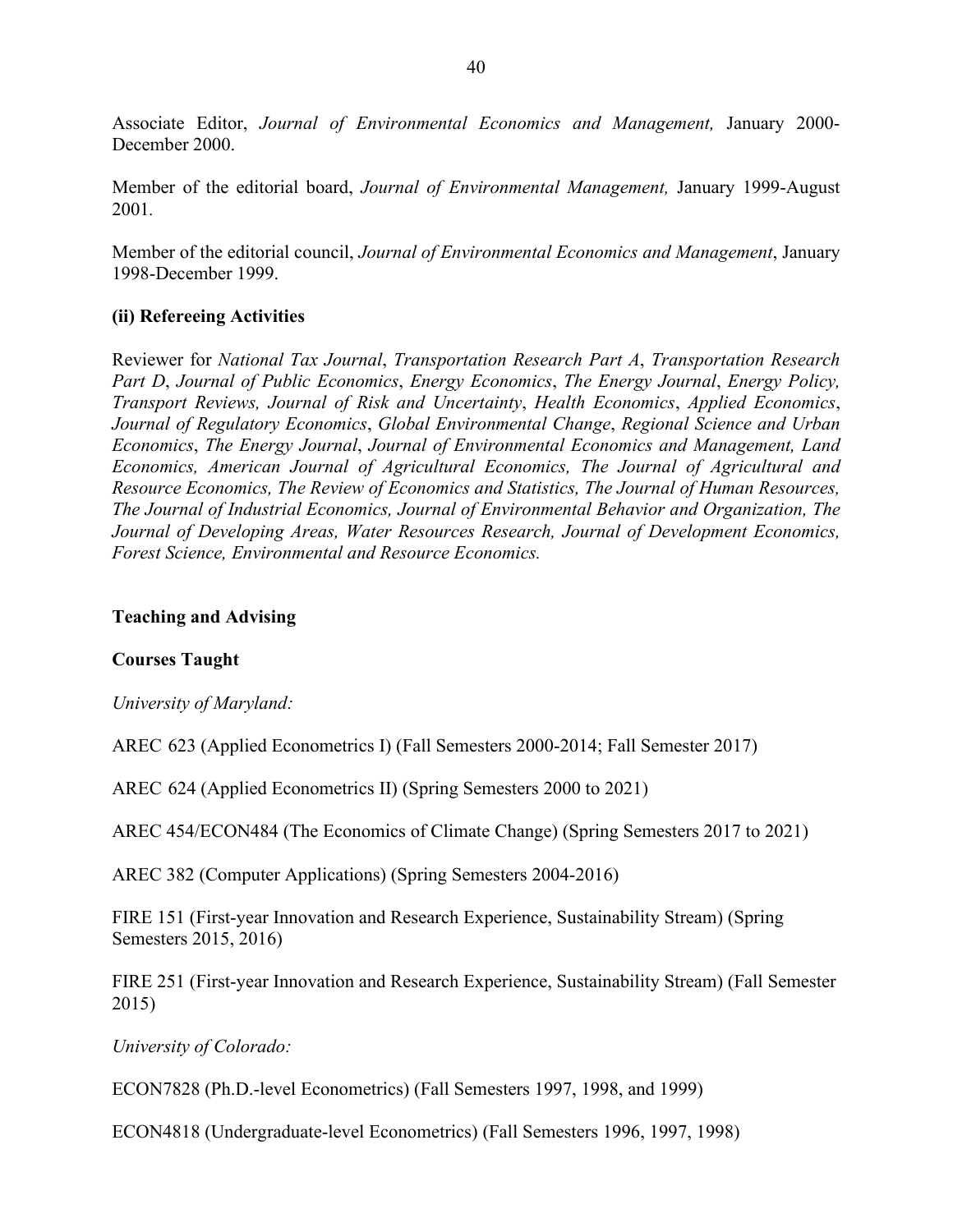ECON6818 (MA-level Econometrics) (Spring Semester 1997)

ECON4535 (Undergraduate-level Environmental Economics) (Spring Semester 1998)

ECON8535 (Ph.D.-level, Environmental Economics Seminar) (Spring Semesters 1998 and 1999)

ECON6535 (MA-level, Environmental Economics) (Spring Semesters 1996 and 1997)

## **New Courses Developed and Led**

AREC 457 (Energy, Climate Change and Options for a Low-carbon Economy) – also crosslisted as ECON 358 (Short-term Study Abroad course on location in Berlin, Germany, and Venice, Italy, Winter Semesters 2017, 2018, 2019)

# **Special Courses Taught**

- Eidgenössische Technische Hochschule Zürich (Swiss Federal Institute of Technology Zurich), Department of Management, Technology and Economics: Empirical Methods in Energy and Environmental Economics, 11-14 January 2010.
- Eidgenössische Technische Hochschule Zürich (Swiss Federal Institute of Technology Zurich), Department of Management, Technology and Economics: Empirical Methods in Energy and Environmental Economics, 7-8 October 2008 and 15-16 January 2009.
- Vreij Universitaat Amsterdam, Institute for Environmental Studies (IVM), "Choice Modelling of Water Resources Benefits," 21-24 November 2007.
- KVL Royal Veterinarian University, Copenhagen, October 2006, "Discrete Choice Models for Environmental Valuation," October 2006.

## **Advising: Research Direction**

(i) Undergraduate Honors Thesis Advisor

At the University of Colorado: Heather Allerdice-Gerow (1996), Kyle Evashevsky (1997), Mark Kiolbasa (1998), Matthew Lannon (1999)

At the University of Maryland: Jason Wong (with high honors, 2013)

(ii) Master's Thesis Advisor

At the University of Colorado: David Mills (1996), Timothy Cipullo (1997), John Bartholomew (1997), Sean Kearns (1998), William Kugel (1999)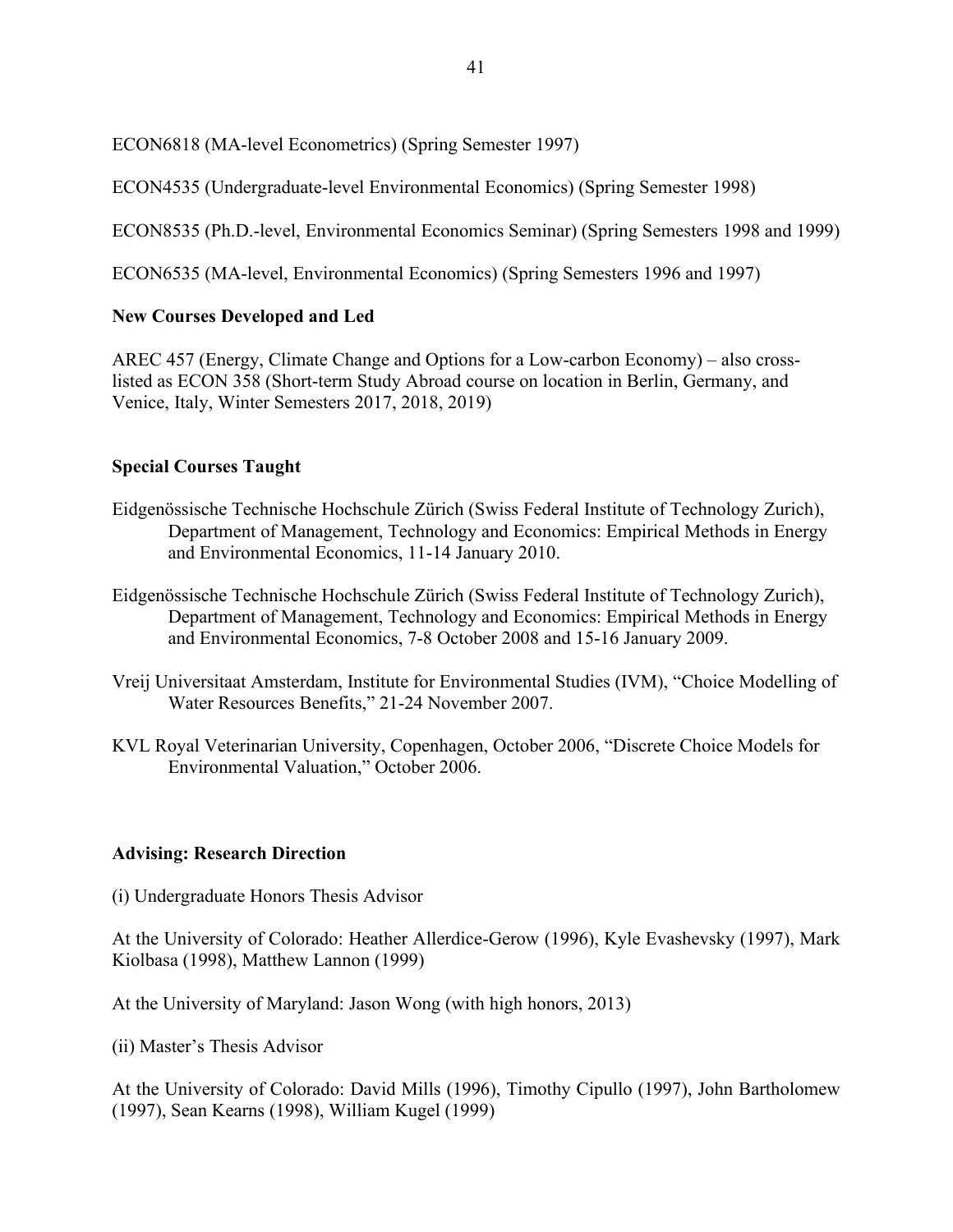(iii) Master's Thesis Committee Member

At the University of Maryland: Manbar Khadka (AREC, 2009), Robyn Edwards (Landscape Architecture, 2015)

(iv) Ph.D. Dissertation Advisor

At the University of Colorado: Julio R. Videras (2002), Ignacio Correas and Shelby Frost (2002)

At the University of Maryland: Valerie Mueller (graduated 2005), Habiba Djebbari (co-chair; graduated 2004), Soma Bhattacharya (co-chair; graduated 2006), Marcella Veronesi (co-chair; graduated 2008); Shannon Wilson (co-chair; graduated 2009); Dennis Guignet (graduated 2011); Will Gans (graduated 2012); Trang Tran (graduated 2013); Qing Li, Po Ying Wong (graduated 2015), Mark Miller (graduated 2016), Shirley Pon (graduated 2016), Davide Cerruti (co-chair; graduated 2016), Wenjun Wang (graduated 2018), Guanghui Que (graduated 2019), Tristan Kessler, Chang Shen (graduated 2021), Jose Eguiguren Cosmelli.

#### (v) Ph.D. Dissertation Committee Member

At the University of Colorado: Omar Bello (2000)

At the University of Maryland: Cindy Nickerson (AREC, 2000), Marc Fleming (AREC, 2003), Tim Thomas (AREC, 2003), Beomsoo Kim (Economics Department, 2006), Ye Zhang (Economics Department, 2007), Aparajita Goyal (Economics Department, 2008), Yi Jiang (Economics Department, 2008), Sarah Adelman (AREC, 2009), Yabei Zhang (AREC, 2009), Meltem Daysal (Economics Department, 2009), Liangsheng Meng (Economics Department, 2010), David Herberich (AREC, 2010), Diether Bauermann (Economics Department, 2010), Jing Zhang J. (Economics Department, 2011), Renting Xu (Civil Engineering, 2011), Alessandro Orfei (Economics Department, 2012), Geret DePiper (AREC, 2012), Elisabeth Newcomb (AREC, 2012), Adan Martinez Cruz (AREC, 2013), Takahiko Kiso (AREC, 2013), Kabir Malik (AREC, 2013), Sean Sylvia (AREC, 2014), Hei Sing ("Ron") Chan (Economics Department, 2014), Dana Andersen (AREC, 2014), Rowena Rowie Jean-Louise Kirby Straker (Communications, 2014), Pinar Gunes (AREC, 2014), Kanishka Kacker (AREC, 2014), Seth Wechsler (AREC, 2014), Dan Werner (AREC, 2014), Ian B. Page (AREC, 2015), Magda Tsaneva Rumanova (AREC, 2015), Anand Murugesan (AREC, 2015), Rubaba Ali (AREC, 2015), Jaci Evans (AREC, 2016), Martha Caulkins (ECON, 2017), Uttara Balakrishnan (AREC, 2018), Mehrab Bakhtiar (AREC, 2019); Elizabeth Tennant (School of Public Policy, 2019; Dean's Representative); Sepehr Ghader (Civil Engineering, 2019); Jikun Wang (AREC, 2019); Dave Noh (AREC); Raveesh Mayya (Business School, 2020; Dean's Representative), Sabari Rajan Karmegam (Business School, 2020; Dean's Representative), Tihitina Andarge (AREC, 2020), Arijit Sen (School of Public Policy, 2020; Dean's Representative), Jose Funes (Geography Department, 2020; Dean's Representative), Abdullah Alhauli (Business School), Mikhail Lysyakov (Business School, 2021; Dean's Representative), Sahar Hemmati (Business School, Dean's Representative). Jing Liang (School of Public Policy, 2021; Dean's Representative).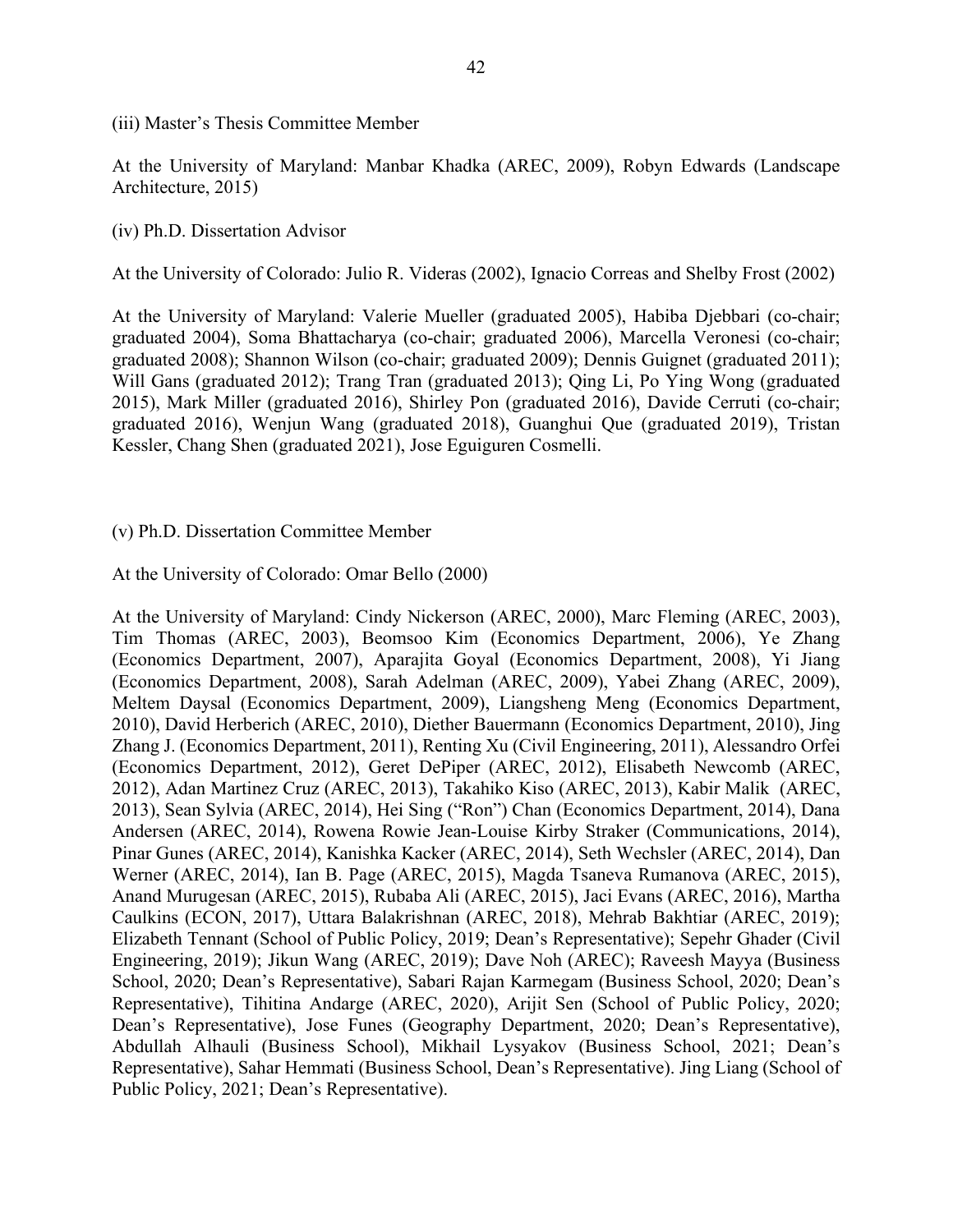(vi) External Examiner

At ETH Zürich: Celine Ramseier (D-MTEC, CEPE-ETH, Switzerland 2013),

At KU Leuven, Belgium: Marieke Francke.

At University College Dublin: Ivan Petrov (PhD in Economics, February 2021)

## **Service**

## **(i) Professional**

Member of the Board of Directors, Association of Environmental and Resource Economists (AERE), January 2000-December 2002.

Chair of the AERE Contributed Papers Selection Committee, January 1999-December 2000.

Member of the AERE Contributed Papers Selection Committee, 1997-98.

# **(ii) for Agencies**

Statistical Advisory Committee to the US Department of Energy, 2015 to present.

US EPA Science Advisory Board, Environmental Economics Advisory Council, December 2003 to December 2009 (two terms).

Panel Review member for the US Environmental Protection Agency (US EPA) Graduate Fellowships (Social Sciences), 1999, 2000, 2001.

Panel Review member for the National Science Foundation (NSF) Environmental Statistics funding competition, 1999.

Reviewer of research proposals for US EPA and National Science Foundation

# **(iii) Department**

Department Appointment, Promotion and Tenure Committee Member (2017-18)

Department Appointment, Promotion and Tenure Committee Member, Chair (2017-18)

Faculty Advisor Committee, academic years 2014-15, 2015-16, 2016-17 (chair in 2016-17).

Chair, Placement Committee, academic years 2006-07, 2007-08, 2009-10, 2010-11, 2011-12, 2012-13, 2013-14, 2014-15, 2015-16, 2016-17, 2017-18, 2018-19, 2019-20, 2020-21.

Undergraduate Advisor, 2006-07, 2009-10, 2010-11.